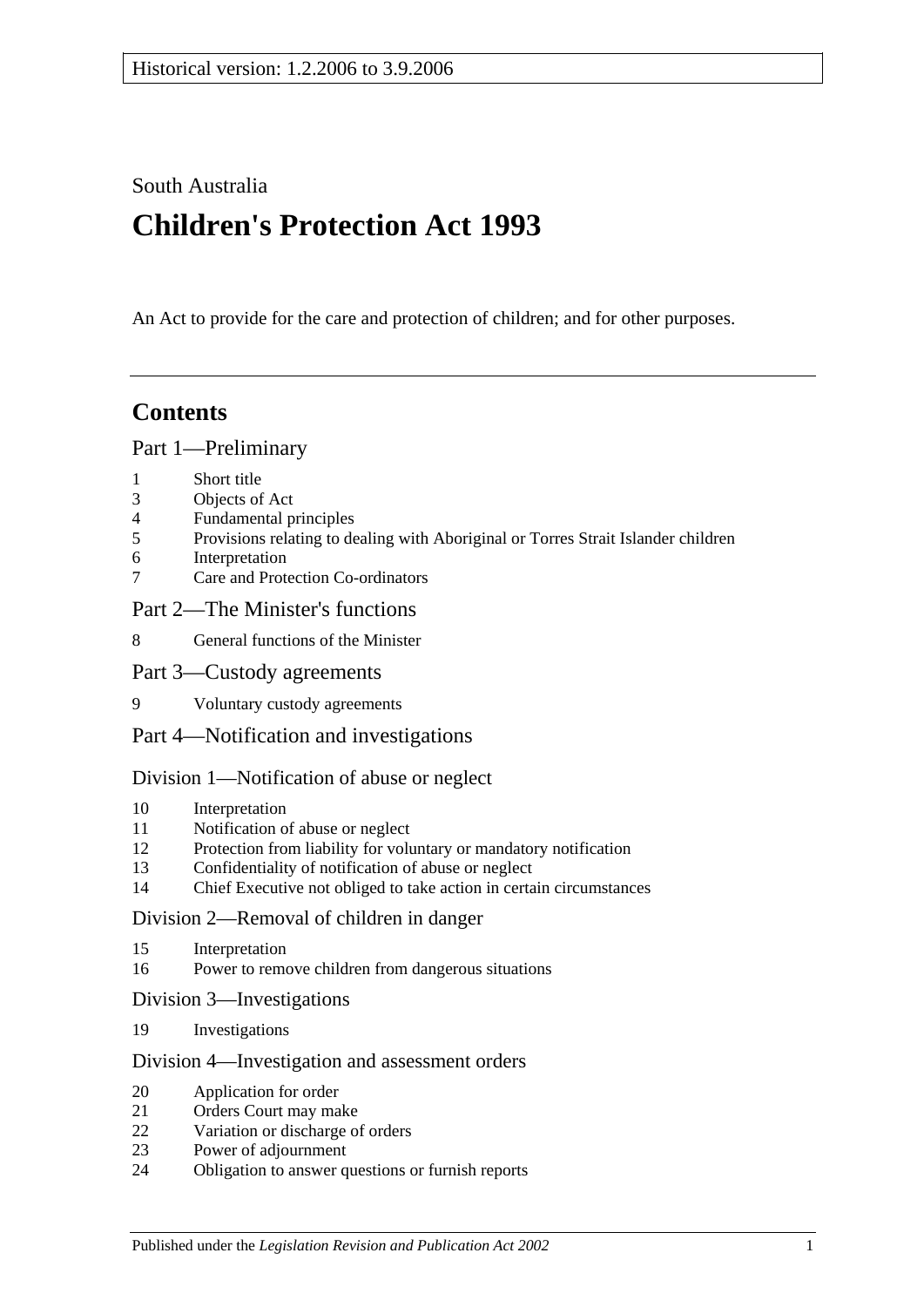#### 25 [Orders not appealable](#page-18-0)

#### [Division 5—Examination and assessment of children](#page-18-1)

26 [Examination and assessment of children](#page-18-2)

#### [Division 6—Other orders](#page-18-3)

26A [Definitions](#page-18-4)

26B [Protection of children at risk of genital mutilation](#page-19-0)

## [Part 5—Children in need of care and protection](#page-19-1)

#### [Division 1—Family care meeting](#page-19-2)

- 27 [Family care meetings to be convened by Minister](#page-19-3)
- 28 [Purpose of family care meetings](#page-20-0)
- 29 [Convening a family care meeting](#page-20-1)
- 30 [Invited participants](#page-20-2)
- 31 [Constitution of family care meeting](#page-20-3)
- 32 [Procedures](#page-21-0)
- 33 [Review of arrangements](#page-22-0)
- 34 [Certain matters not admissible](#page-22-1)
- 35 [Procedure where decisions not made or implemented](#page-23-0)
- 36 [Guardians whose whereabouts are unknown](#page-23-1)

#### [Division 2—Care and protection orders](#page-23-2)

- 37 [Application for care and protection order](#page-23-3)
- 38 [Court's power to make orders](#page-23-4)
- 39 [Adjournments](#page-25-0)
- 40 [Variation or revocation of orders](#page-25-1)
- 42 [Conference of parties](#page-25-2)
- 43 [Effect of guardianship order](#page-25-3)
- 44 [Non-compliance with orders](#page-26-0)

#### [Part 6—Procedural matters](#page-26-1)

- 45 [Evidence etc](#page-26-2)
- 46 [Service of applications on parties](#page-26-3)
- 47 [Joinder of parties](#page-27-0)
- 47A [Right of other interested persons to be heard](#page-27-1)
- 48 [Legal representation of child](#page-27-2)
- 49 [Court may refer a matter to a family care meeting](#page-28-0)<br>50 Orders for costs
- [Orders for costs](#page-28-1)

#### [Part 7—Children under Minister's care and protection](#page-28-2)

- 51 [Powers of Minister in relation to children under the Minister's care and protection](#page-28-3)
- 52 [Review of circumstances of child under long term guardianship of Minister](#page-29-0)

#### [Part 7A—The Guardian](#page-29-1)

- 52A [The Guardian](#page-29-2)<br>52B Staff and reso
- [Staff and resources](#page-30-0)
- 52C [The Guardian's functions and](#page-30-1) powers
- 52D [The Guardian's reporting obligations](#page-31-0)
- 52E [Confidentiality of information](#page-31-1)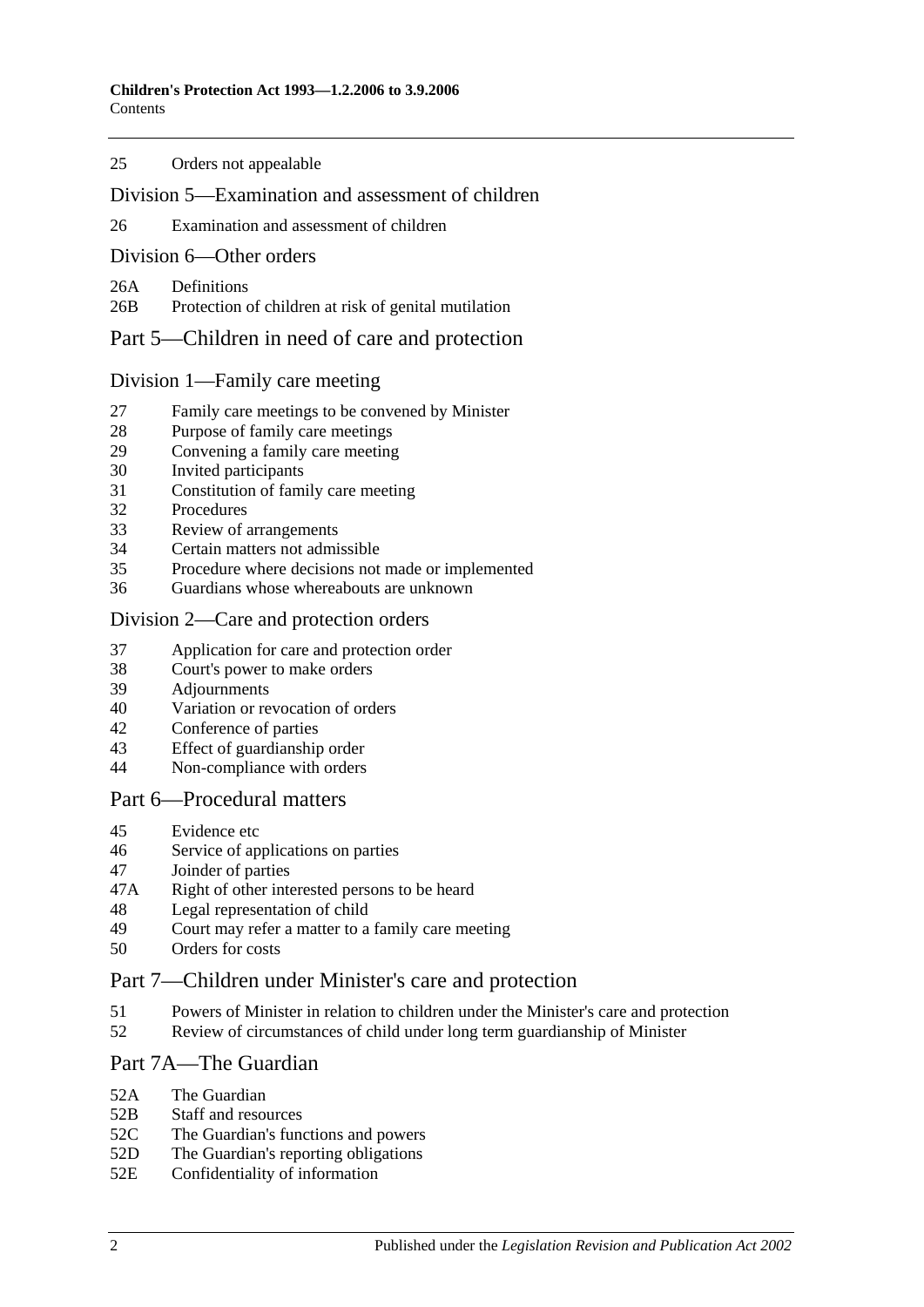## [Part 7B—The Council for the Care of Children](#page-31-2)

- 52F [Establishment of the Council](#page-31-3)
- 52G [Terms of office of members](#page-32-0)
- 52H [Procedures of the Council](#page-32-1)
- 52I [Staff and resources](#page-33-0)
- 52J [Functions of the Council](#page-33-1)
- 52K [Council's reporting obligations](#page-34-0)
- 52L [Confidentiality of information](#page-34-1)
- 52M [Immunity from civil liability](#page-34-2)

## [Part 7C—The Child Death and Serious Injury Review Committee](#page-34-3)

[Division 1—Constitution and procedures of Committee](#page-34-4)

- 52N [Establishment of the Committee](#page-34-5)
- 52O [Terms of office of members](#page-35-0)
- 52P [Procedures of the Committee](#page-36-0)
- 52Q [Staff and resources](#page-36-1)
- 52R [Immunity from civil liability](#page-36-2)

#### [Division 2—Functions and powers of the Committee](#page-36-3)

- 52S [Functions of the Committee](#page-36-4)
- 52T [Database](#page-37-0)
- 52U [Reporting cases to the Committee](#page-38-0)
- 52V [Powers of review](#page-38-1)
- 52W [Committee's reporting obligations](#page-38-2)

#### [Division 3—Confidentiality](#page-39-0)

52X [Confidentiality of information](#page-39-1)

## [Part 8—Transfer of child protection orders and proceedings](#page-39-2)

#### [Division 1—Introductory](#page-39-3)

- 53 [Purpose of Part](#page-39-4)
- 54 [Interpretation](#page-39-5)

#### [Division 2—Administrative transfer of child protection order](#page-41-0)

- 54A [When Chief Executive may transfer order](#page-41-1)
- 54B [Persons whose consent is required](#page-42-0)
- 54C [Chief Executive to have regard to certain matters](#page-42-1)
- 54D [Notification to child and his or her guardians](#page-43-0)
- 54E [Limited period for review of decision](#page-43-1)

#### [Division 3—Judicial transfer of child protection order](#page-44-0)

- 54F [When Court may make order under this Division](#page-44-1)
- 54G [Type of order](#page-44-2)
- 54H [Court to have regard to certain matters](#page-44-3)
- 54I [Duty of Chief Executive to inform the Court of certain matters](#page-45-0)

#### [Division 4—Transfer of child protection proceedings](#page-45-1)

- 54J [When Court may make order under this Division](#page-45-2)
- 54K [Court to have regard to certain matters](#page-45-3)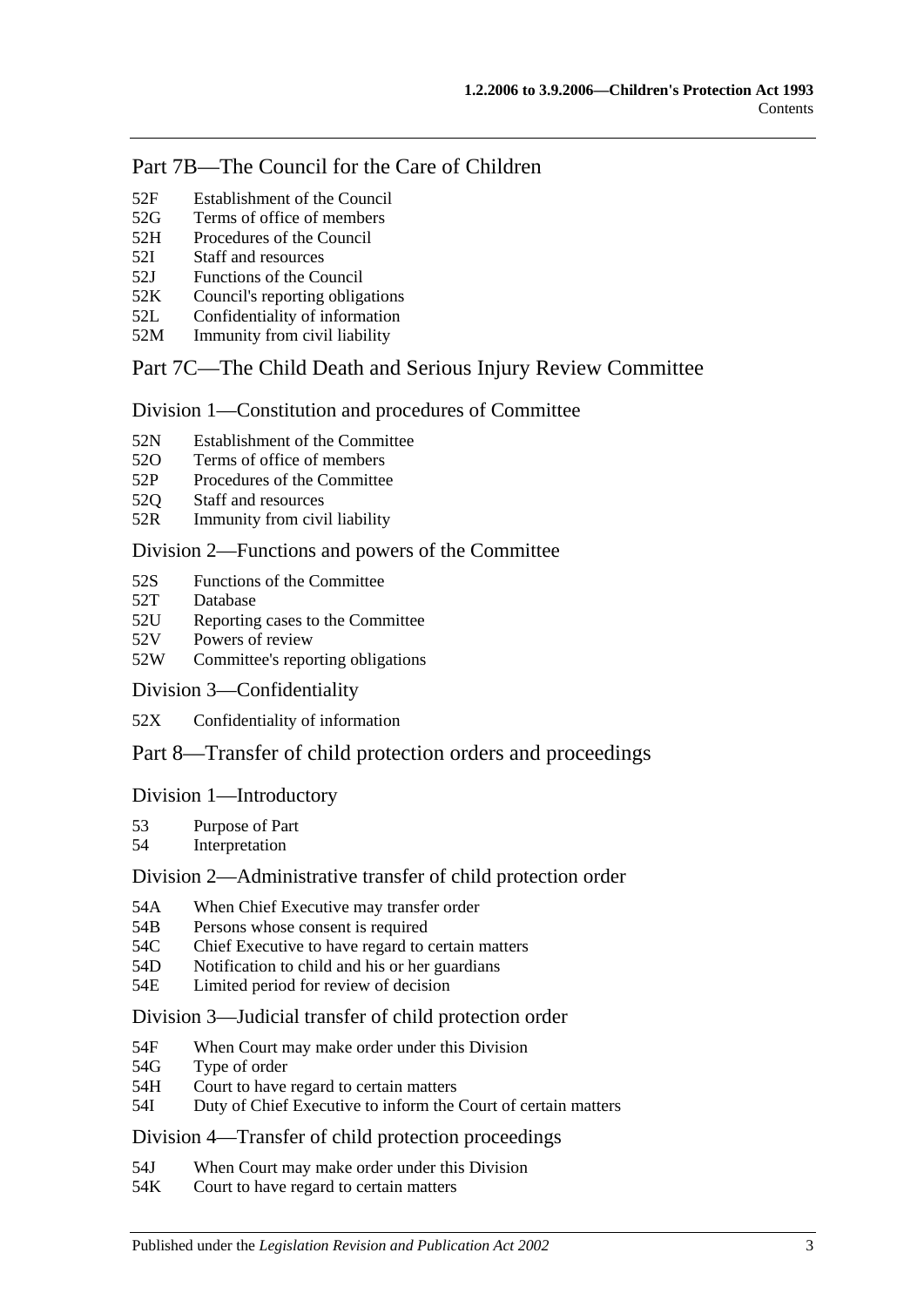#### 54L [Interim order](#page-46-0)

#### [Division 5—Registration of interstate orders and proceedings](#page-46-1)

- 54M [Filing and registration of interstate documents](#page-46-2)
- 54N [Notification by Registrar](#page-46-3)
- 54O [Effect of registration](#page-47-0)
- 54P [Revocation of registration](#page-47-1)

#### [Division 6—Miscellaneous](#page-48-0)

- 54Q [Appeals](#page-48-1)
- 54R [Effect of registration of transferred order](#page-48-2)
- 54S [Transfer of Court file](#page-48-3)
- 54T [Hearing and determination of transferred proceeding](#page-48-4)
- 54U [Disclosure of information](#page-48-5)
- 54V [Discretion of Chief Executive to consent to transfer](#page-49-0)
- 54W [Evidence of consent of relevant interstate officer](#page-49-1)

#### [Part 9—Miscellaneous](#page-49-2)

- 56 [Referrals to the Chief Executive](#page-49-3)
- 57 [Delegation](#page-49-4)
- 58 [Duty to maintain confidentiality](#page-49-5)
- 59 [Reports of family care meetings not to be published](#page-50-0)
- 59A [Restrictions on reports of proceedings](#page-50-1)
- 60 [Officers must produce evidence of authority](#page-50-2)
- 61 [Hindering a person in execution of duty](#page-50-3)
- 62 [Protection from liability](#page-51-0)
- 63 [Regulations](#page-51-1)

[Legislative history](#page-52-0)

## <span id="page-3-0"></span>**The Parliament of South Australia enacts as follows:**

## **Part 1—Preliminary**

## <span id="page-3-1"></span>**1—Short title**

This Act may be cited as the *Children's Protection Act 1993*.

## <span id="page-3-2"></span>**3—Objects of Act**

The objects of this Act are—

- (a) to ensure that all children are safe from harm; and
- (b) to ensure as far as practicable that all children are cared for in a way that allows them to reach their full potential; and
- (c) to promote caring attitudes and responses towards children among all sections of the community so that the need for appropriate nurture, care and protection (including protection of the child's cultural identity) is understood, risks to a child's wellbeing are quickly identified, and any necessary support, protection or care is promptly provided; and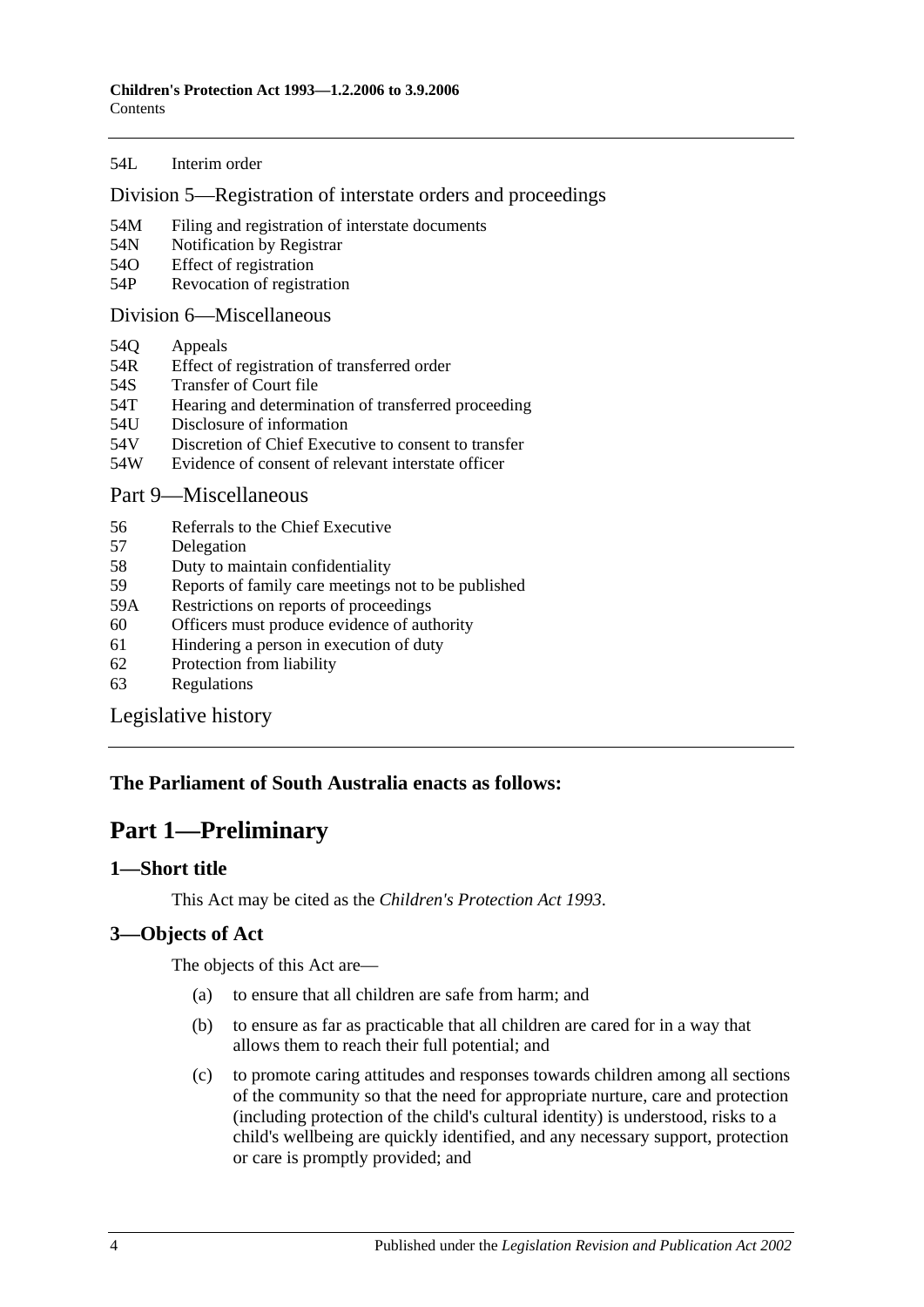(d) to recognise the family as the primary means of providing for the nurture, care and protection of children and to accord a high priority to supporting and assisting the family to carry out its responsibilities to children.

## <span id="page-4-0"></span>**4—Fundamental principles**

- (1) Every child has a right to be safe from harm.
- (2) Every child has a right to care in a safe and stable family environment or, if such a family environment cannot for some reason be provided, in some alternative form of care in which the child has every opportunity that can be reasonably provided to develop to his or her full potential.
- (3) In the exercise of powers under this Act, the above principles and the child's wellbeing and best interests are to be the paramount considerations.
- (4) In determining a child's best interests, consideration must be given to the following:
	- (a) the desirability of keeping the child within the child's own family and the undesirability of withdrawing the child unnecessarily from a neighbourhood or environment with which the child has an established sense of connection;
	- (b) the need to preserve and strengthen relationships between the child, the child's parents and grandparents and other members of the child's family (whether or not the child is to reside with those parents, grandparents or other family members);
	- (c) the need to encourage, preserve and enhance the child's sense of racial, ethnic, religious, spiritual and cultural identity and to respect traditions and values of the community into which the child was born;
	- (d) if the child is able to form and express his or her own views as to his or her best interests—those views;
	- (e) the undesirability of interrupting the child's education or employment unnecessarily.
- (5) In relation to an Aboriginal child, the Aboriginal Child Placement Principle is to be observed.
- (6) A child who is placed or about to be placed in alternative care—
	- (a) must be provided with—
		- (i) a nurturing, safe and stable living environment; and
		- (ii) care that is, as far as practicable, appropriate to the child's needs and culturally appropriate; and
	- (b) must be allowed to maintain relationships with the child's family (including the child's grandparents) and community, to the extent that such relationships can be maintained without serious risk of harm; and
	- (c) must be consulted about, and (if the child is reasonably able to do so) take part in making, decisions affecting the child's life, particularly decisions about the child's ongoing care, where the child is to live, contact with the child's family and the child's health and schooling; and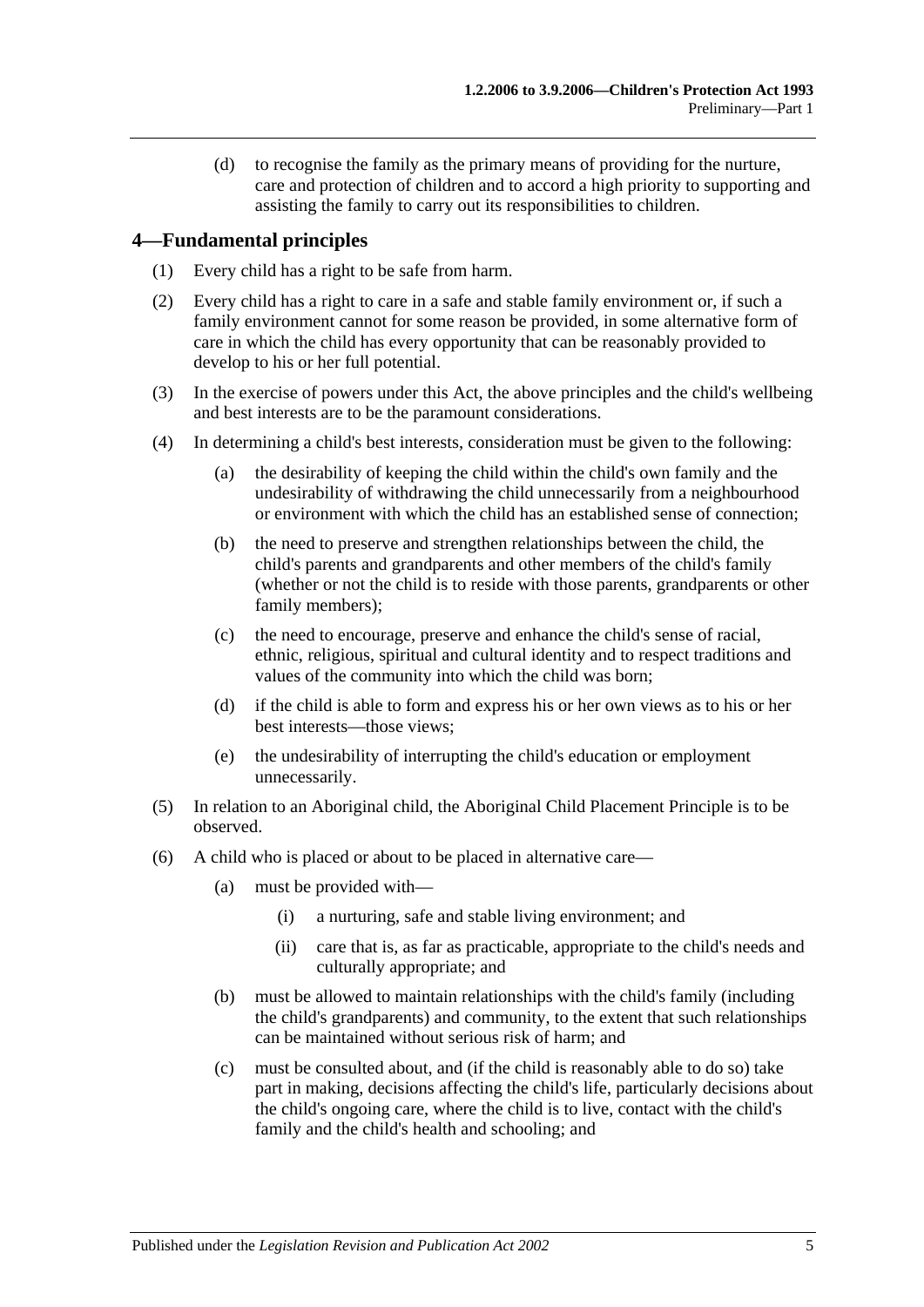- (d) must be given information that is appropriate, having regard to the child's age and ability to understand, about plans and decisions concerning the child's future; and
- (e) is entitled to have his or her privacy respected; and
- (f) if the child is in alternative care and under the guardianship, or in the custody, of the Minister—is entitled to regular review of the child's circumstances and the arrangements for the child's care.
- (7) All proceedings under this Act must be dealt with expeditiously, with due regard to the degree of urgency of each particular case.

## <span id="page-5-0"></span>**5—Provisions relating to dealing with Aboriginal or Torres Strait Islander children**

- (1) No decision or order may be made under this Act as to where or with whom an Aboriginal or Torres Strait Islander child will reside unless consultation has first been had with a recognised Aboriginal organisation, or a recognised Torres Strait Islander organisation, as the case may require.
- (2) A person or court, in making any decision or order under this Act in relation to an Aboriginal or Torres Strait Islander child, must, in addition to complying with the requirements of section 4, have regard—
	- (a) to the submissions made by or on behalf of a recognised Aboriginal or Torres Strait Islander organisation consulted in relation to the child; and
	- (b) if there has been no such consultation—to Aboriginal traditions and cultural values (including kinship rules) as generally expressed by the Aboriginal community, or to Torres Strait Islander traditions and cultural values (including kinship rules) as generally expressed by the Torres Strait Islander community, as the case may require; and
	- (c) to the general principle that an Aboriginal child should be kept within the Aboriginal community and a Torres Strait Islander child should be kept within the Torres Strait Islander community.
- <span id="page-5-1"></span>(3) For the purposes of this Act, a recognised Aboriginal or Torres Strait Islander organisation is an organisation that the Minister, after consulting with the Aboriginal community or a section of the Aboriginal community, or the Torres Strait Islander community or a section of the Torres Strait Islander community, as the case may require, declares by notice in the Gazette to be a recognised Aboriginal organisation, or a recognised Torres Strait Islander organisation, for the purposes of this Act.
- (4) The Minister may, by notice in the Gazette, after consulting with the relevant community or a section of the relevant community, vary or revoke a declaration under [subsection](#page-5-1)  $(3)$ .
- <span id="page-5-2"></span>(5) All reasonable endeavours should be made when conducting consultations, negotiations, meetings or proceedings of any kind under this Act involving an Aboriginal person (whether a child or not) to do so in a manner and in a venue that is as sympathetic to Aboriginal traditions as is reasonably practicable.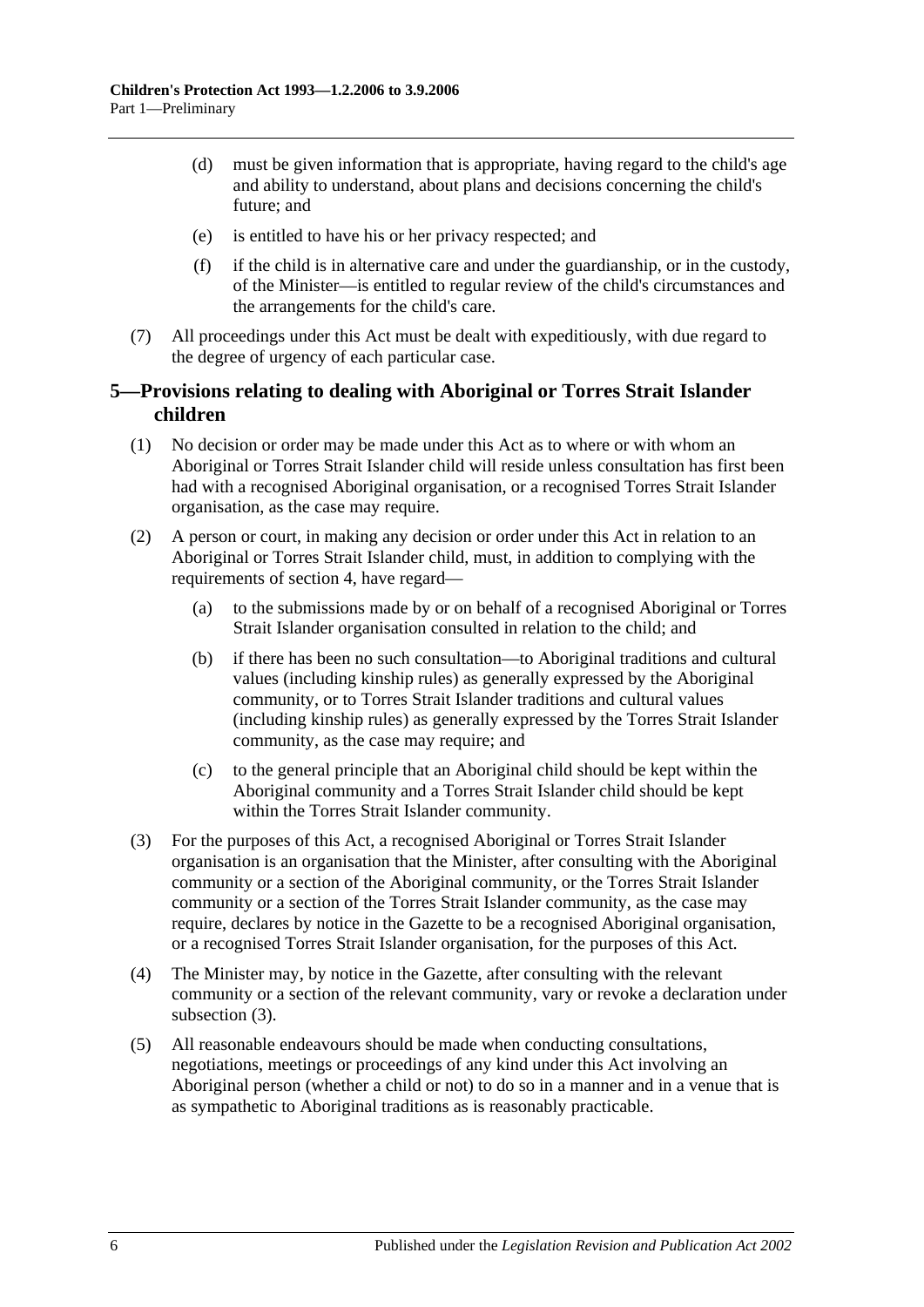- <span id="page-6-1"></span>(6) All reasonable endeavours should be made when conducting consultations, negotiations, meetings or proceedings of any kind under this Act involving a Torres Strait Islander person (whether a child or not) to do so in a manner and in a venue that is as sympathetic to Torres Strait Islander traditions as is reasonably practicable.
- (7) The Minister will cause discussions to be held from time to time between the Department and the relevant community for the purposes of implementing [subsections](#page-5-2) (5) and [\(6\).](#page-6-1)

#### <span id="page-6-2"></span><span id="page-6-0"></span>**6—Interpretation**

(1) In this Act, unless the contrary intention appears—

*Aboriginal child* means a child—

- (a) who is a descendant of the indigenous inhabitants of Australia; and
- (b) who regards himself or herself as an Aboriginal or, if he or she is a young child, is regarded as an Aboriginal by at least one of his or her parents;

*abuse or neglect*, in relation to a child, means—

- (a) sexual abuse of the child; or
- (b) physical or emotional abuse of the child, or neglect of the child, to the extent that—
	- (i) the child has suffered, or is likely to suffer, physical or psychological injury detrimental to the child's wellbeing; or
	- (ii) the child's physical or psychological development is in jeopardy,

and *abused* or *neglected* has a corresponding meaning;

*alternative care* means care provided for a child on a residential basis—

- (a) by or through a government or non-government agency; or
- (b) in a foster home (including a foster home provided by a member of the child's family),

and includes care provided in a detention facility for a child who is held there in lawful detention and care provided under independent living arrangements made for a child under the Minister's guardianship;

*authorised police officer* means a police officer who is of or above the rank of sergeant or who is in charge of a police station or any other police officer designated as an authorised police officer by the Commissioner of Police for the purposes of this Act;

*Care and Protection Co-ordinator* means a member of the staff of the State Courts Administration Council assigned to the position of Care and Protection Co-ordinator;

*Chief Executive* means the person for the time being holding, or acting in, the position of chief executive of the Department;

*child* means a person under 18 years of age;

*Court* means the Youth Court of South Australia;

*dentist* means a person who is registered as a dental practitioner under the law of this State;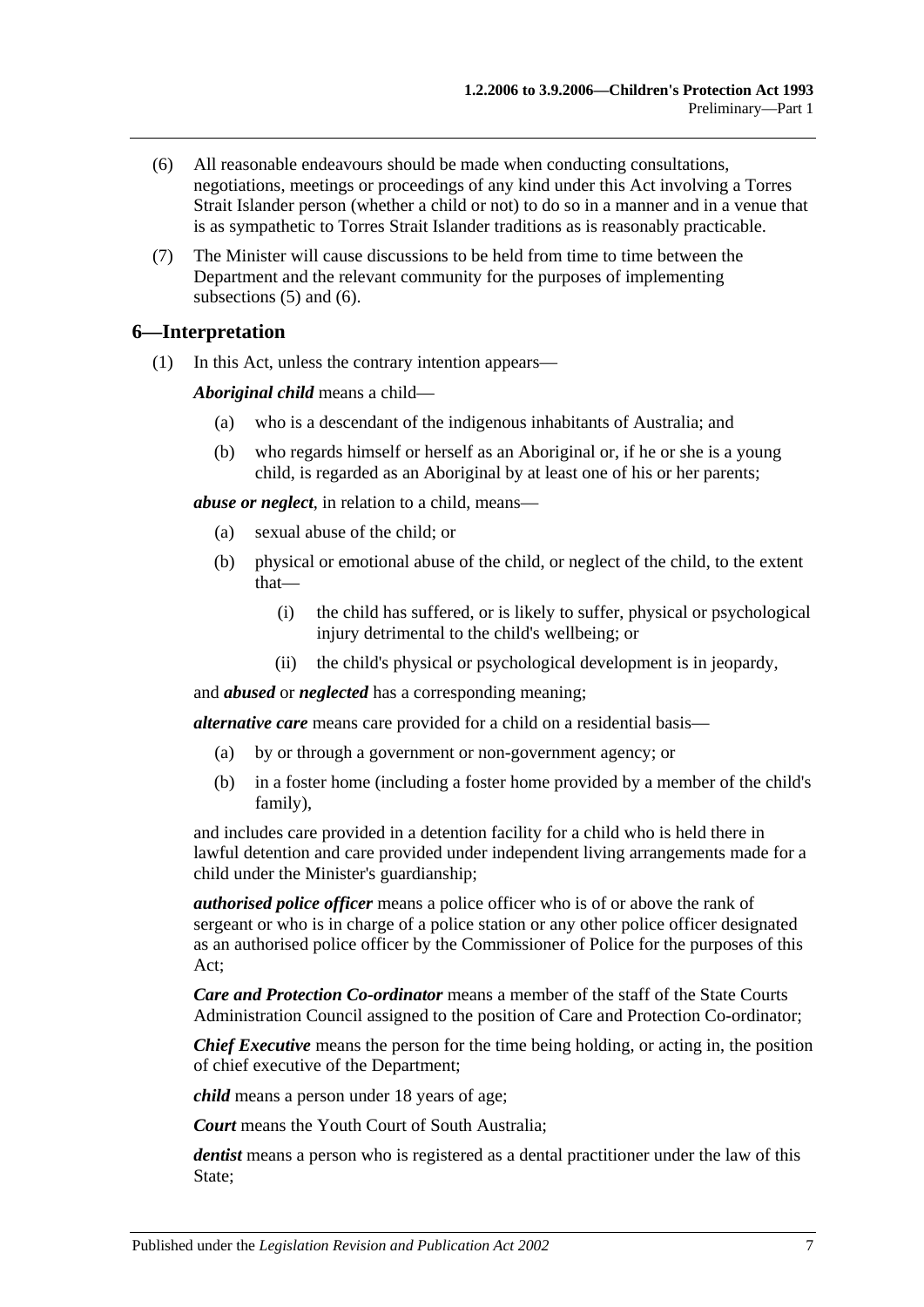*Department* means the administrative unit of the Public Service prescribed by regulation for the purposes of this definition;

*family*, in relation to a child, means the child's immediate family (including all guardians) and the child's extended family (that is to say, all other persons to whom the child is related by blood or marriage) and, in relation to an Aboriginal or Torres Strait Islander child, includes any person held to be related to the child according to Aboriginal kinship rules, or Torres Strait Islander kinship rules, as the case may require;

*family care meeting*—See [Part 5 Division 1;](#page-19-2)

*guardian*, of a child, means a parent of the child, a person (other than the Minister) who is the legal guardian of the child or has the legal custody of the child or any other person who stands *in loco parentis* to the child and has done so for a significant length of time;

*licensed children's residential facility* means a children's residential facility that is the subject of a licence under the *[Family and Community Services Act](http://www.legislation.sa.gov.au/index.aspx?action=legref&type=act&legtitle=Family%20and%20Community%20Services%20Act%201972) 1972*;

*medical practitioner* means a person who is registered as a medical practitioner under the law of this State;

*parent*, of a child, includes a stepmother or stepfather of the child;

*pharmacist* means a person who is registered as a pharmacist under the law of this State;

*psychologist* means a person who is registered as a psychologist under the law of this State;

*Senior Judge* includes, if the Senior Judge is not reasonably available to exercise a power vested in the Senior Judge under this Act, the most senior of the Judges of the Court who is available to exercise that power;

*Torres Strait Islander child* means a child—

- (a) who is a descendant of the indigenous inhabitants of the Torres Strait Islands; and
- (b) who regards himself or herself as a Torres Strait Islander or, if he or she is a young child, is regarded as a Torres Strait Islander by at least one of his or her parents;

*working day* means any day other than a Saturday or a Sunday or other public holiday.

- <span id="page-7-1"></span><span id="page-7-0"></span>(2) For the purposes of this Act, a child is at risk if—
	- (aa) there is a significant risk that the child will suffer serious harm to his or her physical, psychological or emotional wellbeing against which he or she should have, but does not have, proper protection; or
	- (a) the child has been, or is being, abused or neglected; or
	- (b) a person with whom the child resides (whether a guardian of the child or not)—
		- (i) has threatened to kill or injure the child and there is a reasonable likelihood of the threat being carried out; or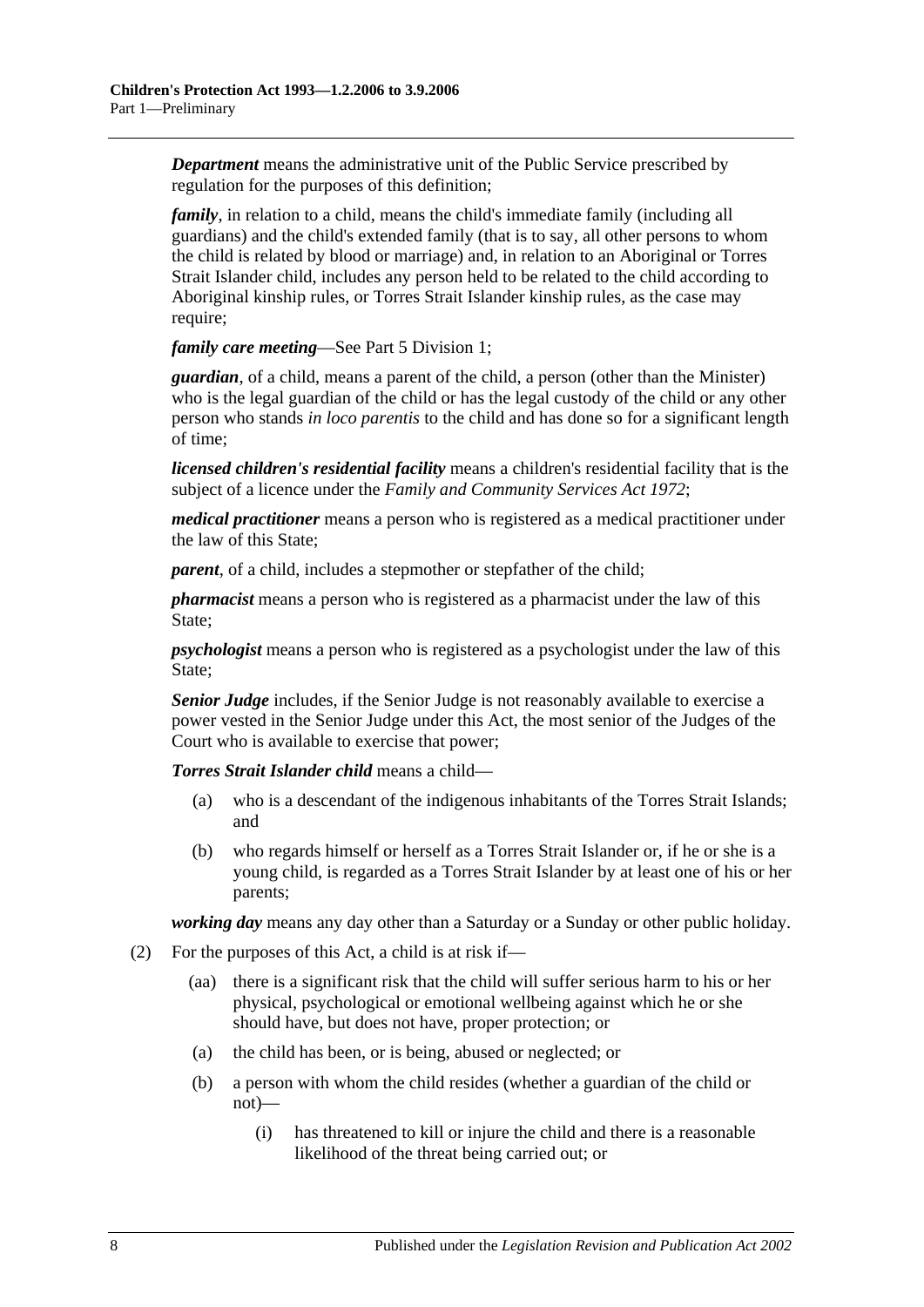- (ii) has killed, abused or neglected some other child or children and there is a reasonable likelihood of the child in question being killed, abused or neglected by that person; or
- (c) the guardians of the child—
	- (i) are unable to care for and protect the child, or are unable to exercise adequate supervision and control over the child; or
	- (ii) are unwilling to care for and protect the child, or are unwilling to exercise adequate supervision and control over the child; or
	- (iii) are dead, have abandoned the child, or cannot, after reasonable inquiry, be found; or
- (d) the child is of compulsory school age but has been persistently absent from school without satisfactory explanation of the absence; or
- (e) the child is under 15 years of age and is of no fixed address.
- (3) It is immaterial for the purposes of this Act that any conduct referred to in [subsection](#page-7-0) (2) took place wholly or partly outside this State.

## <span id="page-8-0"></span>**7—Care and Protection Co-ordinators**

The person responsible for appointing Care and Protection Co-ordinators should ensure that, as far as is reasonably practicable, the Co-ordinators represent between them an appropriate cultural diversity.

## <span id="page-8-1"></span>**Part 2—The Minister's functions**

## <span id="page-8-2"></span>**8—General functions of the Minister**

- (1) The Minister must seek to further the objects of this Act and, to that end, should endeavour—
	- (a) to promote a partnership approach between the Government, local government, non-government agencies and families in taking responsibility for and dealing with the problem of child abuse and neglect;
	- (b) to promote and assist in the development of co-ordinated strategies for dealing with the problem of child abuse and neglect;
	- (c) to provide, or assist in the provision of, services for dealing with the problem of child abuse and neglect and for the care and protection of children;
	- (d) to provide, or assist in the provision of, preventative and support services directed towards strengthening and supporting families, reducing the incidence of child abuse and neglect and maximising the well-being of children generally;
	- (e) to assist the Aboriginal community to establish its own programmes for preventing or reducing the incidence of abuse or neglect of children within the Aboriginal community;
	- (f) to provide, or assist in the provision of, information or education services for parents, prospective parents and other members of the community in relation to the developmental, social and safety requirements of children;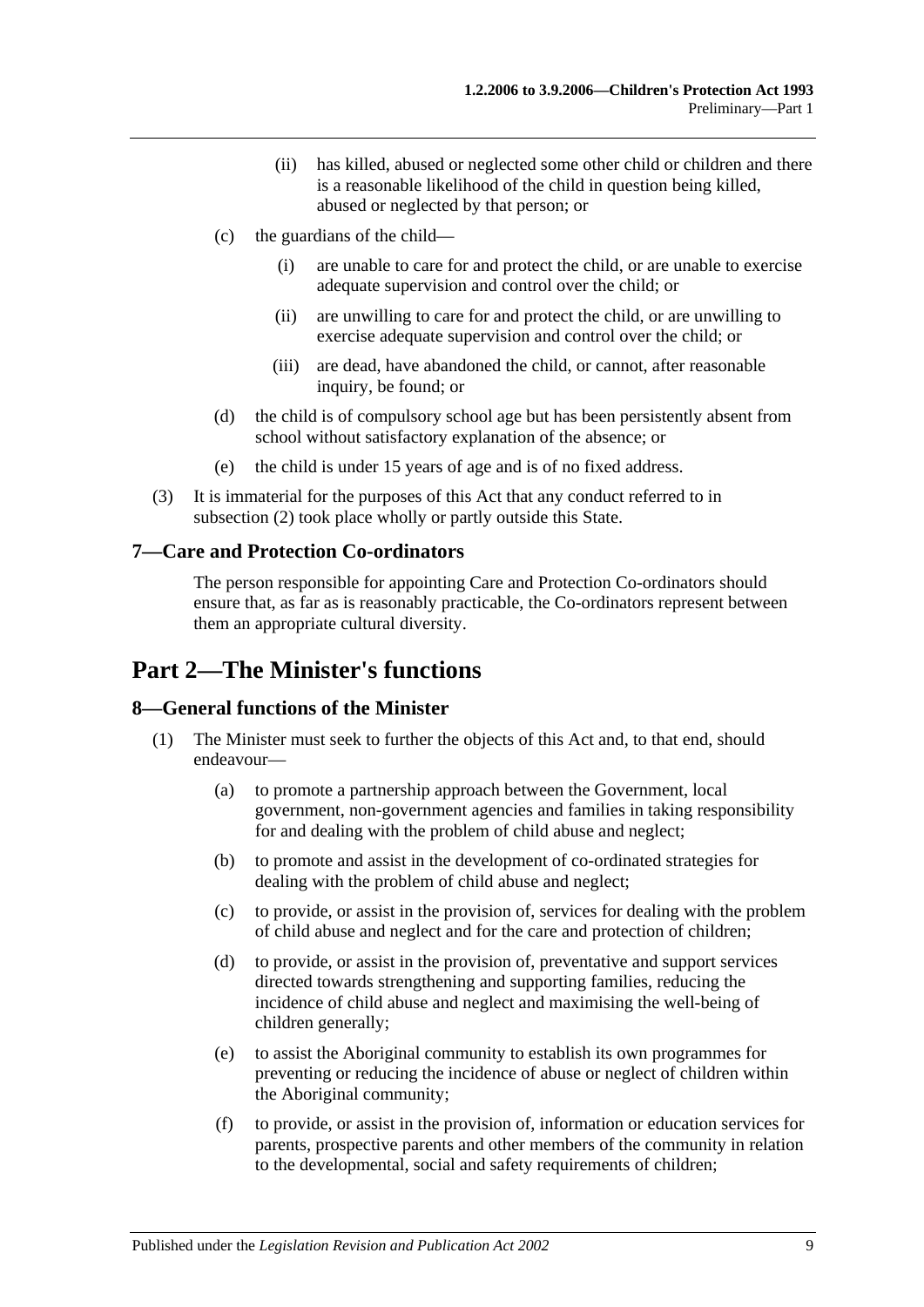- (g) to provide, or assist in the provision of, education to persons who are required to notify the Department on forming a reasonable suspicion that a child is being abused or neglected;
- (h) to provide, or assist in the provision of, services—
	- (i) to assist children who are under the guardianship or in the custody of the Minister; and
	- (ii) to assist persons who, as children, have been under the guardianship or in the custody of the Minister, to prepare for transition to adulthood;
- (i) to collect and publish relevant data or statistics or to assist in their collection or publication;
- (j) to promote, encourage or undertake research into child abuse and neglect;
- (k) to encourage the provision, by tertiary institutions in relevant courses, of instruction about child abuse and neglect and its prevention and treatment;
- (ka) to encourage the provision of child safe environments particularly by government and non-government organisations that provide services for, or have contact with, children;
- (l) generally to do such other things as the Minister believes will further the objects of this Act.
- (2) The Minister must—
	- (a) assist in the provision of—
		- (i) services directed at enhancing the quality of care of children and family life by strengthening and supporting families, and thus preventing or reducing the incidence of child abuse and neglect; and
		- (ii) support services to children who have been abused or neglected and their families; and
	- (b) ensure that those support services are offered to children who are known by the Department to have been abused or neglected and their families and that genuine efforts are made to encourage such children and their families to avail themselves of the services.

## <span id="page-9-0"></span>**Part 3—Custody agreements**

## <span id="page-9-2"></span><span id="page-9-1"></span>**9—Voluntary custody agreements**

- (1) The guardians of a child and the Minister may enter into an agreement (a *custody agreement*) under which the Minister will have the custody of the child while the agreement has effect.
- (2) Despite [subsection](#page-9-2) (1)—
	- (a) if the whereabouts of a guardian of a child cannot, after reasonable enquiries, be ascertained; or
	- (b) if a guardian of a child has failed to respond within a reasonable period of time to a request that he or she enter into a custody agreement; or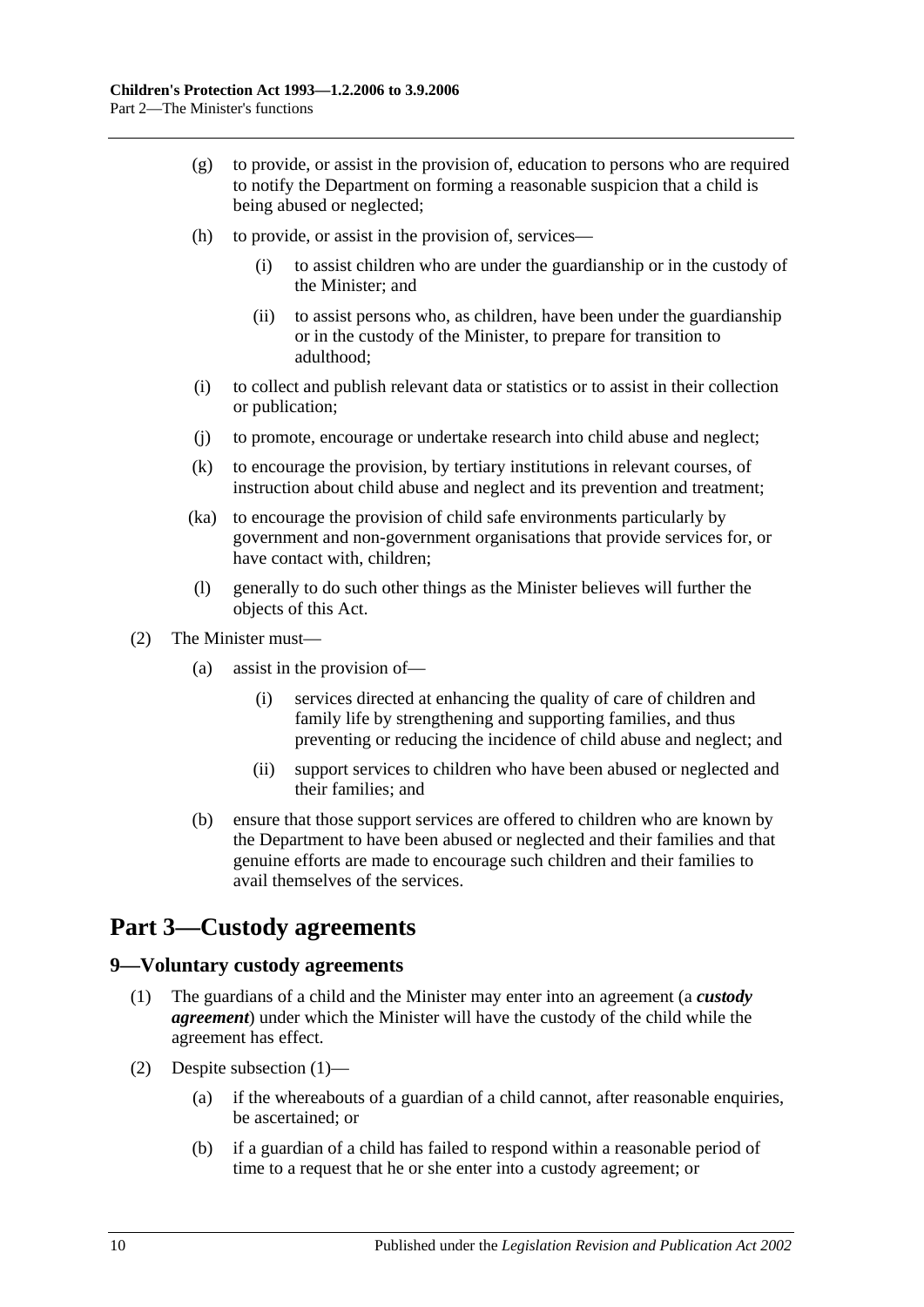(c) if it is not, in all the circumstances of the case, reasonably practicable to request a particular guardian of a child to enter into a custody agreement,

the remaining guardian or guardians may enter into a custody agreement in respect of the child.

- (3) Negotiations for a custody agreement may be initiated by a guardian of a child or by a child of or above the age of 16 years, but no such agreement can be entered into (or extended) in relation to a child of or above the age of 16 years unless the child consents to the agreement or extension.
- (4) If a child under the age of 16 years appears to have a sufficient understanding of the consequences of a custody agreement, the child must be consulted before such an agreement can be entered into (or extended) by his or her guardians.
- <span id="page-10-3"></span>(5) A custody agreement—
	- (a) must be in writing; and
	- (b) may be terminated at any time—
		- (i) by a guardian who is a party to the agreement, by notice in writing to the Minister; or
		- (ii) by agreement between the parties to the agreement; and
	- (c) will be taken to have been terminated on any order being made under this Act or any other Act or law for the guardianship or custody of the child.
- <span id="page-10-4"></span>(6) If a custody agreement relates to a child of or above the age of 16 years, the Minister must terminate the agreement on the request of the child, but not until he or she is satisfied that proper arrangements exist for the care of the child.
- (7) Unless the agreement is terminated under [subsection](#page-10-3) (5) or [\(6\),](#page-10-4) a custody agreement—
	- (a) has effect for a period, not exceeding three months, specified in the agreement; and
	- (b) may, on its expiration, be extended by the parties to the agreement in accordance with this section, but not so that the agreement will operate for a total period of more than six months.

## <span id="page-10-0"></span>**Part 4—Notification and investigations**

## <span id="page-10-1"></span>**Division 1—Notification of abuse or neglect**

#### <span id="page-10-2"></span>**10—Interpretation**

In this Division—

*abuse or neglect*, in relation to a child, has the same meaning as in [section](#page-6-2) 6(1), but includes a reasonable likelihood, in terms of [section](#page-7-1)  $6(2)(b)$ , of the child being killed, injured, abused or neglected by a person with whom the child resides.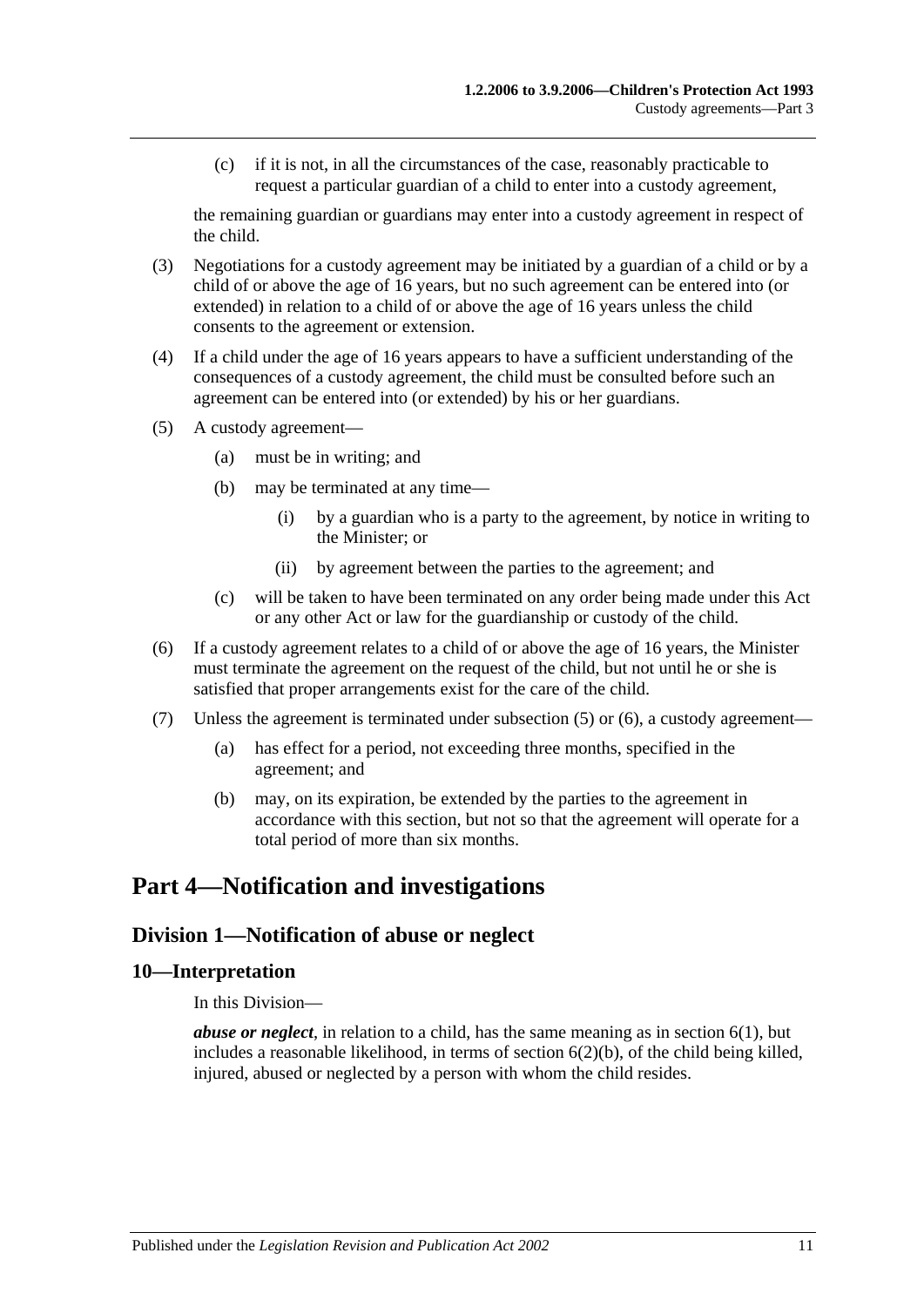## <span id="page-11-0"></span>**11—Notification of abuse or neglect**

- $(1)$  If—
	- (a) a person to whom this section applies suspects on reasonable grounds that a child has been or is being abused or neglected; and
	- (b) the suspicion is formed in the course of the person's work (whether paid or voluntary) or of carrying out official duties,

the person must notify the Department of that suspicion as soon as practicable after he or she forms the suspicion.

Maximum penalty: \$2 500.

- (2) This section applies to the following persons:
	- (a) a medical practitioner;
	- (ab) a pharmacist;
	- (b) a registered or enrolled nurse;
	- (c) a dentist;
	- (d) a psychologist;
	- (e) a police officer;
	- (f) a community corrections officer (an officer or employee of an administrative unit of the Public Service whose duties include the supervision of young or adult offenders in the community);
	- (g) a social worker;
	- (h) a teacher in an educational institution (including a kindergarten);
	- (i) an approved family day care provider;
	- (j) any other person who is an employee of, or volunteer in, a Government department, agency or instrumentality, or a local government or non-government agency, that provides health, welfare, education, child care or residential services wholly or partly for children, being a person who—
		- (i) is engaged in the actual delivery of those services to children; or
		- (ii) holds a management position in the relevant organisation the duties of which include direct responsibility for, or direct supervision of, the provision of those services to children.
- (3) A notification under this section must be accompanied by a statement of the observations, information and opinions on which the suspicion is based.

#### <span id="page-11-1"></span>**12—Protection from liability for voluntary or mandatory notification**

A person who (whether voluntarily or pursuant to a requirement of this Act) notifies the Department of a suspicion that a child has been or is being abused or neglected or provides any information to the Department in respect of such a notification—

(a) cannot, by virtue of doing so, be held to have breached any code of professional etiquette or ethics, or to have departed from any accepted form of professional conduct; and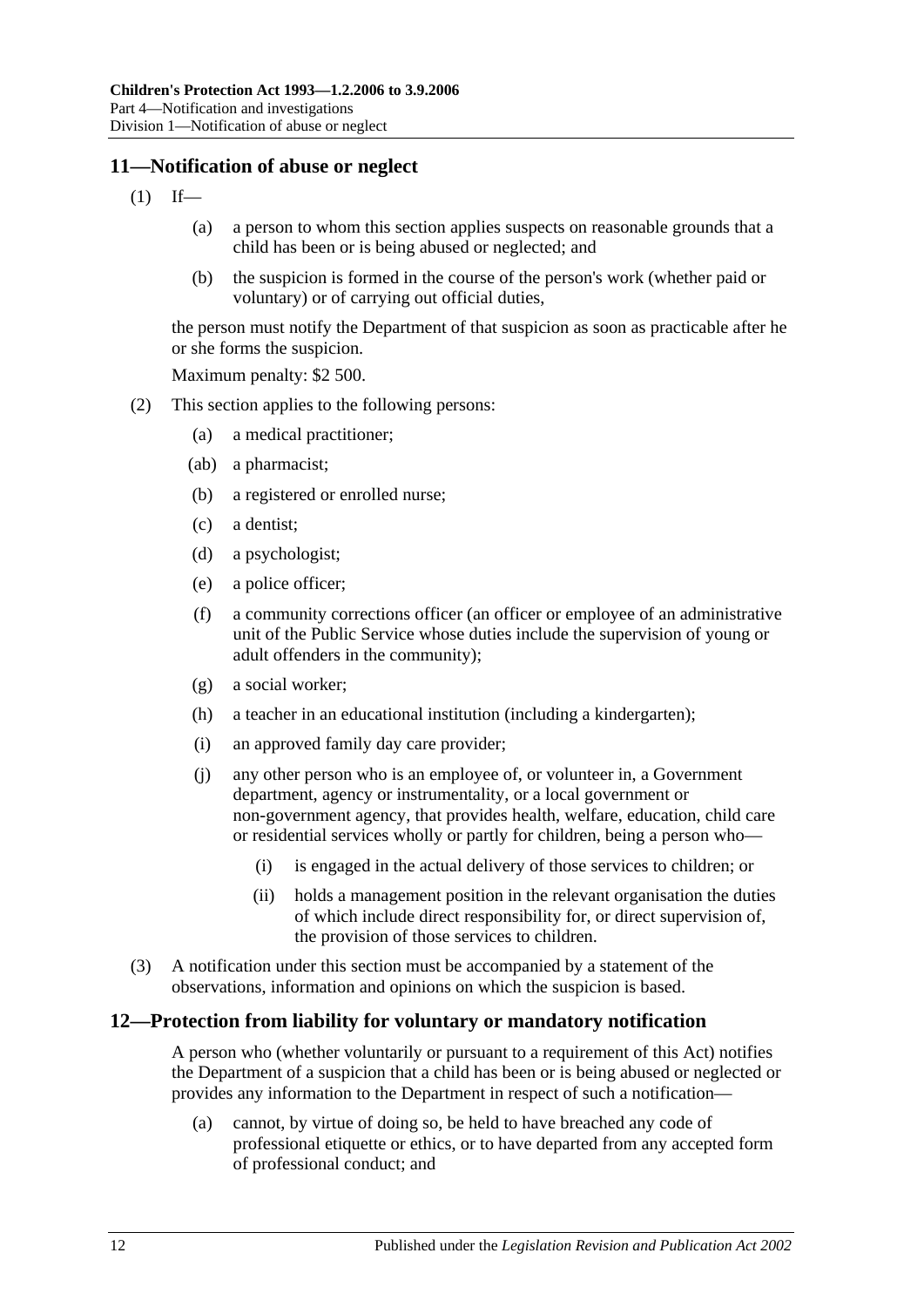(b) insofar as he or she has acted in good faith, incurs no civil or criminal liability in respect of the notification or the provision of the information.

## <span id="page-12-0"></span>**13—Confidentiality of notification of abuse or neglect**

- (1) For the purposes of this section, a notifier is a person who notifies the Department that he or she suspects that a child has been or is being abused or neglected.
- (2) Subject to this section, a person who receives a notification of child abuse or neglect from a notifier, or who otherwise becomes aware of the identity of a notifier, must not disclose the identity of the notifier to any other person unless the disclosure—
	- (a) is made in the course of official duties to another person acting in the course of official duties; or
	- (b) is made with the consent of the notifier; or
	- (c) is made by way of evidence adduced in accordance with [subsections](#page-12-2) (3) and [\(4\).](#page-12-3)

Maximum penalty: \$5 000.

- <span id="page-12-2"></span>(3) Subject to [subsection](#page-12-3) (4)—
	- (a) no evidence as to the identity of a notifier, or from which the identity of the notifier could be deduced, may be adduced in proceedings before a court without leave of the court; and
	- (b) unless such leave is granted, a party or witness in those proceedings must not be asked, and, if asked, cannot be required to answer, any question that cannot be answered without disclosing the identity of, or leading to the identification of, the notifier.
- <span id="page-12-3"></span>(4) A court cannot grant leave under [subsection](#page-12-2) (3) unless—
	- (a) the court is satisfied that the evidence is of critical importance in the proceedings and that failure to admit it would prejudice the proper administration of justice; or
	- (b) the notifier consents to the admission of the evidence in the proceedings.
- (5) An application for leave to adduce evidence under [subsection](#page-12-2) (3)—
	- (a) must not, except as authorised by the court, be heard and determined in public; and
	- (b) must be conducted in such a manner as to protect, so far as may be practicable, the identity of the notifier pending the determination of the application.

#### <span id="page-12-1"></span>**14—Chief Executive not obliged to take action in certain circumstances**

Nothing in this Act requires the Minister or the Chief Executive to take or initiate any action under this Act in relation to a notification of suspected abuse or neglect of a child if the Minister or the Chief Executive is satisfied—

(a) that the information or observations on which the notifier formed his or her suspicion were not sufficient to constitute reasonable grounds for the suspicion; or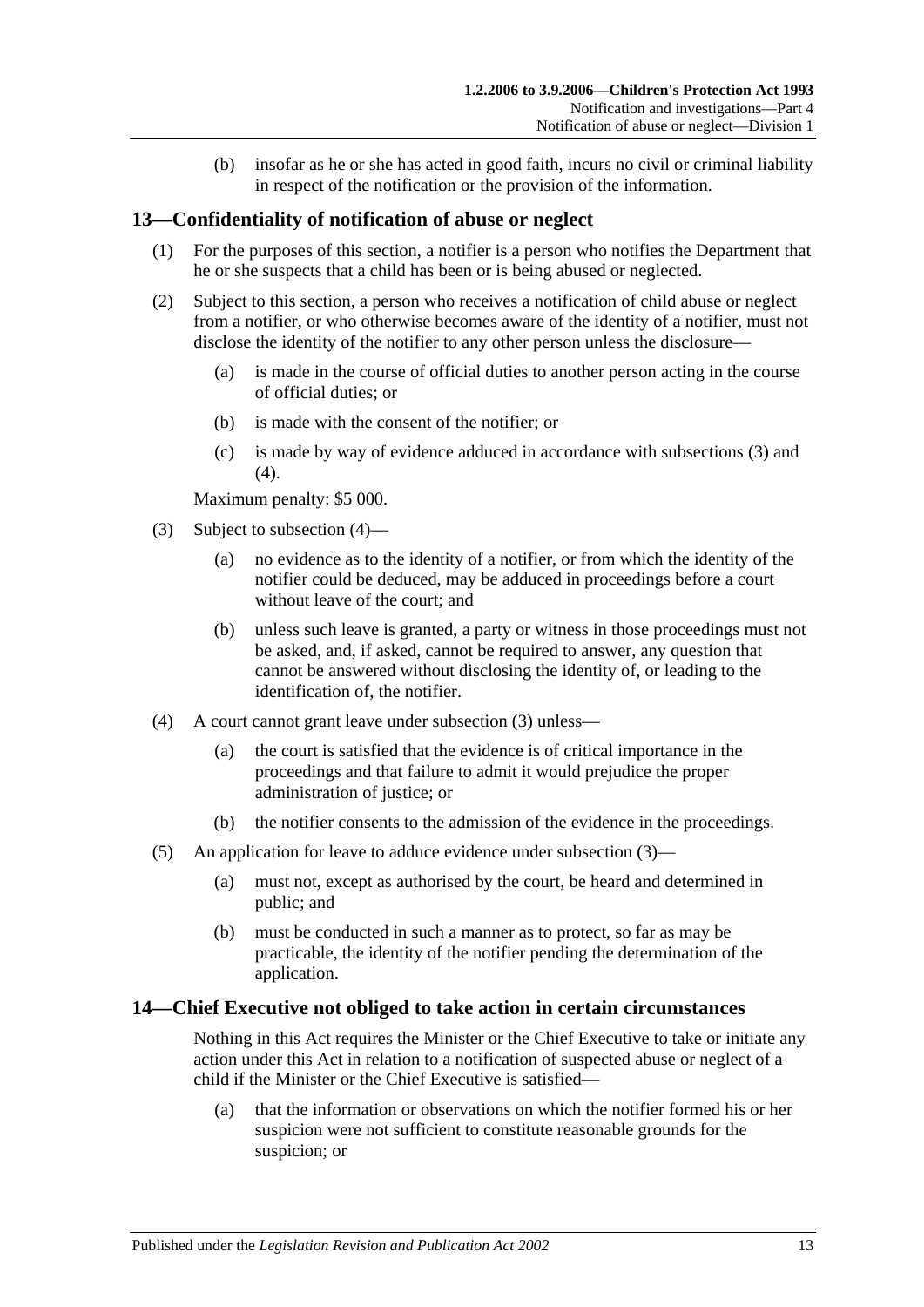(b) that, while there are reasonable grounds for such a suspicion, proper arrangements exist for the care and protection of the child and the matter of the apparent abuse or neglect has been or is being adequately dealt with.

## <span id="page-13-0"></span>**Division 2—Removal of children in danger**

## <span id="page-13-1"></span>**15—Interpretation**

In this Division—

*officer* means—

- (a) a police officer; or
- (b) an employee of the Department authorised by the Minister to exercise powers under this Division.

## <span id="page-13-2"></span>**16—Power to remove children from dangerous situations**

- (1) If an officer believes on reasonable grounds that a child is in a situation of serious danger and that it is necessary to remove the child from that situation in order to protect the child from harm (or further harm), the officer may remove the child from any premises or place, using such force (including breaking into premises) as is reasonably necessary for the purpose.
- (2) An officer's powers under this section are subject to the following limitations:
	- (a) a police officer below the rank of inspector may only remove a child from a situation of danger with the prior approval of a police officer of or above the rank of inspector unless he or she believes on reasonable grounds that the delay involved in seeking such an approval would prejudice the child's safety;
	- (b) an employee of the Department may only remove a child from the custody of a guardian with the Chief Executive's prior approval.
- <span id="page-13-3"></span>(3) An officer who removes a child under this section must, if possible, return the child to the child's home unless—
	- (a) the child is a child who is under the guardianship, or in the custody, of the Minister; or
	- (b) the officer is of the opinion that it would not be in the best interests of the child to return home.
- (4) If an officer removes a child under this section, and the child is not returned to the child's home under [subsection](#page-13-3) (3), the officer must deliver the child into the care of such person as the Chief Executive, or the Chief Executive's nominee, directs.
- (5) If the Minister does not already have custody of a child who is removed from a situation of danger under this section, the Minister has custody of the child until—
	- (a) the end of the working day following the day on which the child was removed; or
	- (b) the child's return home,

(whichever is the earlier).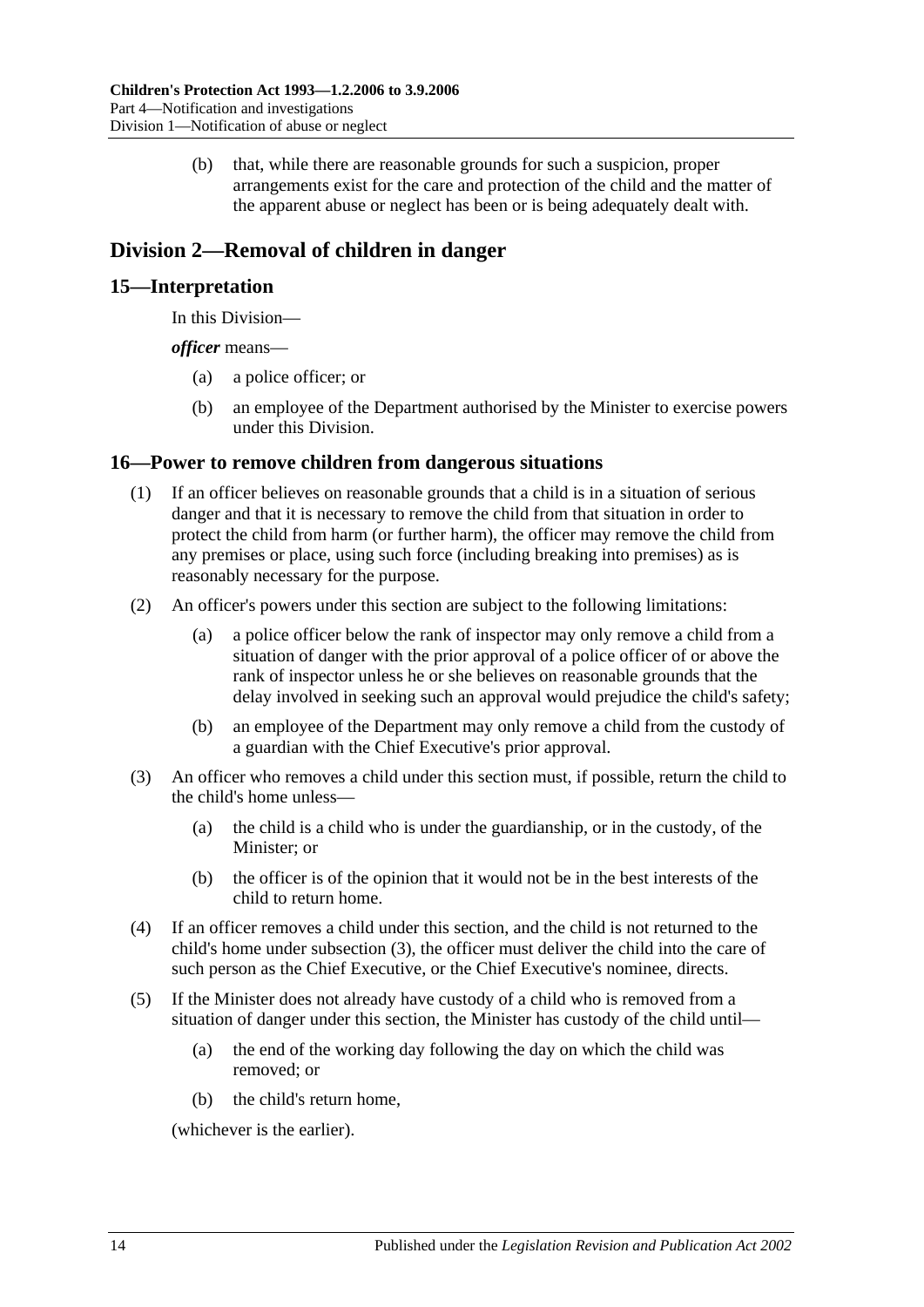## <span id="page-14-0"></span>**Division 3—Investigations**

## <span id="page-14-2"></span><span id="page-14-1"></span>**19—Investigations**

- (1) If the Chief Executive suspects on reasonable grounds that a child is at risk, the Chief Executive may cause an investigation into the circumstances of the child to be carried out.
- (2) For the purposes of an investigation, the Chief Executive may, by notice in writing, require a person who has examined, assessed, carried out tests on or treated the child, or the agency for whom the person works, to furnish the Chief Executive with a written report on the examination, assessment, tests or treatment.
- <span id="page-14-3"></span>(3) Subject to this section, an authorised police officer may, for the purposes of assisting an investigation under [subsection](#page-14-2) (1), do all or any of the following:
	- (a) enter or break into, remain in and search any premises or place;
	- (b) seize any item that the officer believes on reasonable grounds may afford evidence relevant to the investigation;
	- (c) take photographs, films or videos;
	- (d) require a person who may be in a position to furnish information relevant to the investigation to answer any question put by the officer to the best of that person's knowledge, information or belief.
- (4) The powers under [subsection](#page-14-3) (3) can only be exercised on the authority of a warrant issued by a magistrate except if—
	- (a) entry to the premises or place has been refused or cannot be gained; and
	- (b) the police officer believes on reasonable grounds that the delay that would ensue as a result of applying for a warrant would prejudice the investigation and the safety of the child to whom the investigation relates.
- (5) An authorised police officer may be accompanied by such other police officers or employees of the Department while exercising powers under this section as may be necessary or desirable in the circumstances.
- (6) Subject to [subsection](#page-14-4) (7), a person must not refuse or fail to comply with a requirement under this section.

Maximum penalty: \$2 500 or imprisonment for 6 months.

- <span id="page-14-4"></span>(7) A person is not required—
	- (a) to provide information that is privileged on the ground of legal professional privilege; or
	- (b) to answer a question if the answer to the question would incriminate the person of an offence.
- (8) An application for the issue of a warrant under this section may be made personally or by telephone.
- (9) A magistrate must not issue a warrant under this section unless satisfied on information given on oath, personally or by affidavit, that there are reasonable grounds for the issue of a warrant.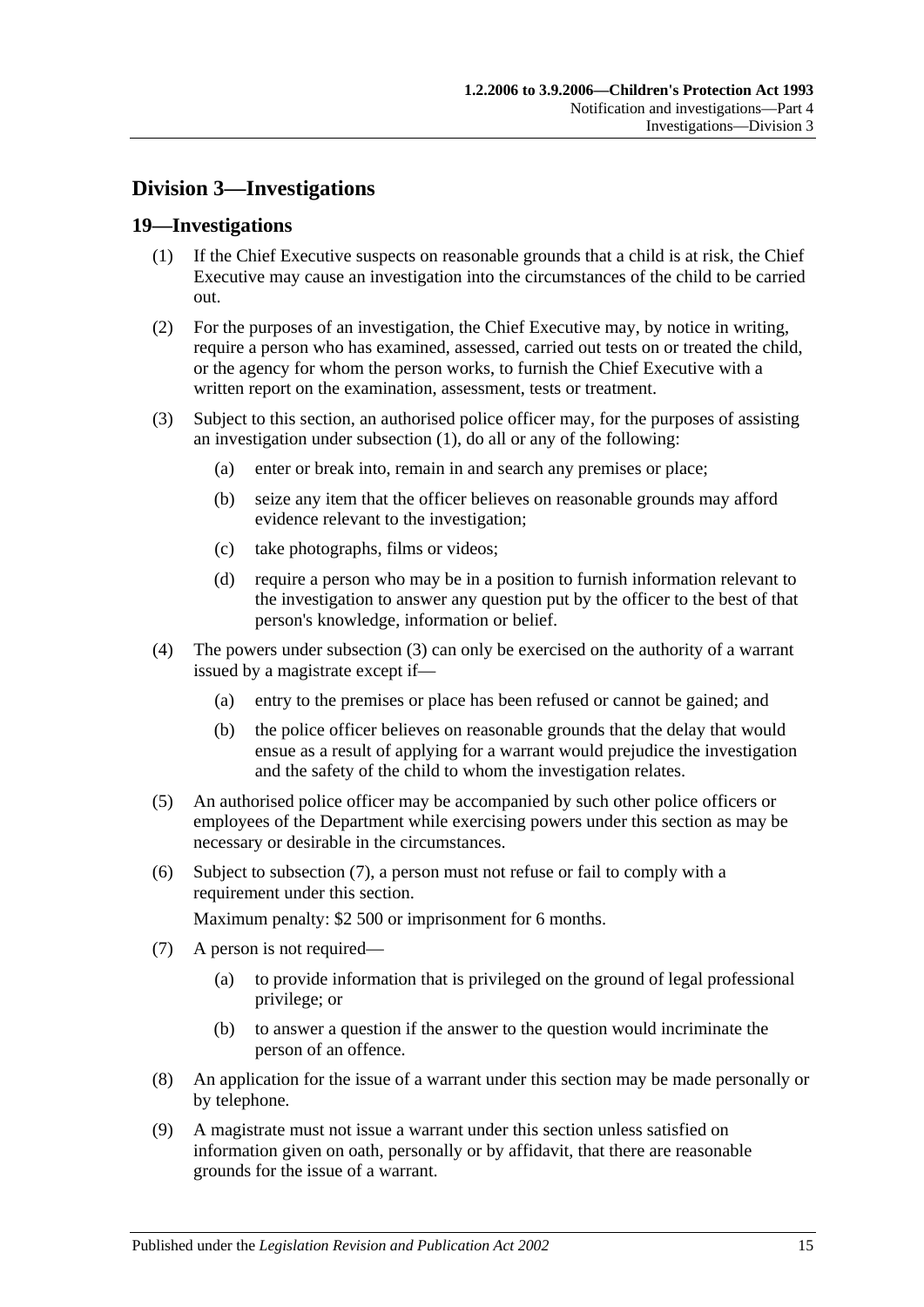- (10) An application must not be made by telephone unless the applicant is of the opinion that the warrant is urgently required and there is insufficient time to make the application personally.
- (11) The following provisions apply in relation to an application made by telephone:
	- the applicant must inform the magistrate of his or her name and rank and the magistrate, on receiving that information, is entitled to assume, without further inquiry, that the applicant has the authority to make the application;
	- (b) the applicant must inform the magistrate of the grounds on which the issue of the warrant is sought;
	- (c) if it appears to the magistrate from the information furnished by the applicant that there are proper grounds for the issue of the warrant, the magistrate must inform the applicant of the facts that, in the magistrate's opinion, justify the issue of the warrant and must not proceed to issue the warrant unless the applicant undertakes to make an affidavit verifying those facts;
	- (d) if the applicant gives such an undertaking, the magistrate may then make out and sign a warrant, noting on the warrant the facts that justify, in his or her opinion, the issue of the warrant;
	- (e) the warrant will be taken to have been issued when signed by the magistrate;
	- (f) the magistrate must inform the applicant of the terms of the warrant;
	- (g) the applicant must, as soon as practicable after the issue of the warrant forward to the magistrate an affidavit in accordance with his or her undertaking.
- (12) A magistrate by whom a warrant is issued under this section must file the warrant, or a copy of it, and any supporting affidavit in the Youth Court.
- (13) A person who is required to answer a question or furnish a report under this section does not, insofar as he or she has acted in good faith, incur any civil liability in complying with the requirement.

## <span id="page-15-0"></span>**Division 4—Investigation and assessment orders**

## <span id="page-15-1"></span>**20—Application for order**

If the Chief Executive is of the opinion—

- (a) that there is some information or evidence leading to a reasonable suspicion that a child is at risk; and
- (b) that further investigation of the matter is warranted or a family care meeting should be held; and
- $(c)$  that—
	- (i) the investigation cannot properly proceed unless an order under this Division is made; or
	- (ii) it is desirable that the child be protected while the matter is being investigated or a family care meeting is being held,

the Chief Executive may apply to the Youth Court for an order under this Division.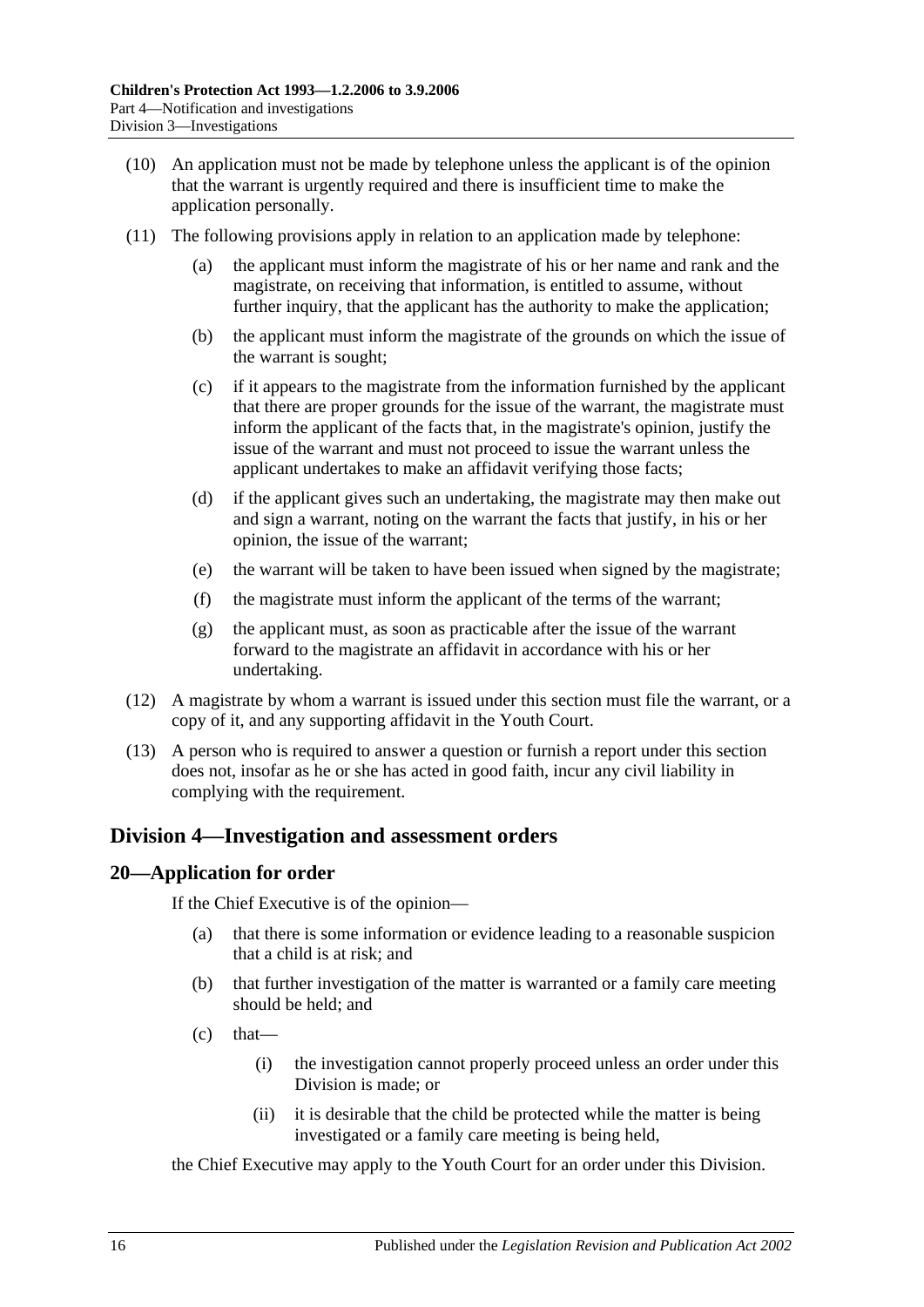#### <span id="page-16-2"></span><span id="page-16-0"></span>**21—Orders Court may make**

- (1) If, on an application under this Division, the Court is satisfied that there are sufficient grounds for making an order under this section and that it would be in the best interests of the child the subject of the application that such an order be made, the Court may make all or any of the following orders:
	- (a) an order authorising examination and assessment of the child;
	- (b) an order authorising the Chief Executive to require—
		- (i) any person to answer, to the best of the person's knowledge, information or belief, questions put by an employee of the Department authorised by the Minister to exercise the power to question; or
		- (ii) any person who has examined, assessed or treated a party to the proceedings (other than the child), or the agency for whom the person works, to furnish the Chief Executive with a written report of that examination, assessment or treatment;
	- (c) an order granting custody of the child to the Minister;
	- (d) an order directing a party to the application who resides with the child to cease or refrain from residing in the same premises as the child;
	- (e) an order directing a party to the application to refrain from having contact with the child;
	- (f) such ancillary orders as the Court thinks fit.
- (2) An order under [subsection](#page-16-2) (1)—
	- (a) has effect for the period (not exceeding four weeks) specified in the order; and
	- (b) may, on application by the Chief Executive, be extended (once only) for a period (not exceeding four weeks) specified in the order.
- <span id="page-16-3"></span>(3) An application for extension under [subsection](#page-16-3) (2)(b) must be heard by the Senior Judge of the Court.
- (4) A party to the proceedings who, having been served personally with an order made under [subsection](#page-16-2) (1), contravenes or fails to comply with the order is guilty of an offence.

Maximum penalty: Imprisonment for 3 months.

#### <span id="page-16-1"></span>**22—Variation or discharge of orders**

- (1) The Chief Executive may apply to the Court for an order to vary or discharge an order under [section](#page-16-0) 21.
- (2) The Court may, on an application under this section, by order—
	- (a) vary the terms of the order; or
	- (b) discharge the order; or
	- (c) dismiss the application.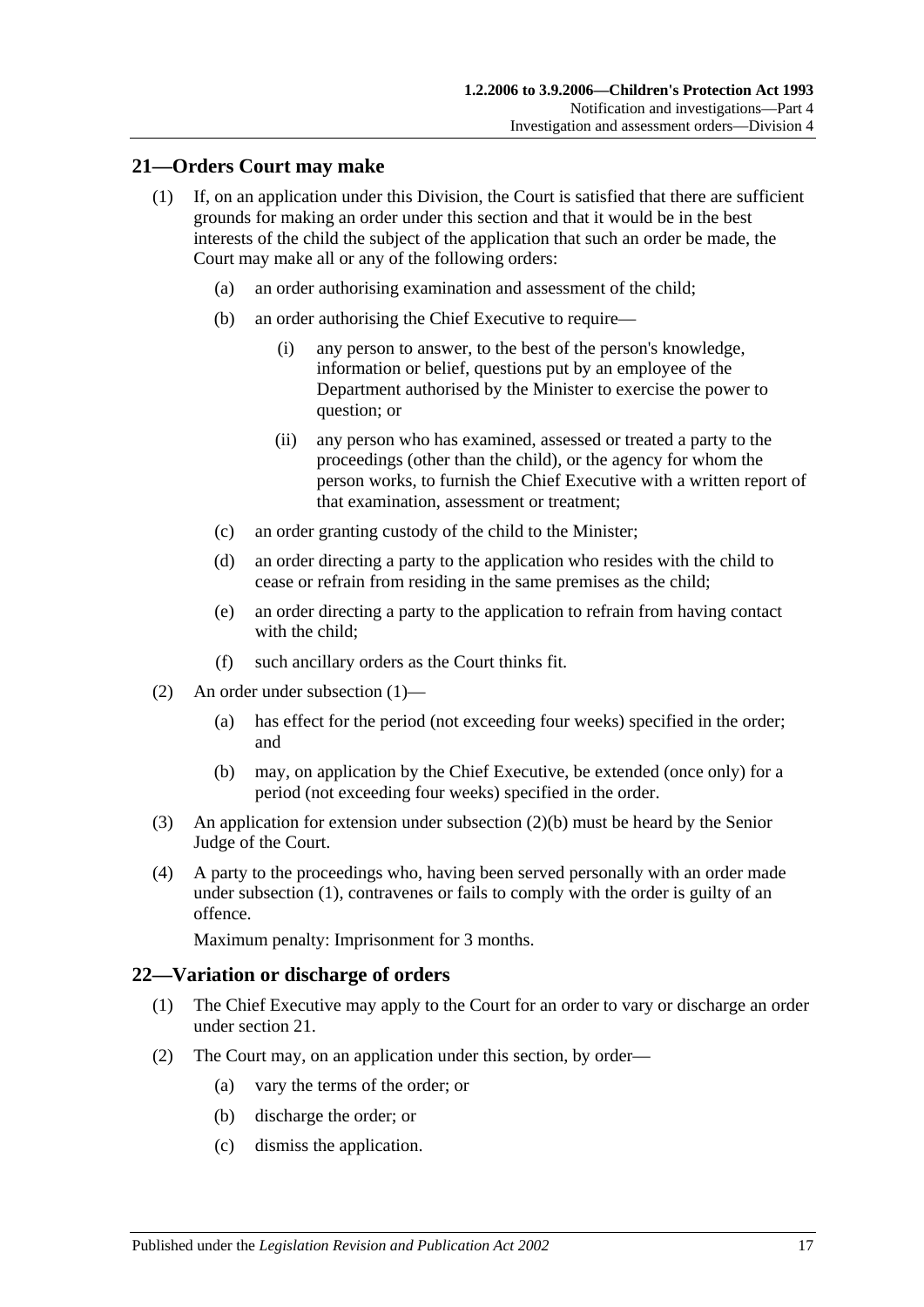## <span id="page-17-0"></span>**23—Power of adjournment**

- (1) The Court may adjourn the hearing of an application under this Division for a period not exceeding seven days.
- (2) The Court cannot adjourn the hearing of an application more than once.
- <span id="page-17-2"></span>(3) The Court may, on an adjournment under this section, make one or more of the following orders:
	- (a) an order granting custody of the child to the Minister;
	- (b) an order directing a guardian of the child take specified steps to secure the proper care and protection of the child;
	- (c) an order directing that a specified person be allowed, or not be allowed, access to the child;
	- (d) an order authorising the examination and assessment of the child;
	- (e) an order authorising the Chief Executive to require—
		- (i) any person to answer, to the best of the person's knowledge, information or belief, questions put by an employee of the Department authorised by the Minister to exercise the power to question; or
		- (ii) any person who has examined, assessed or treated a party to the proceedings (other than the child), or the agency for whom the person works, to furnish the Chief Executive with a written report of that examination, assessment or treatment;
	- (f) such ancillary orders as the Court thinks fit.
- (4) An order under [subsection](#page-17-2) (3) has effect only during the period of the adjournment.
- (5) A party to the application who, having been served personally with an order made under this section, contravenes or fails to comply with the order is guilty of an offence.

Maximum penalty: Imprisonment for 3 months.

#### <span id="page-17-1"></span>**24—Obligation to answer questions or furnish reports**

(1) Subject to [subsection](#page-17-3) (2), a person must not refuse or fail to comply with a requirement to answer a question or furnish a report if the requirement is authorised by an order under this Division.

Maximum penalty: \$2 500 or imprisonment for 6 months.

- <span id="page-17-3"></span>(2) A person is not required—
	- (a) to provide information that is privileged on the ground of legal professional privilege; or
	- (b) to answer a question if the answer to the question would incriminate the person of an offence.
- (3) A person who is required to answer a question or furnish a report under this Division does not, insofar as he or she has acted in good faith, incur any civil liability in complying with the requirement.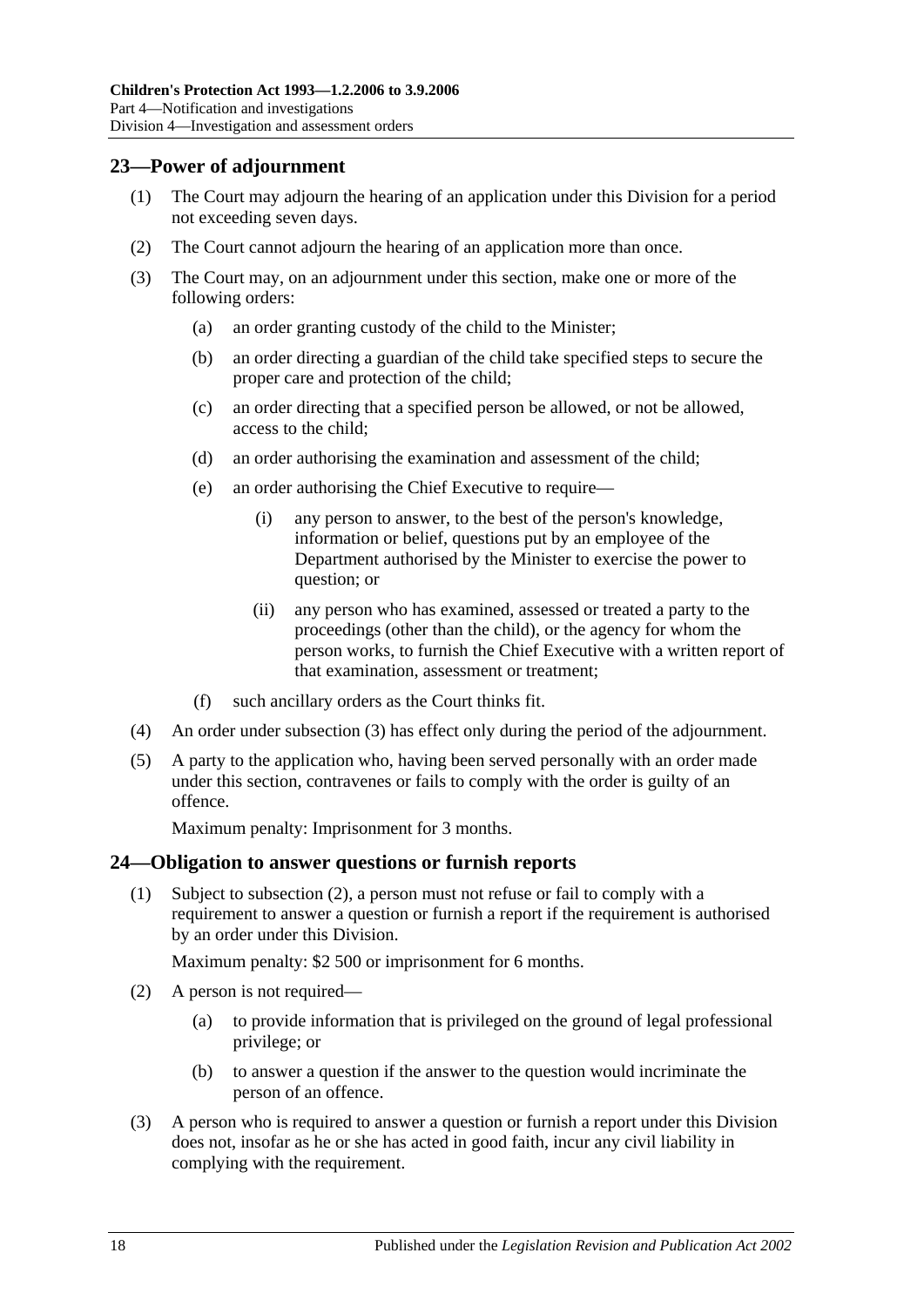## <span id="page-18-0"></span>**25—Orders not appealable**

No appeal lies against an order under this Division.

## <span id="page-18-1"></span>**Division 5—Examination and assessment of children**

## <span id="page-18-2"></span>**26—Examination and assessment of children**

- (1) While—
	- (a) a child is in the custody of the Minister pursuant to having been removed from any person, premises or place under [Division 2;](#page-13-0) or
	- (b) an investigation and assessment order under [Division 4](#page-15-0) authorising examination and assessment of a child is in force,

an employee of the Department may take the child to such persons or places (including admitting the child to hospital) as the Chief Executive may authorise for the purpose of having the child professionally examined, tested or assessed.

- (2) A medical practitioner or dentist to whom a child is referred under this section may give such treatment to the child as he or she thinks necessary for alleviating any immediate injury or suffering of the child.
- (3) A person who is to examine, test, assess or treat a child pursuant to this section may do so despite the absence or refusal of the consent of the child's guardians, but nothing in this section requires the person to carry out any examination, test, assessment or treatment if the child refuses consent.
- <span id="page-18-5"></span>(4) A person to whom a child is referred under this section, or the agency for whom the person works, must, as soon as practicable after any examination, assessment, test or treatment of the child is completed, furnish the Chief Executive with a written report on the examination, assessment, test or treatment.
- (5) A person who is required to furnish a report under [subsection](#page-18-5) (4) does not, insofar as he or she has acted in good faith, incur any civil liability in respect of complying with the requirement.

## <span id="page-18-3"></span>**Division 6—Other orders**

## <span id="page-18-4"></span>**26A—Definitions**

(1) In this section—

*female genital mutilation* means—

- (a) clitoridectomy; or
- (b) excision of any other part of the female genital organs; or
- (c) a procedure to narrow or close the vaginal opening; or
- (d) any other mutilation of the female genital organs,

but does not include a sexual reassignment procedure or a medical procedure that has a genuine therapeutic purpose;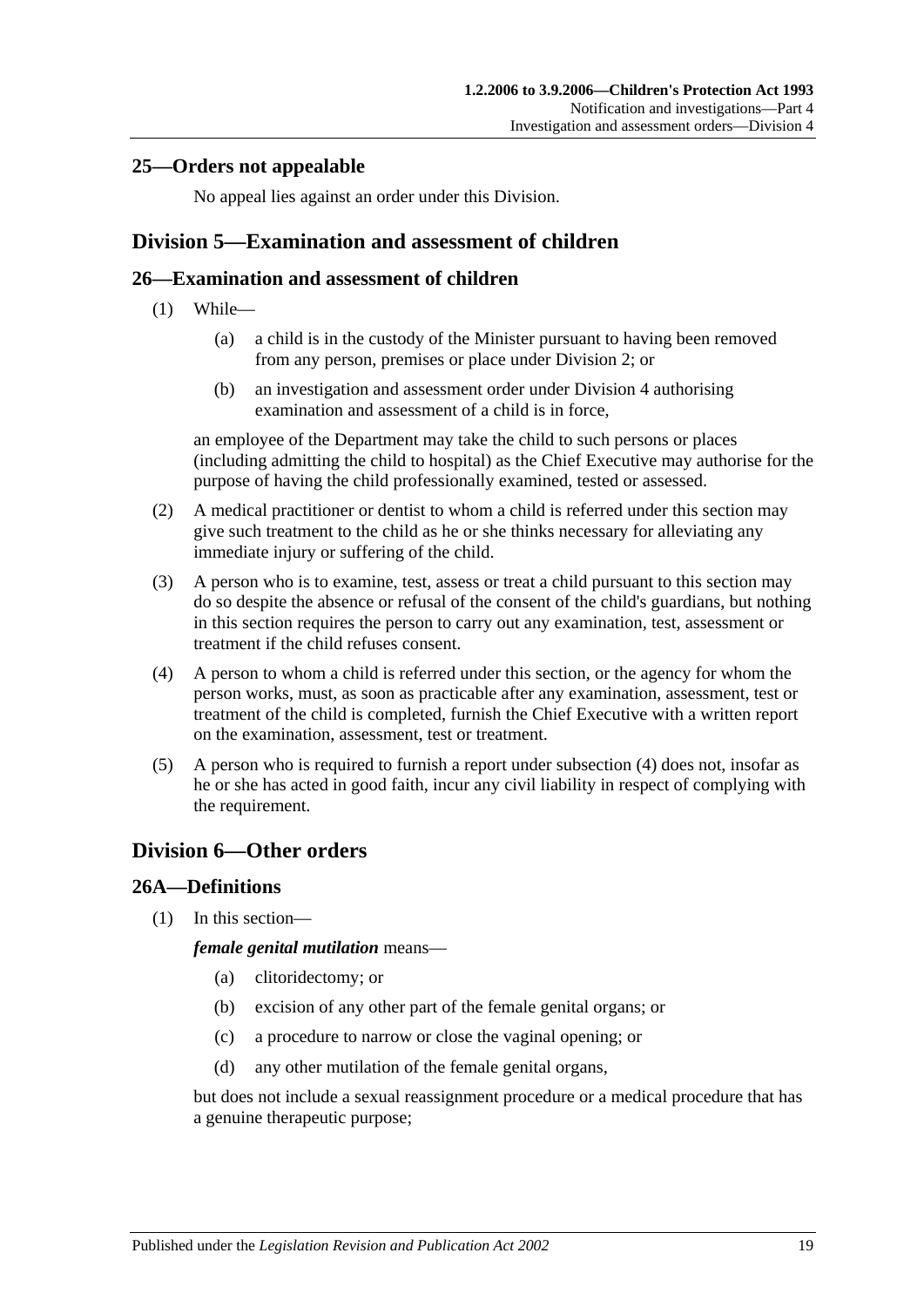*sexual reassignment procedure* means a surgical procedure to give a female, or a person whose sex is ambivalent, genital characteristics, or ostensible genital characteristics, of a male.

(2) A medical procedure has a genuine therapeutic purpose only if directed at curing or alleviating a physiological disability or physical abnormality.

## <span id="page-19-0"></span>**26B—Protection of children at risk of genital mutilation**

(1) If the Court is satisfied that there are reasonable grounds to suspect that a child may be at risk of female genital mutilation, the Court may make orders for the protection of the child.

#### **Examples—**

The Court might for example make an order—

- (a) preventing a person from taking the child from the State; or
- (b) requiring that the child's passport be held by the Court for a period specified in the order or until further order; or
- (c) providing for the periodic examination of the child to ensure that the child is not subjected to female genital mutilation.
- (2) An application for an order under this section may be made by a police officer or by the Chief Executive.
- (3) The Court may make an order on an application under this section without giving a person who is to be bound by the Court's order notice of the proceedings or an opportunity to be heard in the proceedings.
- (4) However, in that case the Court must allow the person against whom the order is made a reasonable opportunity to appear before the Court to show why the order should be varied or revoked.
- (5) In proceedings under this section the Court must assume that it is in the child's best interests to resist pressure of racial, ethnic, religious, cultural or family origin that might lead to genital mutilation of the child.

## <span id="page-19-2"></span><span id="page-19-1"></span>**Part 5—Children in need of care and protection**

## **Division 1—Family care meeting**

## <span id="page-19-3"></span>**27—Family care meetings to be convened by Minister**

- (1) If the Minister is of the opinion that a child is at risk and that arrangements should be made to secure the child's care and protection, the Minister should cause a family care meeting to be convened in respect of the child.
- (2) The Minister cannot make an application under [Division 2](#page-23-2) for an order granting custody of a child, or placing a child under guardianship, before a family care meeting has been held in respect of the child unless satisfied—
	- (a) that it has not been possible to hold a meeting despite reasonable endeavours to do so; or
	- (b) that an order should be made without delay; or
	- (c) that the guardians of the child consent to the making of the application; or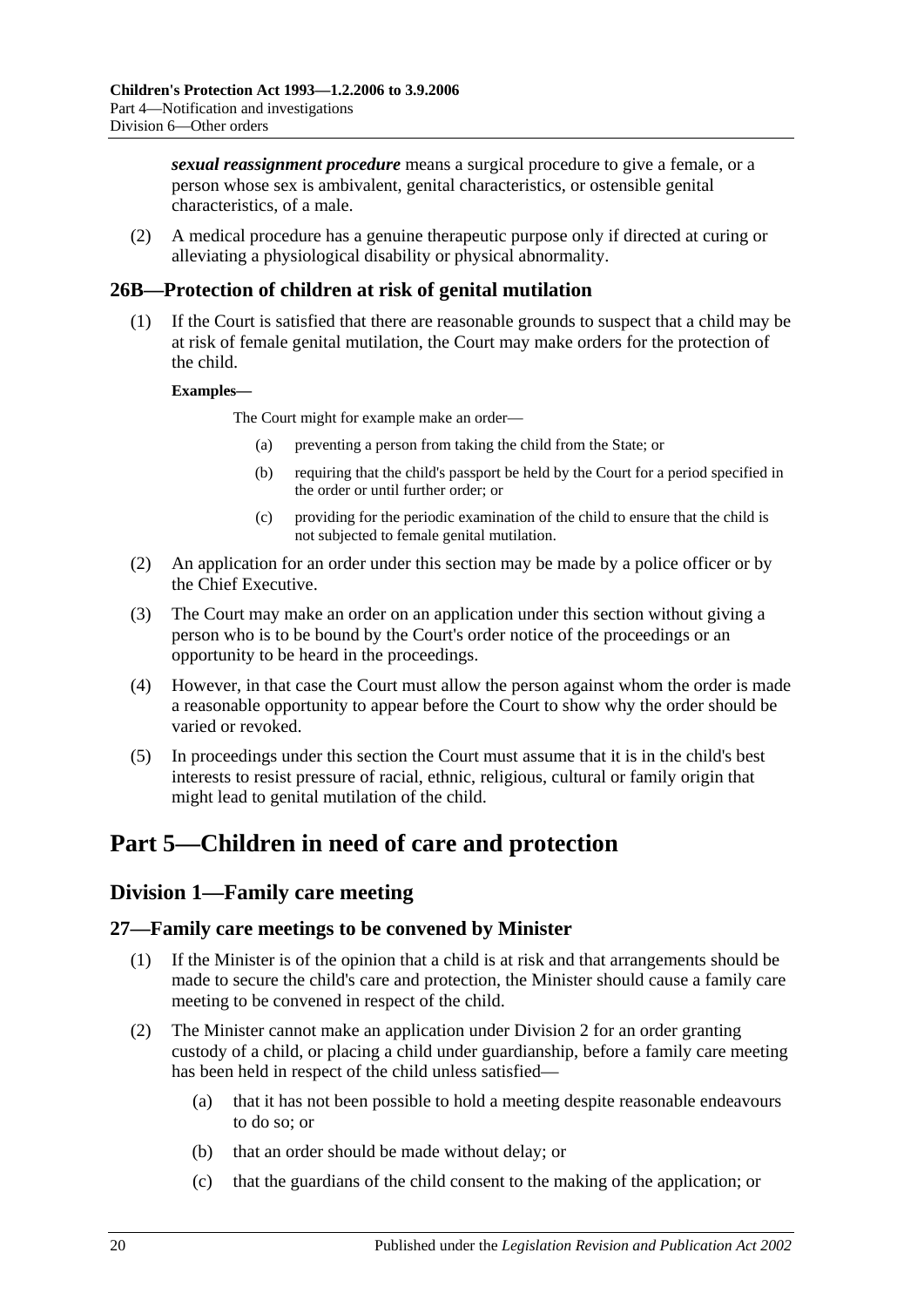- (d) that there is other good reason to do so.
- (3) An application under [Division 2](#page-23-2) is not invalid by reason only of a failure to hold a family care meeting.

#### <span id="page-20-0"></span>**28—Purpose of family care meetings**

The purpose of a family care meeting is to provide a proper opportunity for a child's family, in conjunction with a Care and Protection Co-ordinator—

- (a) to make informed decisions as to the arrangements for best securing the care and protection of the child; and
- (b) to review those arrangements from time to time.

#### <span id="page-20-1"></span>**29—Convening a family care meeting**

- (1) A Care and Protection Co-ordinator nominated by the Senior Judge of the Court will be responsible for convening and conducting a family care meeting.
- (2) The Co-ordinator must arrange for a suitable person to act as advocate for the child at the meeting, unless satisfied that the child has made an independent decision to waive his or her right to be so represented.
- (3) The Co-ordinator must, as far as is reasonably practicable, consult with the child and the child's guardians as to who should be invited to attend the meeting and the time and place to be fixed for the meeting.

#### <span id="page-20-2"></span>**30—Invited participants**

- (1) Subject to [subsection](#page-20-4) (2), the Care and Protection Co-ordinator convening a family care meeting will issue written invitations to attend to the following persons:
	- (a) the child; and
	- (b) the guardians of the child; and
	- (c) other members of the child's family who should, in the opinion of the Co-ordinator, attend the meeting; and
	- (d) any other person who has had a close association with the child and who should, in the opinion of the Co-ordinator, attend the meeting; and
	- (e) any other adult person (not being a legal practitioner) who the child or the child's guardians wish to support them at the meeting and who, in the opinion of the Co-ordinator, would be of assistance in that role.
- <span id="page-20-4"></span>(2) The Co-ordinator is not required—
	- (a) to invite the child to the meeting if the Co-ordinator is of the opinion that it would not be in the best interests of the child for the child to attend; or
	- (b) to invite any other particular person to the meeting if the Co-ordinator is of the opinion that the attendance of that person would not be in the best interests of the child.

#### <span id="page-20-3"></span>**31—Constitution of family care meeting**

A family care meeting consists of—

(a) the Care and Protection Co-ordinator; and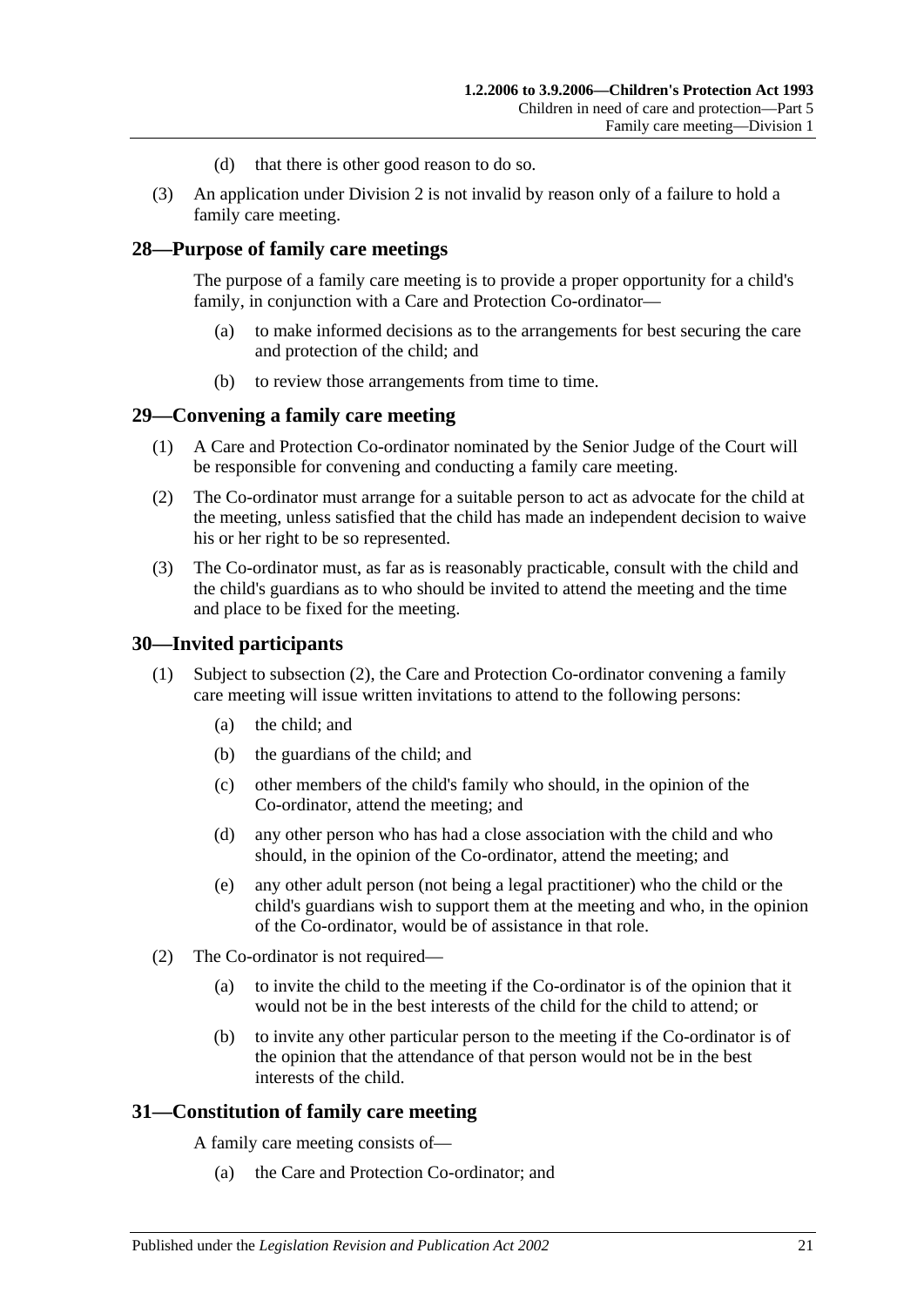- (b) such of the persons invited to attend the meeting as attend in response to the invitation; and
- (c) the employee in the Department authorised by the Chief Executive to present the report of the investigation into the child's circumstances to the meeting; and
- (d) if persistent absenteeism from school is involved—
	- (i) in the case of a Government school—an employee of the administrative unit of the Public Service charged with the administration of the *[Education Act](http://www.legislation.sa.gov.au/index.aspx?action=legref&type=act&legtitle=Education%20Act%201972) 1972* nominated by the Director-General of Education;
	- (ii) in the case of a non-Government school—a person nominated by the head teacher of the school; and
- (e) if one has been appointed, the child's advocate; and
- (f) any person, nominated by the Co-ordinator, who has examined, assessed, counselled or treated the child in the course of the investigation into the child's circumstances; and
- (g) any other person nominated by the Co-ordinator for the purpose of providing expert advice or information on matters relevant to the meeting; and
- $(h)$
- (i) if the child is an Aboriginal child, a person nominated by a recognised Aboriginal organisation; or
- (ii) if the child is a Torres Strait Islander child, a person nominated by a recognised Torres Strait Islander organisation.

## <span id="page-21-0"></span>**32—Procedures**

- (1) The Care and Protection Co-ordinator must take reasonable steps to ascertain the views as to the care and protection of the child—
	- (a) from those persons invited to a family care meeting who are unable to attend; and
	- (b) from the child (so far as his or her views are ascertainable) if he or she has not been invited, or refuses, to attend; and
	- (c) from any guardian or other family member who has not been invited to attend the meeting, if the Co-ordinator thinks it appropriate to do so,

and must relay all those views to the meeting.

- (2) The Co-ordinator must ensure that sufficient information as to the child's circumstances and the grounds for believing the child to be at risk is presented to the meeting.
- (3) The Co-ordinator must allow the child's guardians and other family members present at the meeting, and the child if the Co-ordinator thinks it appropriate to do so, an opportunity to hold discussions in private for the purpose of formulating the family's recommendations as to the arrangements for securing the care and protection of the child.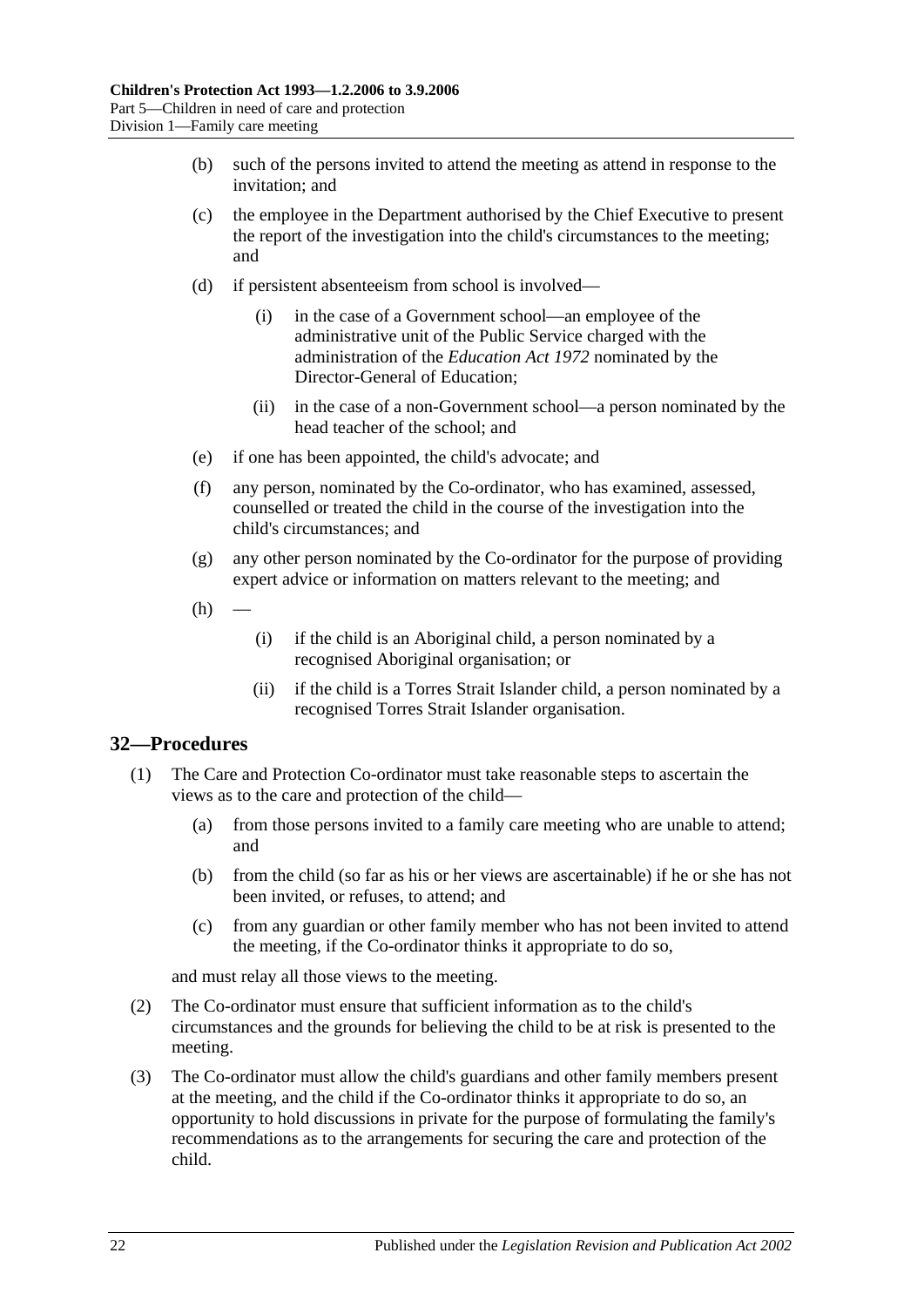- (4) The Co-ordinator may adjourn the meeting to another date if he or she thinks it is necessary or desirable to do so.
- (5) A family care meeting should if possible make decisions by the consensus of the child and the child's guardians and other family members.
- (6) A decision made by a family care meeting will not however be regarded as validly made unless it is concurred in by the Care and Protection Co-ordinator as properly securing the care and protection of the child.
- (7) The decisions made by a family care meeting as to the arrangements for securing the care and protection of the child must be recorded in writing by the Co-ordinator and acknowledged in writing by the Co-ordinator and such of the following persons who attend the meeting and concur in the decisions:
	- (a) the child (unless excused by the Co-ordinator from the obligation); and
	- (b) the child's guardians and other family members.
- (8) A copy of that written record must be made available by the Co-ordinator to—
	- (a) the child; and
	- (b) each guardian of the child; and
	- (c) any other person involved in implementing the arrangements; and
	- (d) such other persons as the Co-ordinator thinks fit.

#### <span id="page-22-0"></span>**33—Review of arrangements**

- (1) A family care meeting that makes decisions as to the arrangements for securing the care and protection of a child must also make provision for the review of those arrangements.
- (2) A Care and Protection Co-ordinator will convene a family care meeting for the purpose of reviewing the arrangements made for the care and protection of a child at a previous meeting, in the following circumstances:
	- (a) if the Co-ordinator is required to do so pursuant to a decision made at the previous meeting; or
	- (b) if the Co-ordinator is requested to do so at any other time by 2 or more members of the child's family who attended the previous meeting; or
	- (c) if at any time the Co-ordinator thinks it is necessary or desirable to do so.

#### <span id="page-22-1"></span>**34—Certain matters not admissible**

Evidence of anything said at a family care meeting is not admissible in any proceedings, but the written record of the decisions made by a family care meeting is admissible in proceedings under [Division 2](#page-23-2) for the purpose of establishing that those decisions were made.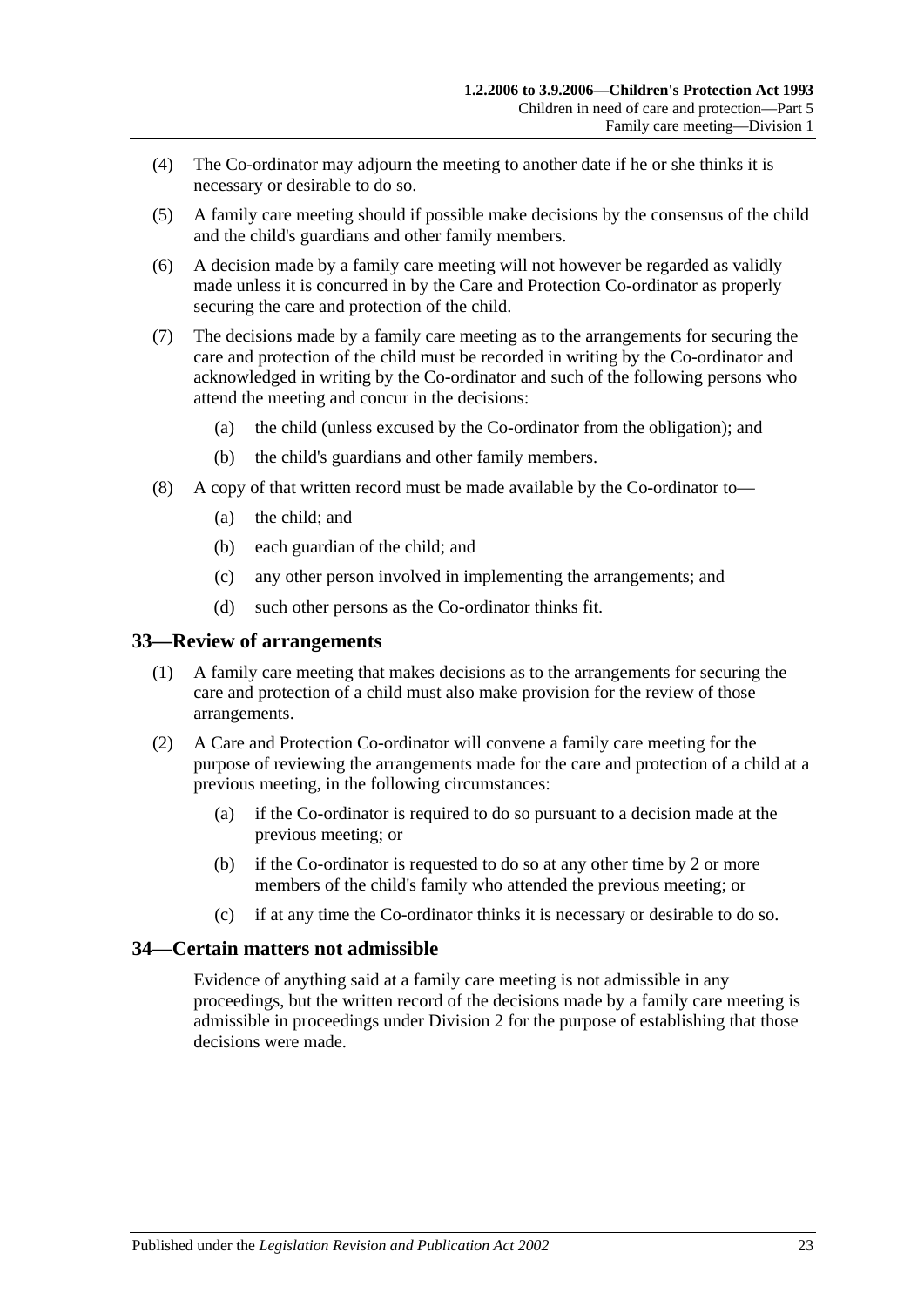## <span id="page-23-0"></span>**35—Procedure where decisions not made or implemented**

If no decisions are made by a family care meeting as to the arrangements for securing the care and protection of the child, or if such decisions are made but are not implemented or complied with, the Minister will, if of the opinion that the child is at risk and that an order under [Division 2](#page-23-2) is required to secure the child's care and protection, take out an application under [Division 2.](#page-23-2)

#### <span id="page-23-1"></span>**36—Guardians whose whereabouts are unknown**

This Division does not apply in relation to a guardian whose whereabouts cannot, after reasonable enquiry, be ascertained.

## <span id="page-23-2"></span>**Division 2—Care and protection orders**

#### <span id="page-23-3"></span>**37—Application for care and protection order**

- (1) If the Minister is of the opinion—
	- (a) that a child is at risk; and
	- (b) that an order under this Division should be made in respect of the child to secure his or her care and protection,

the Minister may apply to the Youth Court for an order under this Division.

- (2) If the Minister is of the opinion—
	- (a) that proper arrangements exist for the care and protection of a child (whether pursuant to a decision of a family care meeting or pursuant to an exercise of administrative powers under the *[Family and Community Services Act](http://www.legislation.sa.gov.au/index.aspx?action=legref&type=act&legtitle=Family%20and%20Community%20Services%20Act%201972) 1972* as in force immediately prior to the commencement of this Act); and
	- (b) that the child would be likely to suffer significant psychological injury if the arrangements were to be disturbed; and
	- (c) that it would be in the best interests of the child for the arrangements to be the subject of an order under this Division,

the Minister may apply to the Youth Court for an order under this Division.

#### <span id="page-23-4"></span>**38—Court's power to make orders**

- (1) If the Court finds, on an application under this Division, that the grounds of the application have been made out and that an order under this section should be made in respect of the child, the Court may exercise 1 or more of the following powers:
	- (a) the Court may require any guardian of the child, or the child, to enter into a written undertaking (for a specified period not exceeding 12 months) to do any specified thing, or to refrain from doing any specified thing and, if the Court thinks fit, require the child to be under the supervision of the Chief Executive or some other specified person or authority for the duration of the undertaking;
	- (b) the Court may grant custody of the child, for a specified period not exceeding 12 months, to one of the following persons:
		- (i) a guardian of the child;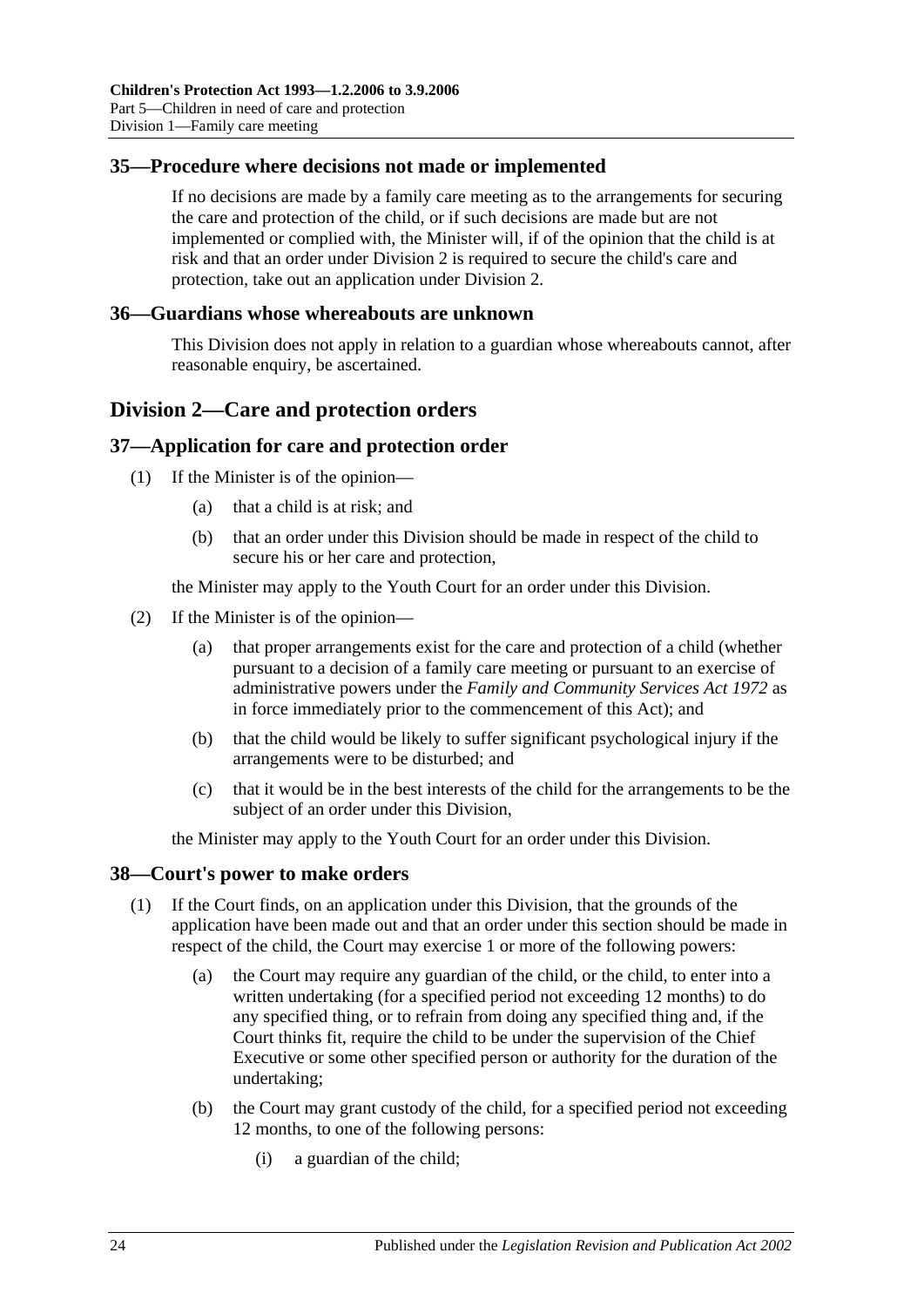- (ii) some other member of the child's family;
- (iii) the chief executive of a licensed children's residential facility, for placement of the child in such of those facilities as that officer from time to time thinks appropriate;
- (iv) the Minister;
- (v) any other person that the Court thinks appropriate in the circumstances of the case;
- (c) the Court may place the child, for a specified period not exceeding 12 months, under the guardianship of the Minister or such other person or persons (not exceeding two) as the Court thinks appropriate in the circumstances of the case;
- <span id="page-24-0"></span>(d) the Court may place the child, until the child attains 18 years of age, under the guardianship of the Minister or such other person or persons (not exceeding two) as the Court thinks appropriate in the circumstances of the case;
- (e) the Court may direct a party to the application to do one or more of the following:
	- (i) to cease or refrain from residing in the same premises as the child;
	- (ii) to refrain from coming within a specified distance of the child's residence;
	- (iii) to refrain from having any contact with the child except in the presence of some other person;
	- (iv) to refrain from having any contact at all with the child;
- (f) the Court may make consequential or ancillary orders—
	- (i) providing for access to the child; or
	- (ii) providing for the way in which a person who has custody or guardianship of the child under an order of the Court is to deal with matters relating to the care, protection, health, welfare or education of the child; or
	- (iii) dealing with any other matter.
- (2) In relation to orders under [subsection](#page-24-0) (1)(d) (placing a child under guardianship until 18), the Court—
	- (a) should not, as a general rule, consider making such an order in relation to a child unless satisfied that no other order would in all the circumstances of the case be appropriate; but
	- (b) should, in the interests of securing a settled and permanent living arrangement for the child, consider making such an order if some other order under this section has been, or will have been, in force in relation to the child for a period of two years (or a number of such orders have, or will have, between them been in force for that period).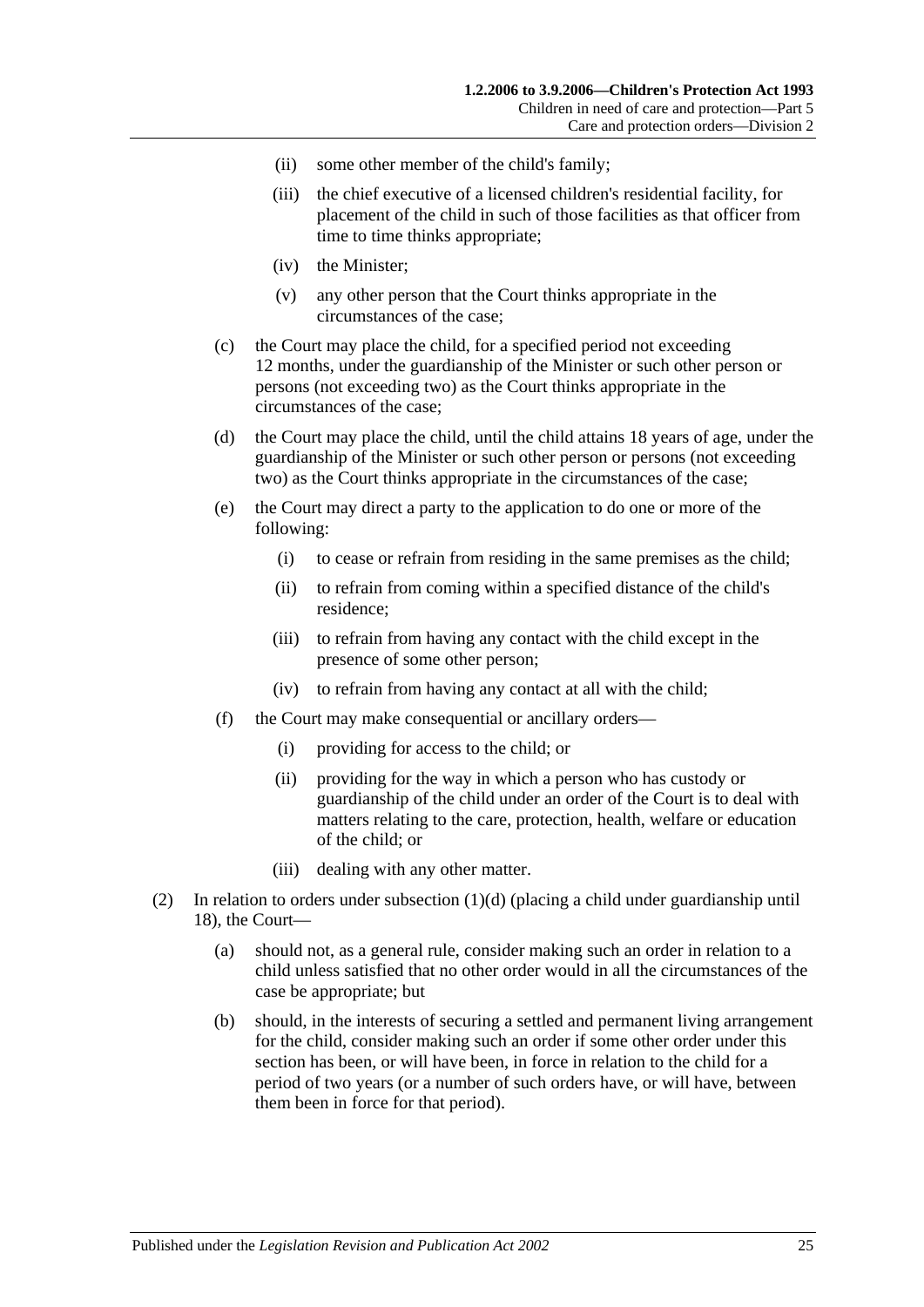- (3) If the Court finds that a child is at risk because a person other than a guardian with whom the child resides has abused, neglected or threatened the child, the Court cannot make an order removing the child from the guardianship or custody of the guardians with whom the child resides unless satisfied that they knew, or ought to have known, of the abuse, neglect or threats.
- (4) If the Chief Executive or some other specified person or authority is, by order of the Court, to supervise a child who has entered into an undertaking, the supervisor may exercise such powers as the Minister authorises either generally or in relation to a particular supervisor.

#### <span id="page-25-0"></span>**39—Adjournments**

#### The Court—

- (a) cannot exercise its general power of adjournment in relation to an application under this Division so that the period between the lodging of the application and the commencement of the hearing exceeds 10 weeks; and
- (b) on any adjournment, may make such of the orders it is empowered to make under this Division as it thinks appropriate, to have effect for the period of the adjournment and any subsequent adjournment (but nothing in this subsection prevents the Court from varying or revoking such an order or making a further order on any subsequent adjournment).

## <span id="page-25-1"></span>**40—Variation or revocation of orders**

An order made by the Court under this Division—

- (a) may be varied or revoked at any time on application by a party to the proceedings; and
- (b) lapses when the child attains 18 years of age.

#### <span id="page-25-2"></span>**42—Conference of parties**

- (1) If the Court considers it desirable to do so, the Court may, before or during the hearing of proceedings under this Division, convene a conference between the parties to the proceedings for the purpose of determining what matters are in dispute, or resolving any matters in dispute.
- (2) A judicial officer of the Court, other than the one who is hearing or is to hear the proceedings, will preside over such a conference.
- (3) Counsel for parties to the proceedings are to be admitted to such a conference.
- (4) Evidence of anything said or done at such a conference is inadmissible, except by consent of all parties to the proceedings, in the proceedings.

## <span id="page-25-3"></span>**43—Effect of guardianship order**

If the Court places a child under the guardianship of the Minister or any other person or persons under this Division, the Minister or the other person or persons is, or are, the lawful guardian, or guardians, of the child to the exclusion of the rights of any other person.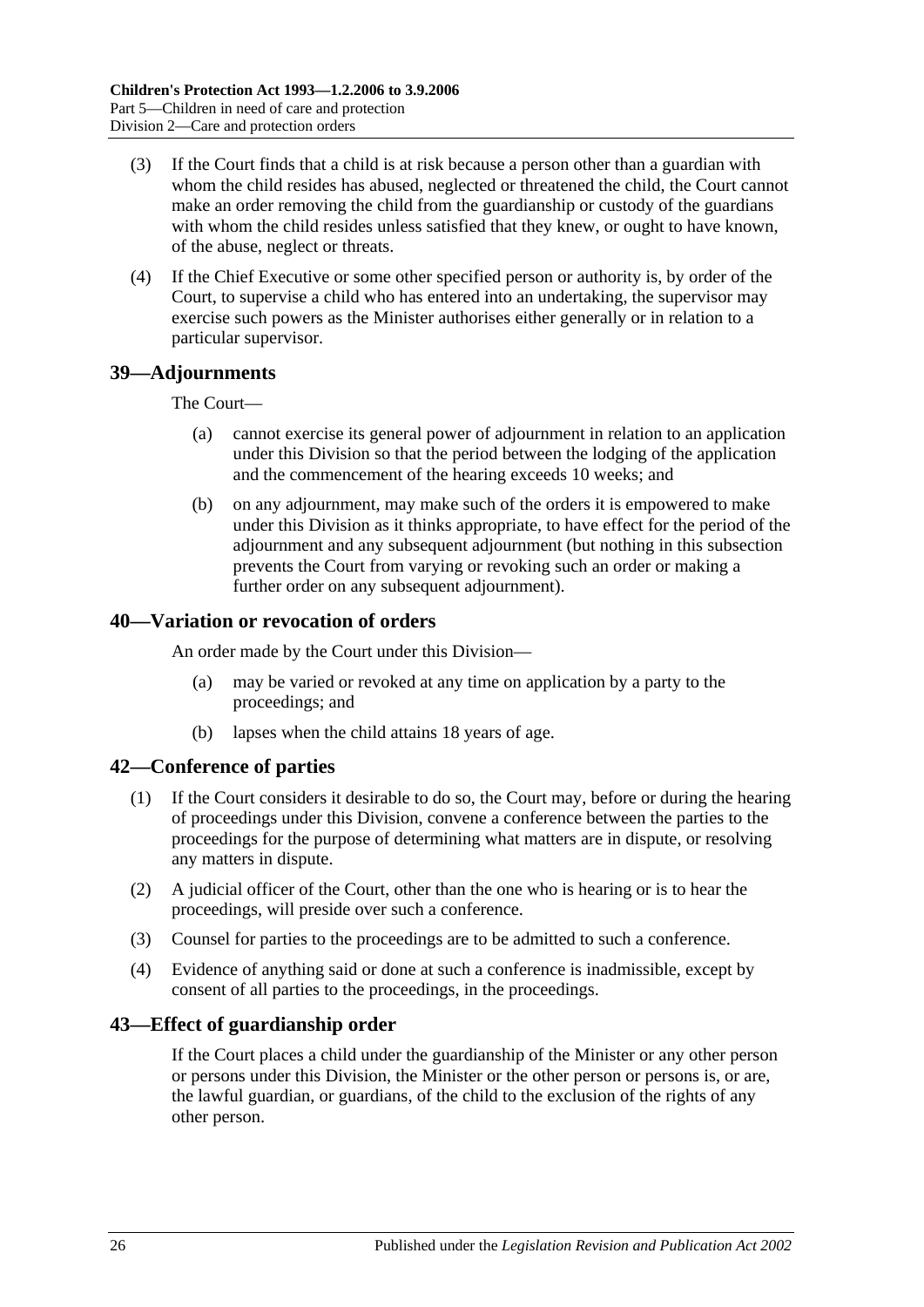#### <span id="page-26-0"></span>**44—Non-compliance with orders**

A person who, having been personally served with an order made by the Court under this Division, contravenes or fails to comply with the order is guilty of an offence. Maximum penalty: Imprisonment for 3 months.

## <span id="page-26-1"></span>**Part 6—Procedural matters**

#### <span id="page-26-2"></span>**45—Evidence etc**

- (1) In any proceedings under this Act—
	- (a) the Court is not bound by the rules of evidence but may inform itself as it thinks fit; and
	- (b) the Court must act according to equity, good conscience and the substantial merits of the case without regard to technicalities and legal forms.
- (2) A fact to be proved in proceedings under this Act is sufficiently proved if proved on the balance of probabilities.

#### <span id="page-26-3"></span>**46—Service of applications on parties**

- (1) The following persons are parties to an application under this Act for an investigation and assessment order or a care and protection order, or for the variation, extension or revocation of such an order, or to an application by the Chief Executive under [Part 8](#page-39-2) for the transfer of a child protection order or a child protection proceeding:
	- (a) the applicant; and
	- (b) the child the subject of the application; and
	- (c) each guardian of the child.
- (2) A copy of an application must be served—
	- (a) on the child the subject of the application, if the child is of or above the age of 10 years; and
	- (b) subject to this section, on each other party to the application; and
	- (c) if the application is to transfer a child protection order or a child protection proceeding under [Part 8,](#page-39-2) on any person to whom access to the child has been granted.
- (3) The application must be served personally, but—
	- (a) if it is not practicable to serve the application personally on a party (not being the child); or
	- (b) if the whereabouts of such a party cannot, after reasonable enquiries, been ascertained,

the application may be served on that person by post addressed to the person at his or her last known place of residence or employment or in any other manner authorised by the Court.

(4) A copy of an application for service must be endorsed with a notification of the place, date and time for the hearing of the application.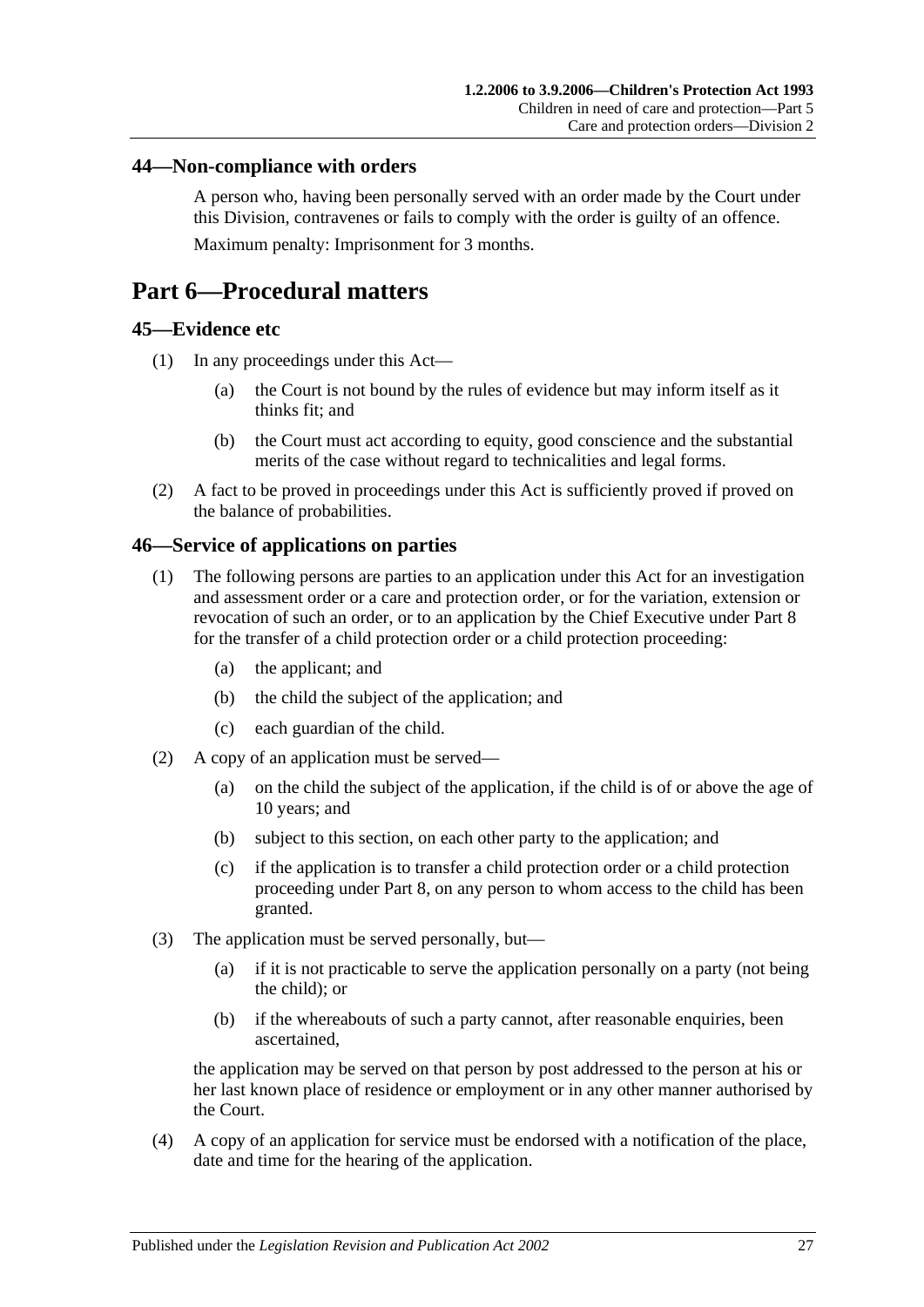- (5) Subject to this section, the Court must not proceed to hear an application unless each party served with the application has had at least the following period of notice of the hearing:
	- (a) in the case of an application for an investigation and assessment order—three working days;
	- (b) in any other case—five working days.
- (6) The Court may, for any proper reason, dispense with service under this section, or reduce the period between service and the time for the hearing of the application.

## <span id="page-27-0"></span>**47—Joinder of parties**

If the Court is of the opinion in any proceedings on an application for an investigation and assessment order, a care and protection order or an order under [Part 8](#page-39-2) to transfer a child protection order or a child protection proceeding that it should make an order binding on a person who is not a party to the proceedings, the Court—

- (a) may join that person as a party to the proceedings; and
- (b) must allow him or her a reasonable opportunity to make representations to the Court as to why such an order should not be made.

## <span id="page-27-1"></span>**47A—Right of other interested persons to be heard**

In any proceedings under this Act, the Court may, on the application of—

- (a) a member of the child's family; or
- (b) a person who has at any time had the care of the child; or
- (c) a person who has counselled, advised or aided the child,

hear submissions the applicant wishes to make in respect of the child, despite the fact that the applicant is not a party to the proceedings.

## <span id="page-27-2"></span>**48—Legal representation of child**

- (1) The Court must not proceed to hear an application under this Act unless—
	- (a) the child is represented in the proceedings by a legal practitioner; or
	- (b) the Court is satisfied that the child has made an informed and independent decision not to be so represented.
- (2) If the child is to be represented by a legal practitioner, but is not capable of properly instructing the legal practitioner, the legal practitioner must act, and make representations to the Court, according to his or her own view of the best interests of the child.
- (3) A child (whether represented by a legal practitioner or not) must be given a reasonable opportunity to give the child's own views personally to the Court about his or her ongoing care and protection unless the Court is satisfied that—
	- (a) the child is not capable of doing so; or
	- (b) to do so would give rise to an unacceptable risk to the child's wellbeing.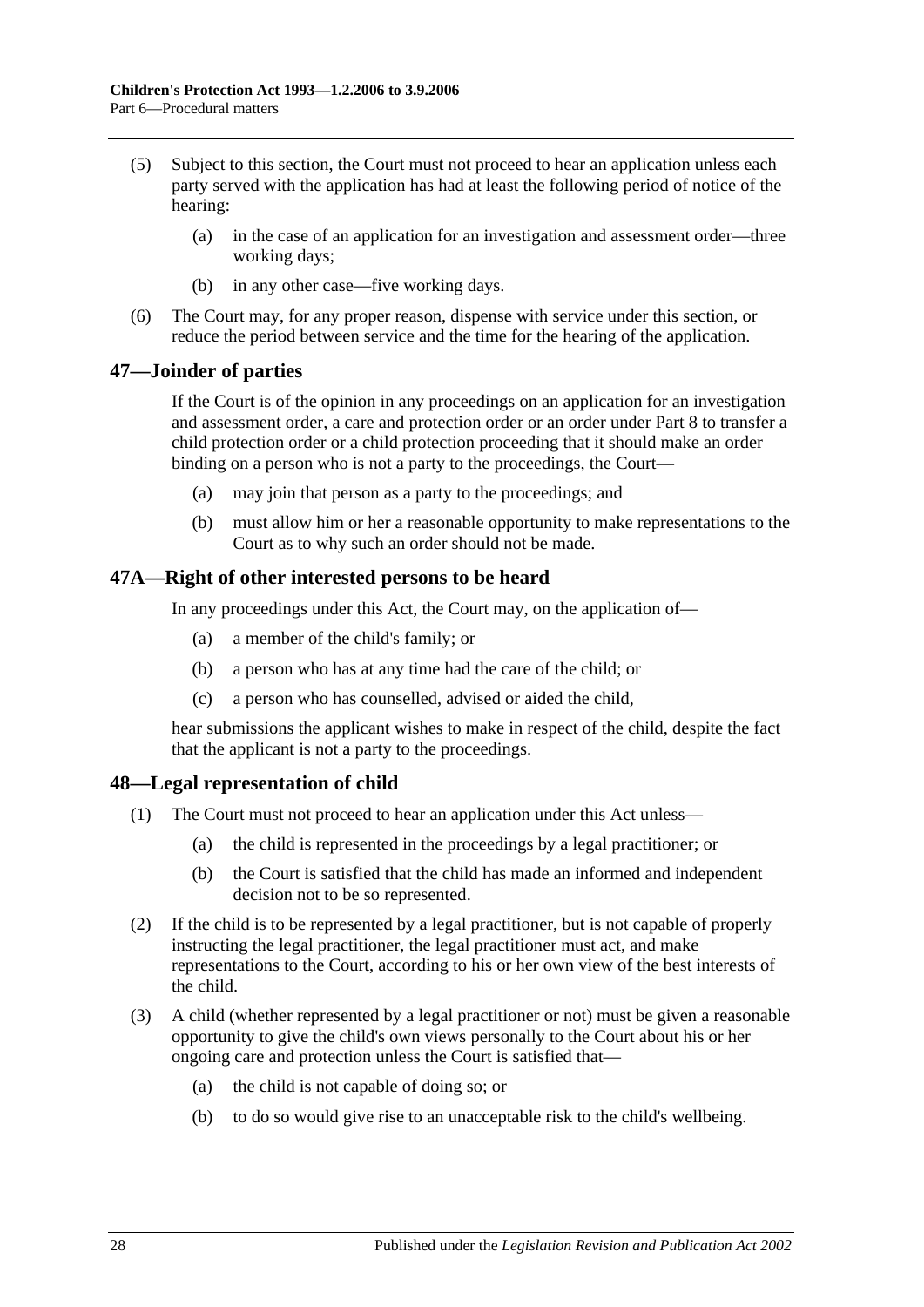#### <span id="page-28-0"></span>**49—Court may refer a matter to a family care meeting**

Without limiting the reasons for which the Court may adjourn proceedings under this Act, the Court may adjourn the hearing of an application for the purpose of referring specified matters to a family care meeting for consideration and report to the Court by the meeting.

#### <span id="page-28-1"></span>**50—Orders for costs**

If the Court dismisses an application under this Act by the Chief Executive or the Minister, the Court may make such order for costs against the Crown in favour of any other party to the proceedings as the Court thinks fit.

## <span id="page-28-2"></span>**Part 7—Children under Minister's care and protection**

## <span id="page-28-3"></span>**51—Powers of Minister in relation to children under the Minister's care and protection**

- <span id="page-28-4"></span>(1) Subject to this Act, the Minister may from time to time make provision for the care of a child who is under the guardianship of the Minister or of whom the Minister has custody pursuant to this Act, in any of the following ways:
	- (a) by placing the child, or permitting the child to remain, in the care of a guardian of the child or some other member of the child's family;
	- (b) by placing the child in the care of an approved foster parent or any other suitable person;
	- (c) by placing the child in a home (not being a training centre) established or licensed under the *[Family and Community Services Act](http://www.legislation.sa.gov.au/index.aspx?action=legref&type=act&legtitle=Family%20and%20Community%20Services%20Act%201972) 1972* or in any other suitable place, and by giving such directions as to the care of the child in that home or place as the Minister thinks fit;
	- (d) by making arrangements for the education of the child;
	- (e) by making arrangements (including admission to hospital) for the medical or dental examination or treatment of the child or for such other professional examination or treatment as may be necessary or desirable;
	- (f) by making such other provision for the care of the child as the circumstances of the case may require.
- (2) In making provision for the care of a child pursuant to [subsection](#page-28-4) (1), the Minister must, if appropriate, have regard to the desirability of securing settled and permanent living arrangements for the child.
- (3) The Minister must keep the guardians of the child informed about where the child is placed and how the child is being cared for, unless the Minister is of the opinion that it would not be in the best interests of the child to do so.
- (4) An authorised police officer may for the purposes of enforcing any order of the Youth Court, without warrant, remove from any place a child who is under the guardianship of the Minister or of whom the Minister has custody, using such force (including breaking into premises) as is reasonably necessary for that purpose.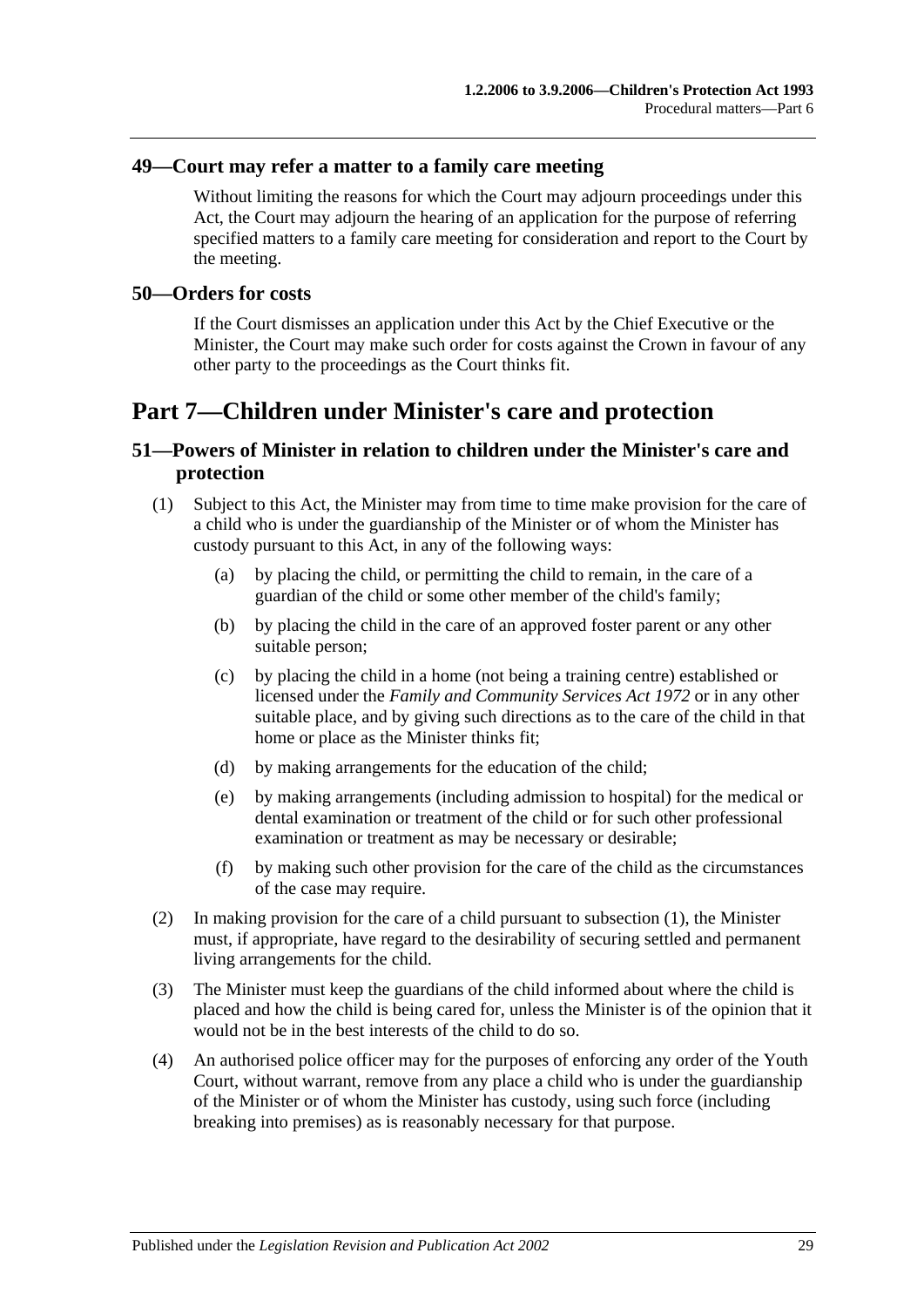## <span id="page-29-0"></span>**52—Review of circumstances of child under long term guardianship of Minister**

- (1) If a child is subject to an order placing the child under the guardianship of the Minister until the child attains 18 years of age, a review of the circumstances of the child must be carried out at least once in each year that the child remains subject to the order.
- (2) The review will be carried out by a panel appointed by the Minister for the purpose.
- (3) The panel carrying out a review must keep under constant consideration whether the existing arrangements for the care and protection of the child continue to be in the best interests of the child.
- (4) Subject to [subsection](#page-29-3) (5), the Minister must cause a copy of the conclusions reached by a review panel to be given to the child, the child's guardians and the persons who have the care of the child.
- <span id="page-29-3"></span>(5) The Minister is not obliged to give a copy of the panel's conclusions to a particular person if—
	- (a) the Minister is of the opinion that it would not be in the best interests of the child to do so; or
	- (b) the whereabouts of the person cannot, after reasonable enquiries, be ascertained.

## <span id="page-29-1"></span>**Part 7A—The Guardian**

## <span id="page-29-2"></span>**52A—The Guardian**

- (1) There is to be a Guardian for Children and Young Persons.
- (2) The Guardian is to be appointed by the Governor on terms and conditions determined by the Governor.
- (3) Subject to this section, the Guardian holds office for the term (not exceeding 5 years) stated in the instrument of appointment and is then eligible for re-appointment.
- (4) The office of the Guardian becomes vacant if the Guardian—
	- (a) dies; or
	- (b) completes a term of office and is not re-appointed; or
	- (c) resigns by notice of resignation given to the Minister; or
	- (d) is convicted either within or outside the State of an indictable offence or an offence carrying a maximum penalty of imprisonment for 12 months or more; or
	- (e) is removed from office by the Governor under [subsection](#page-29-4) (5).
- <span id="page-29-4"></span>(5) The Governor may remove the Guardian from office for—
	- (a) breach of, or non-compliance with, a condition of appointment; or
	- (b) failure to disclose a personal or pecuniary interest of which the Guardian is aware that may conflict with the Guardian's duties of office; or
	- (c) neglect of duty; or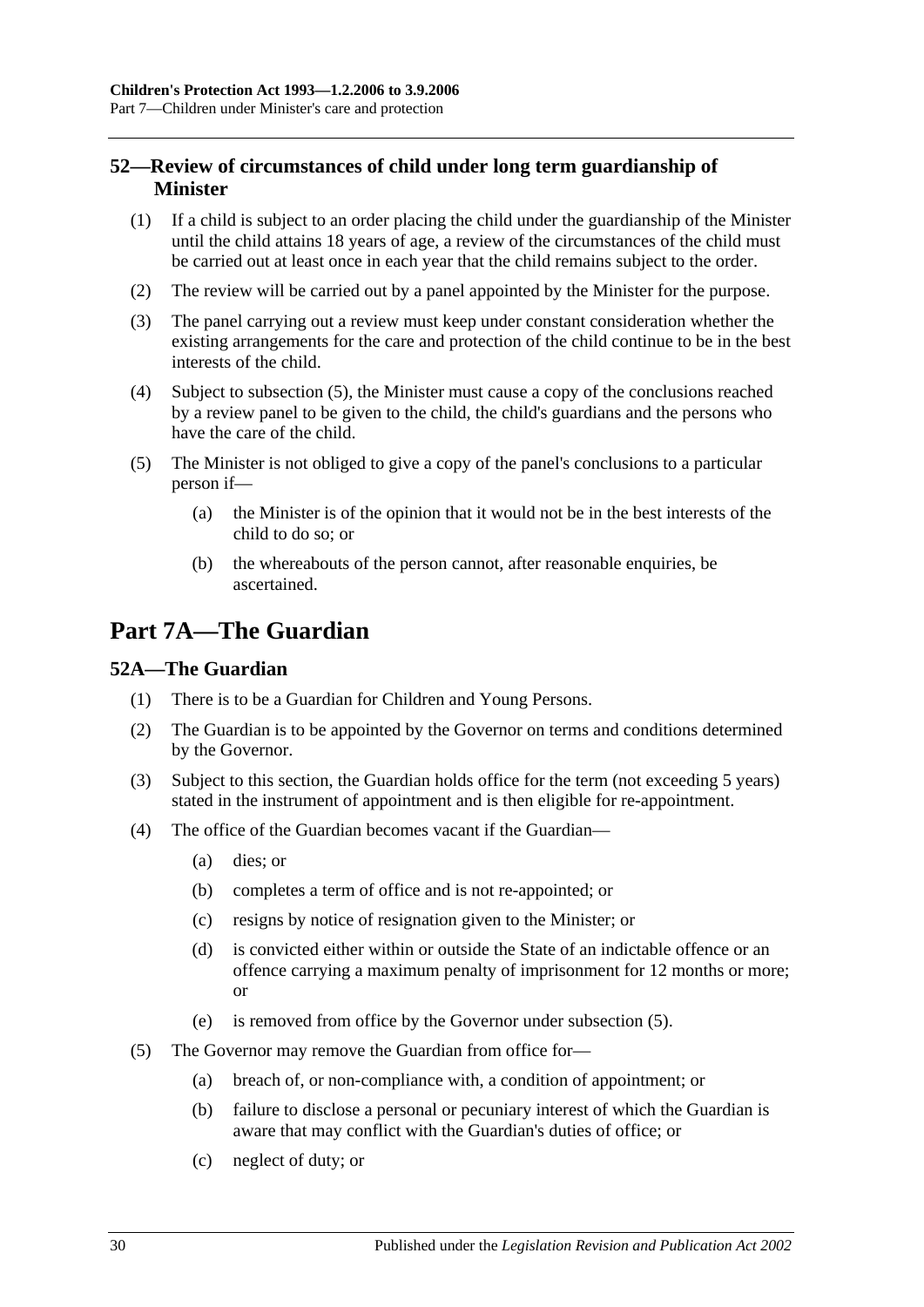- (d) mental or physical incapacity to carry out duties of office satisfactorily; or
- (e) dishonourable conduct; or
- (f) any other reason considered sufficient by the Minister.
- (6) Subject to [subsection](#page-30-2) (7), the Guardian is to be subject to the Minister's direction.
- <span id="page-30-2"></span>(7) The Guardian is not, however, subject to directions—
	- (a) preventing or restricting the Guardian from carrying out inquiries and investigations that the Guardian considers necessary for the proper performance of statutory functions; or
	- (b) preventing or restricting the Guardian from communicating with any body or person; or
	- (c) as to the nature or content of advice, reports or recommendations given or made in the performance of statutory functions.
- (8) Any direction given to the Guardian by the Minister must be in writing.

#### <span id="page-30-0"></span>**52B—Staff and resources**

The Minister must provide the Guardian with the staff and other resources that the Guardian reasonably needs for carrying out the Guardian's functions.

#### <span id="page-30-1"></span>**52C—The Guardian's functions and powers**

- (1) The Guardian's functions are as follows:
	- (a) to promote the best interests of children under the guardianship, or in the custody, of the Minister, and in particular those in alternative care;
	- (b) to act as an advocate for the interests of children under the guardianship, or in the custody, of the Minister;
	- (c) to monitor the circumstances of children under the guardianship, or in the custody, of the Minister;
	- (d) to provide advice to the Minister on the quality of the provision of care for children under the guardianship, or in the custody of, the Minister and on whether the children's needs are being met;
	- (e) to inquire into, and provide advice to the Minister in relation to, systemic reform necessary to improve the quality of care provided for children in alternative care;
	- (f) to investigate and report to the Minister on matters referred to the Guardian by the Minister.
- (2) In carrying out functions under this section, the Guardian must—
	- (a) encourage children who are affected by issues that the Guardian has under consideration to express their own views and give proper weight to those views; and
	- (b) pay particular attention to the needs of children under the guardianship, or in the custody, of the Minister who have a physical, psychological or intellectual disability; and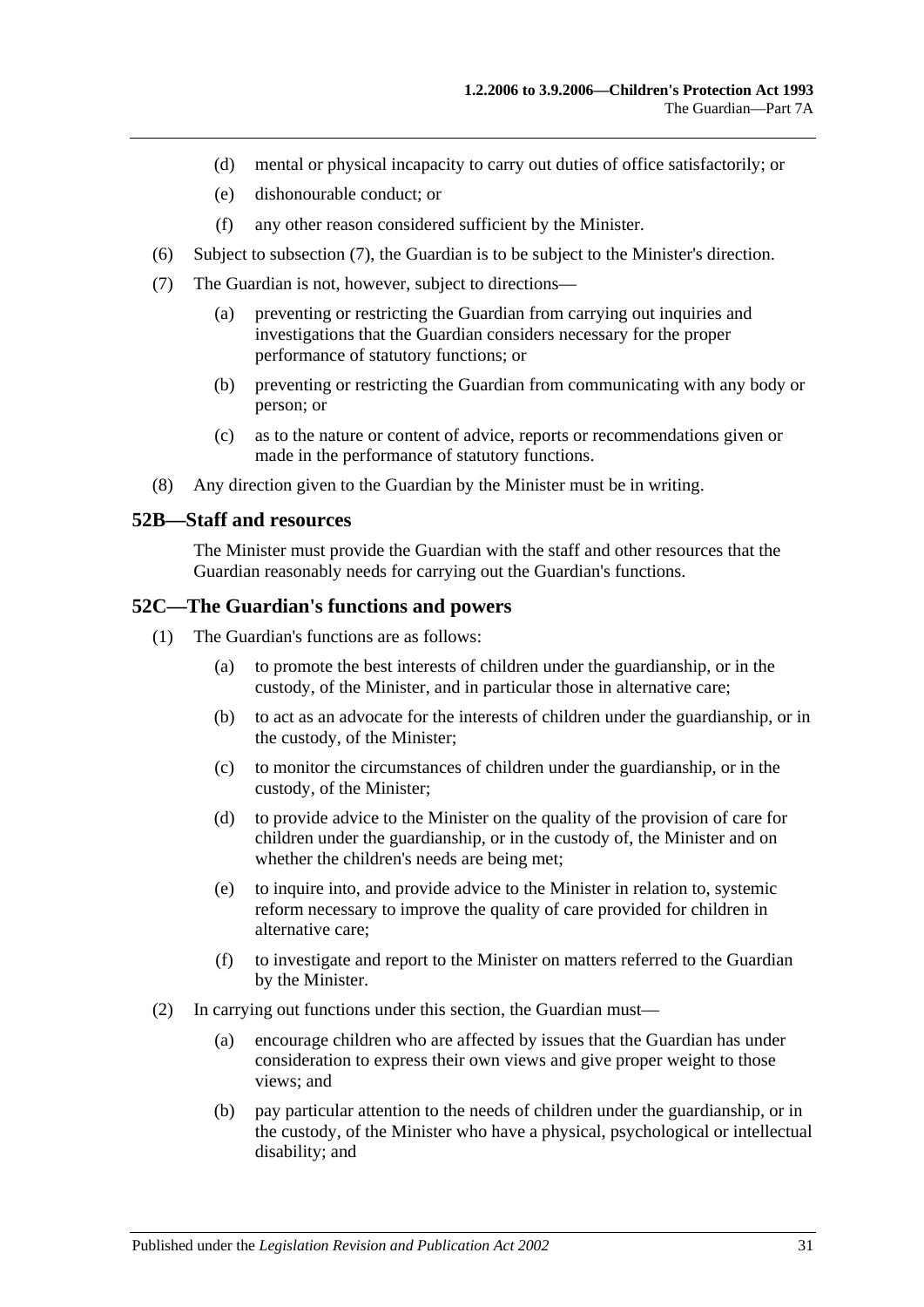- (c) receive and consider information, reports and materials relevant to carrying out the Guardian's statutory functions.
- (3) The Guardian has the powers necessary or expedient for, or incidental to, the performance of the Guardian's functions.
- (4) A government or non-government organisation that is involved in the provision of services to children must, at the Guardian's request, provide the Guardian with information relevant to the performance of the Guardian's functions.

## <span id="page-31-0"></span>**52D—The Guardian's reporting obligations**

- (1) The Guardian must report periodically to the Minister (as required by the Minister) on the performance of the Guardian's statutory functions.
- (2) The Guardian must, on or before 31 October in each year, report to the Minister on the performance of the Guardian's statutory functions during the preceding financial year.
- (3) The Minister must, within 6 sitting days after receiving a report from the Guardian, have copies of the report laid before both Houses of Parliament.

## <span id="page-31-1"></span>**52E—Confidentiality of information**

Information about individual cases disclosed to the Guardian or a member of the Guardian's staff is to be kept confidential and is not liable to disclosure under the *[Freedom of Information Act](http://www.legislation.sa.gov.au/index.aspx?action=legref&type=act&legtitle=Freedom%20of%20Information%20Act%201991) 1991*.

## <span id="page-31-2"></span>**Part 7B—The Council for the Care of Children**

## <span id="page-31-3"></span>**52F—Establishment of the Council**

- (1) The Council for the Care of Children is established.
- (2) The Council consists of—
	- (a) not less than 5 and not more than 10 members appointed by the Governor; and
	- (b) the chief executives of departments of government designated by the Minister as departments closely involved in issues related to the care and protection of children.
- (3) The Council's membership must include—
	- (a) at least 1 Aboriginal member; and
	- (b) at least 2 young people with experience of alternative care,

and at least one-third of the total number of members of the Council must be men and at least one-third must be women.

- (4) The Minister may, before an appointment is made to the Council, call for nominations from a government or non-government organisation that should, in the Minister's opinion, be represented on the Council.
- (5) The Governor will appoint a member of the Council to chair the Council.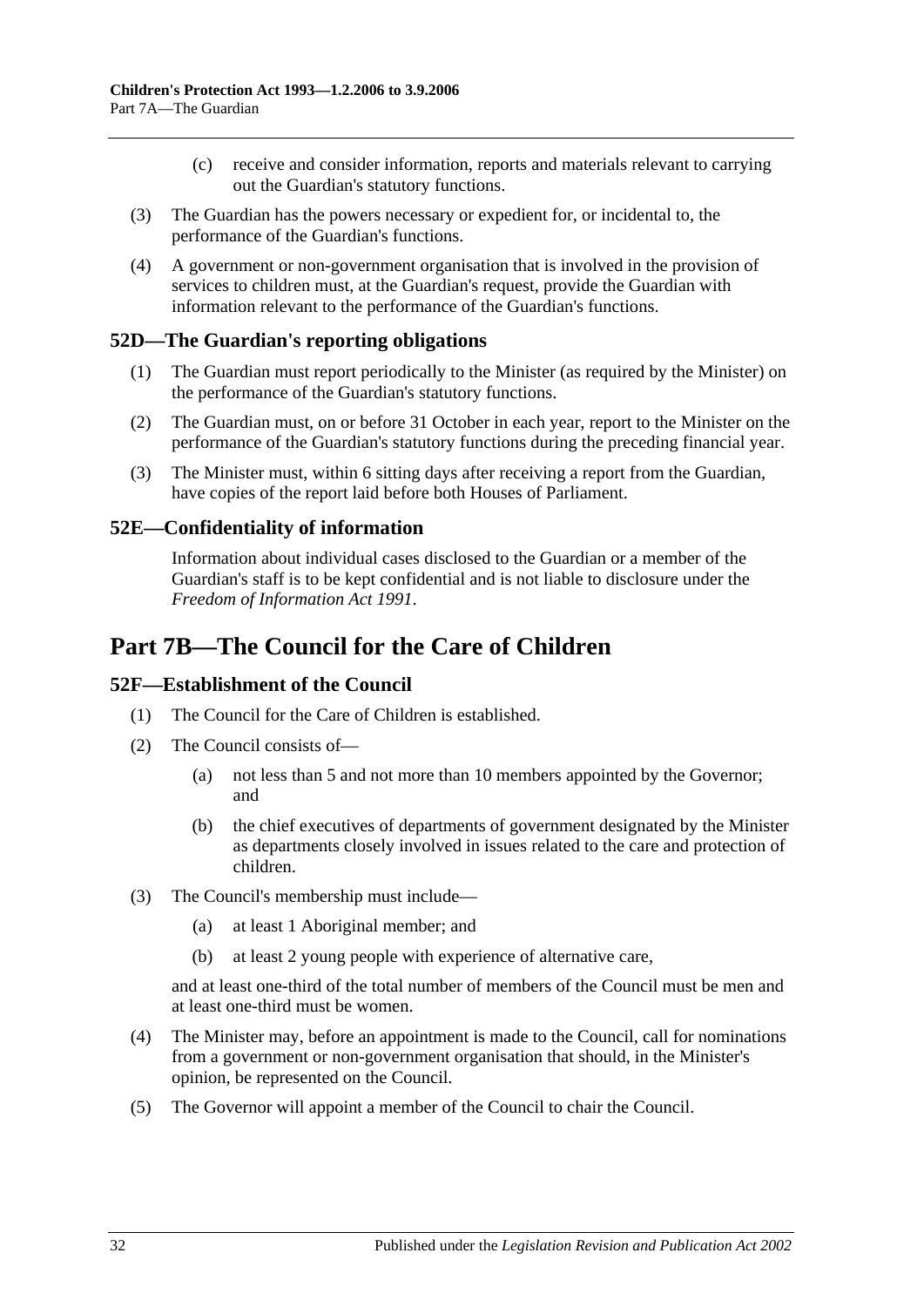- (6) The Council is to be subject to direction by the Minister but—
	- (a) the Council cannot be directed to make a particular finding or recommendation; and
	- (b) a direction is to be published in the annual report of the Council relating to the period in which the direction was given.

#### <span id="page-32-0"></span>**52G—Terms of office of members**

- (1) Subject to this section, a member of the Council holds office for the term (not exceeding 2 years) stated in the instrument of appointment and is then eligible for re-appointment.
- (2) The office of a member of the Council becomes vacant—
	- (a) if the member—
		- (i) dies; or
		- (ii) completes a term of office and is not re-appointed; or
		- (iii) resigns by notice of resignation given to the Minister; or
		- (iv) is absent from 3 consecutive meetings of the Council without the Council's permission (but the member does not vacate his or her office if the Minister excuses the absence); or
		- (v) is convicted either within or outside the State of an indictable offence or an offence carrying a maximum penalty of imprisonment for 12 months or more; or
		- (vi) is removed from office by the Governor under [subsection](#page-32-2) (3); or
	- (b) if the member was appointed as nominee of a particular organisation and the organisation notifies the Minister, in writing, that the member no longer represents the organisation.
- <span id="page-32-2"></span>(3) The Governor may remove a member of the Council from office for—
	- (a) breach of, or non-compliance with, a condition of appointment; or
	- (b) failure to disclose to the Council a personal or pecuniary interest of which the member is aware that may conflict with the member's duties of office; or
	- (c) neglect of duty; or
	- (d) mental or physical incapacity to carry out duties of office satisfactorily; or
	- (e) dishonourable conduct; or
	- (f) any other reason considered sufficient by the Minister.

#### <span id="page-32-1"></span>**52H—Procedures of the Council**

- (1) The Council will, subject to this section and any directions of the Minister, determine its own procedures.
- (2) The Council must meet at least 5 times in each year.
- (3) The person appointed to chair the Council will preside at a meeting of the Council and, in the absence of that person, a member chosen by the members present at the meeting will preside.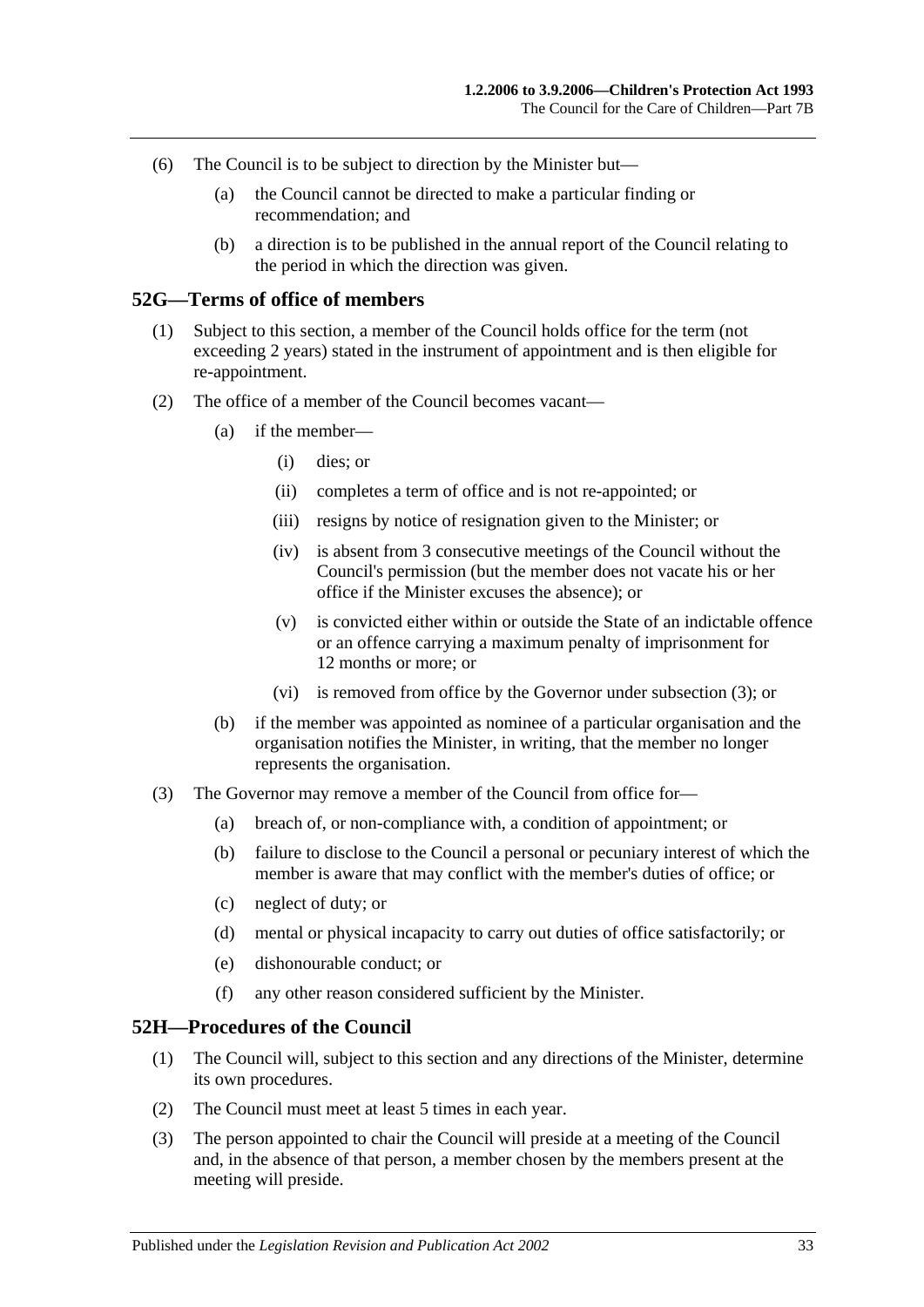- (4) A question arising for decision at a meeting of the Council will be decided by a majority of the votes cast by the members present at the meeting.
- (5) Each member present at a meeting of the Council will be entitled to one vote on any question arising for decision at the meeting and, if the votes are equal, the person presiding will have a casting vote.
- (6) The Council may delegate to a member, or a sub-committee of its members, any of its powers or functions under this Act.

#### <span id="page-33-0"></span>**52I—Staff and resources**

The Minister must provide the Council with the staff and other resources that it reasonably needs for carrying out its functions.

#### <span id="page-33-1"></span>**52J—Functions of the Council**

The Council's functions are as follows:

- (a) to keep under review the operation of this Act and the *[Family and Community](http://www.legislation.sa.gov.au/index.aspx?action=legref&type=act&legtitle=Family%20and%20Community%20Services%20Act%201972)  [Services Act](http://www.legislation.sa.gov.au/index.aspx?action=legref&type=act&legtitle=Family%20and%20Community%20Services%20Act%201972) 1972* so far as it affects the interests of children;
- (b) to provide advice to the Government on the rights and interests of children;
- (c) to report to the Government on progress achieved towards—
	- (i) keeping children safe from harm; and
	- (ii) ensuring that all children are cared for in a way that allows them to realise their full potential; and
	- (iii) improving the physical and mental health, and the emotional wellbeing, of children; and
	- (iv) improving access for children to educational and vocational training; and
	- (v) improving access for children to sporting and healthy recreational activities; and
	- (vi) ensuring that children are properly prepared for taking their position in society as responsible citizens; and
	- (vii) maintaining the cultural identity of children;
- (d) to promote the safe care of children by their families (or surrogate families) and communities with particular reference to vulnerable children including—
	- (i) children under the guardianship, or in the custody, of the Minister; and
	- (ii) Aboriginal children; and
	- (iii) children with disabilities;
- (e) to provide advice to the Minister on—
	- (i) creating environments that are safe for children; and
	- (ii) raising community awareness of the relationship between the needs of children for care and protection and their developmental needs; and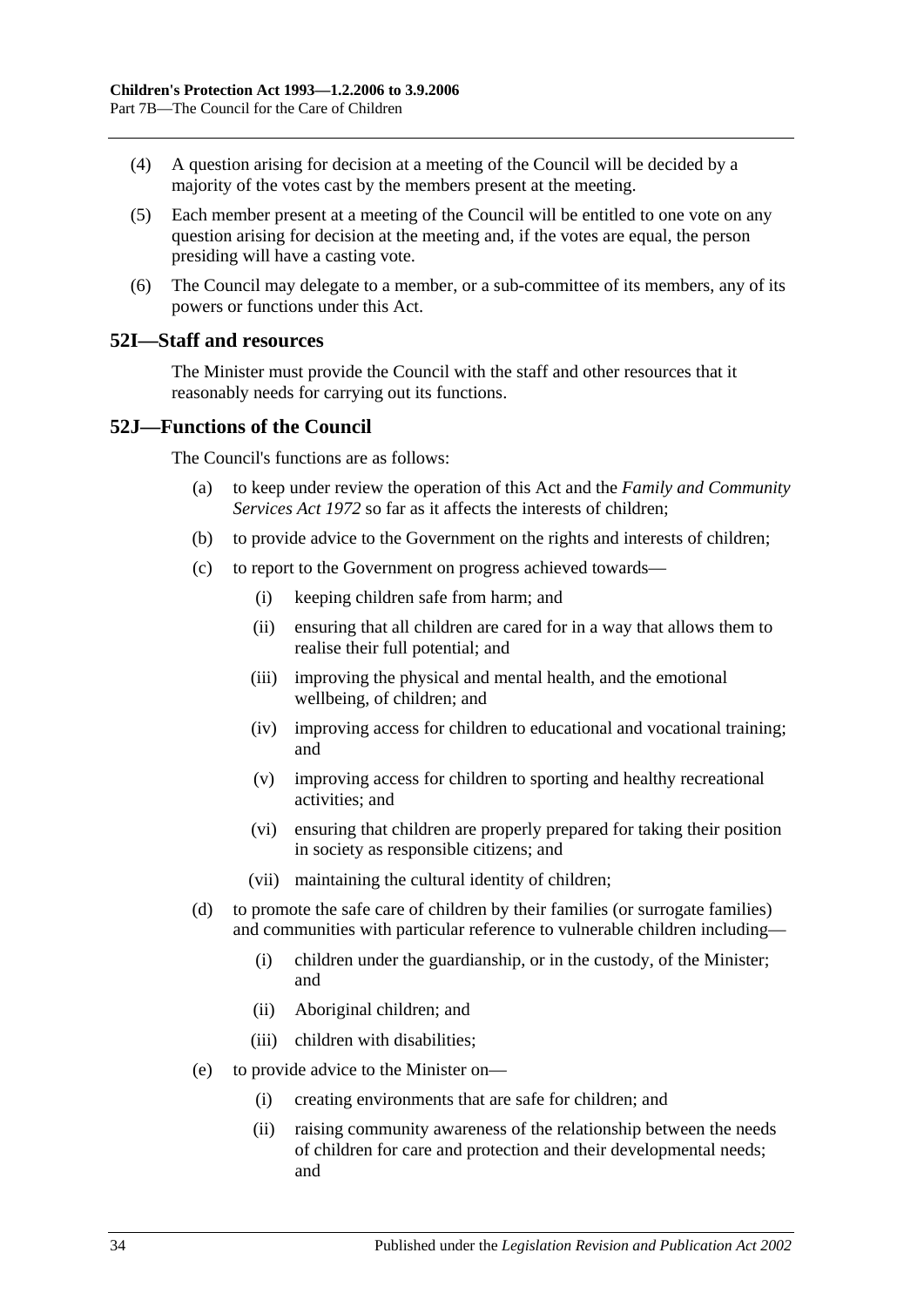- (iii) initiatives involving the community as a whole for the protection or care of children; and
- (iv) policy issues that may require government action or legislative reform; and
- (v) priorities for research;
- (f) to investigate and report to the Minister on matters referred to the Council for advice.

#### <span id="page-34-0"></span>**52K—Council's reporting obligations**

- (1) The Council must report periodically to the Minister (as required by the Minister) on the performance of its statutory functions.
- <span id="page-34-6"></span>(2) The Council must, on or before 31 October in each year, report to the Minister on the performance of its statutory functions during the preceding financial year.
- (3) The Minister must, within 6 sitting days after receiving a report under [subsection](#page-34-6) (2), have copies of the report laid before both Houses of Parliament.

#### <span id="page-34-1"></span>**52L—Confidentiality of information**

- (1) Information about individual cases disclosed to the Council or a person employed (or formerly employed) to assist the Council is to be kept confidential and is not liable to disclosure under the *[Freedom of Information Act](http://www.legislation.sa.gov.au/index.aspx?action=legref&type=act&legtitle=Freedom%20of%20Information%20Act%201991) 1991*.
- (2) This section does not, however, prevent the disclosure of information about suspected offences or suspected child abuse or neglect to the appropriate authorities.

#### <span id="page-34-7"></span><span id="page-34-2"></span>**52M—Immunity from civil liability**

- (1) No civil liability attaches to the Council, a member of the Council, or a member of the Council's staff for an act or omission in the exercise or purported exercise of official powers or functions.
- (2) An action that would, but for [subsection](#page-34-7) (1), lie against the Council, a member of the Council, or a member of the Council's staff, lies instead against the Crown.
- (3) This section does not prejudice rights of action of the Crown itself in respect of an act or omission not in good faith.

## <span id="page-34-3"></span>**Part 7C—The Child Death and Serious Injury Review Committee**

#### <span id="page-34-4"></span>**Division 1—Constitution and procedures of Committee**

#### <span id="page-34-5"></span>**52N—Establishment of the Committee**

- (1) The Child Death and Serious Injury Review Committee is established.
- (2) The Committee is to be subject to direction by the Minister but—
	- (a) the Committee cannot be directed to make a particular finding or recommendation; and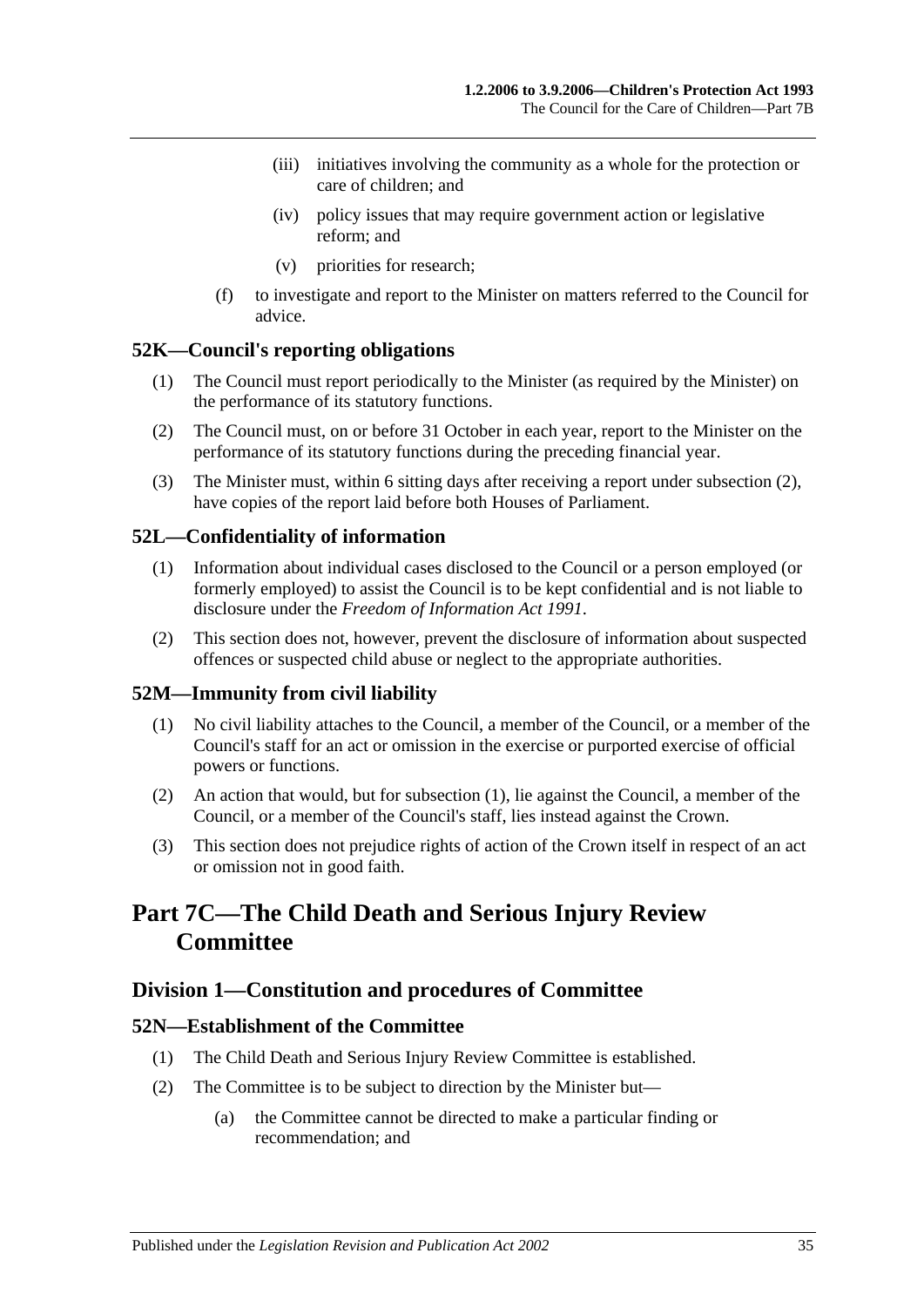- (b) a direction must be published in the annual report of the Committee relating to the period in which the direction was given.
- (3) The Committee consists of the members (not more than 20) appointed by the Governor.
- (4) At least one-third of the total number of members of the Committee must be men and at least one-third must be women.
- (5) The Minister may, before appointments are made to the Committee, call for nominations from organisations (including departments and agencies of the government) that should, in the Minister's opinion, be represented on the Committee.
- (6) The Governor will appoint a member of the Committee to chair the Committee.

#### <span id="page-35-0"></span>**52O—Terms of office of members**

- (1) Subject to this section, a member of the Committee holds office for the term (not exceeding 2 years) stated in the instrument of appointment and is then eligible for re-appointment.
- (2) The office of a member of the Committee becomes vacant—
	- (a) if the member—
		- (i) dies; or
		- (ii) completes a term of office and is not re-appointed; or
		- (iii) resigns by notice of resignation given to the Minister; or
		- (iv) is absent from 3 consecutive meetings of the Committee without the Committee's permission (but the member does not vacate his or her office if the Minister excuses the absence); or
		- (v) is convicted either within or outside the State of an indictable offence or an offence carrying a maximum penalty of imprisonment for 12 months or more; or
		- (vi) is removed from office by the Governor under [subsection](#page-35-1) (3); or
	- (b) if the member was appointed as nominee of a particular organisation and the organisation notifies the Minister, in writing, that the member no longer represents the organisation.
- <span id="page-35-1"></span>(3) The Governor may remove a member of the Committee from office for—
	- (a) breach of, or non-compliance with, a condition of appointment; or
	- (b) failure to disclose to the Committee a personal or pecuniary interest of which the member is aware that may conflict with the member's duties of office; or
	- (c) neglect of duty; or
	- (d) mental or physical incapacity to carry out duties of office satisfactorily; or
	- (e) dishonourable conduct; or
	- (f) any other reason considered sufficient by the Minister.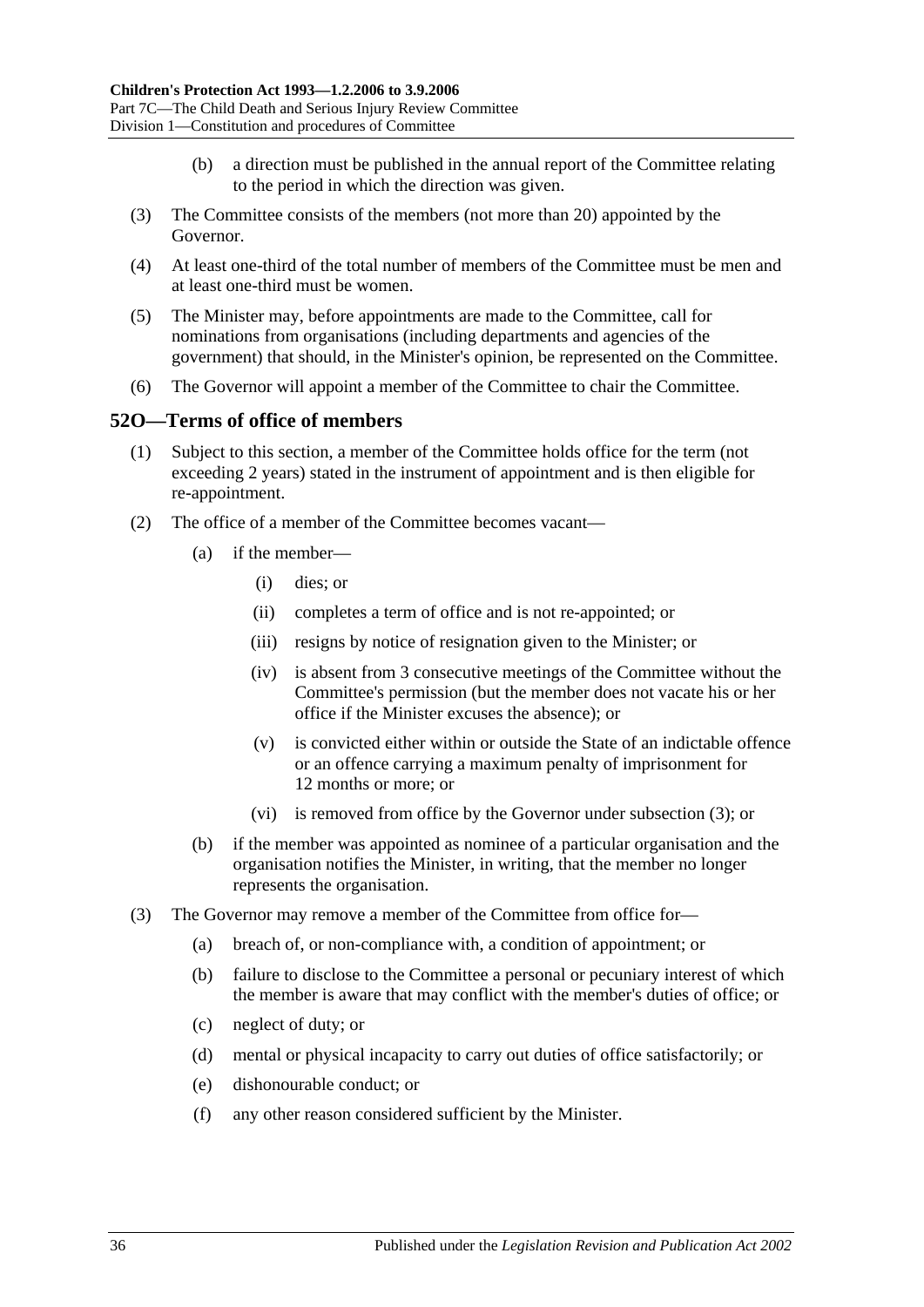## <span id="page-36-0"></span>**52P—Procedures of the Committee**

- (1) The Committee will, subject to this section and any directions of the Minister, determine its own procedures.
- (2) The Committee must meet at least 5 times in each year.
- (3) The person appointed to chair the Committee will preside at a meeting of the Committee and, in the absence of that person, a member chosen by the members present at the meeting will preside.
- (4) A question arising for decision at a meeting of the Committee will be decided by a majority of the votes cast by the members present at the meeting.
- (5) Each member present at a meeting of the Committee will be entitled to one vote on any question arising for decision at the meeting and, if the votes are equal, the person presiding will have a casting vote.
- (6) The Committee may delegate to a member, or a sub-committee of its members, any of its powers or functions under this Act.

## <span id="page-36-1"></span>**52Q—Staff and resources**

- (1) The Minister must provide the Committee with the staff and other resources that it reasonably needs for carrying out its functions and exercising its powers.
- (2) The Committee may, with the Minister's approval, engage an expert to assist it in the review of a particular case or in carrying out any other aspect of its functions.

## <span id="page-36-5"></span><span id="page-36-2"></span>**52R—Immunity from civil liability**

- (1) No civil liability attaches to the Committee, a member of the Committee, or a member of the Committee's staff for an act or omission in the exercise or purported exercise of official powers or functions.
- (2) An action that would, but for [subsection](#page-36-5) (1), lie against the Committee, a member of the Committee, or a member of the Committee's staff, lies instead against the Crown.
- (3) This section does not prejudice rights of action of the Crown itself in respect of an act or omission not in good faith.

## <span id="page-36-3"></span>**Division 2—Functions and powers of the Committee**

## <span id="page-36-4"></span>**52S—Functions of the Committee**

- (1) The Committee's principal functions are—
	- (a) to review cases in which children die or suffer serious injury with a view to identifying legislative or administrative means of preventing similar cases of death or serious injury in the future; and
	- (b) to make, and monitor the implementation of, recommendations for avoiding preventable child death or serious injury.
- (2) A review may be carried out if—
	- (a) the incident resulting in the child's death or serious injury occurred in the State; or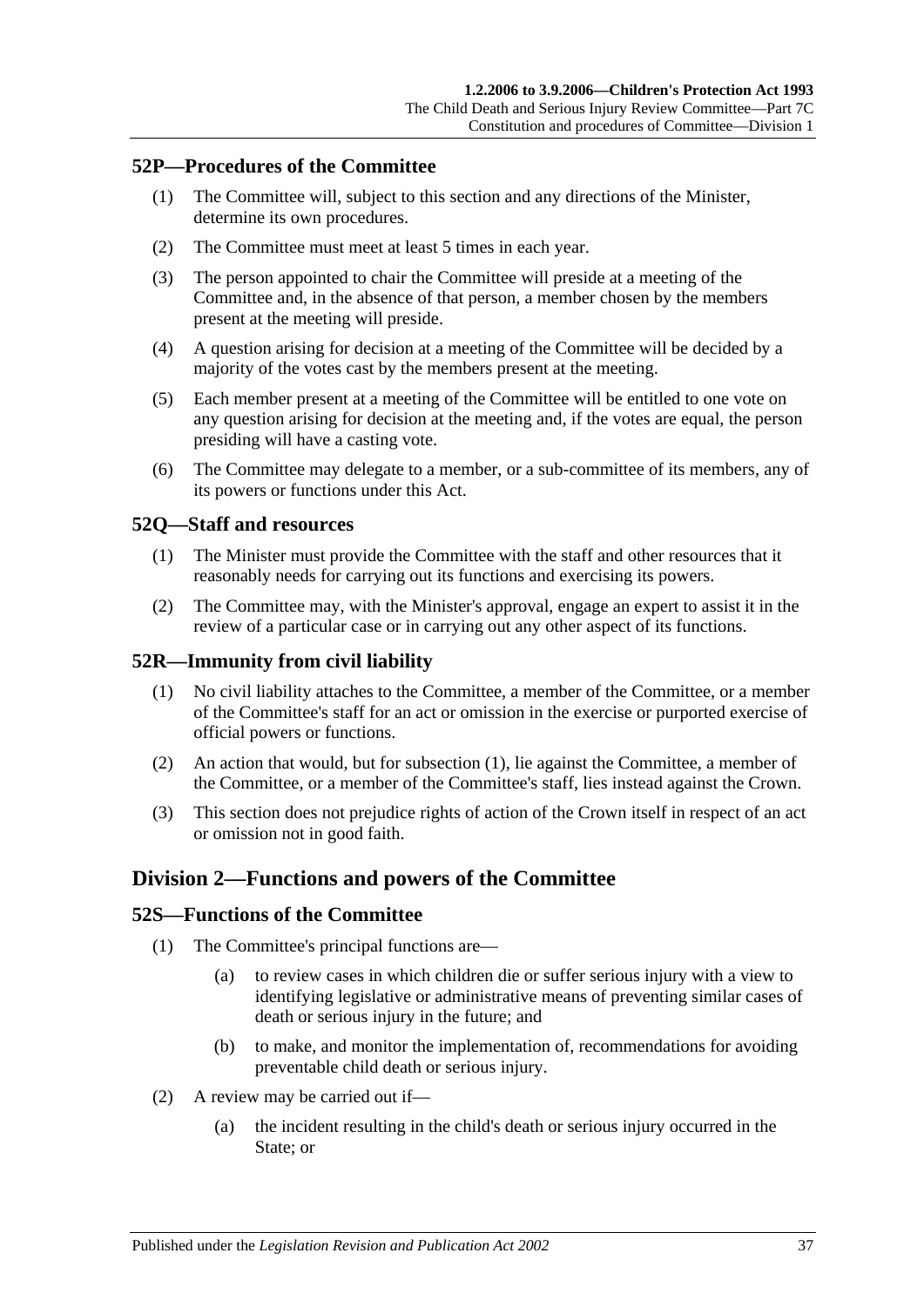- (b) the child was, at the time of the death or serious injury, ordinarily resident in the State.
- (3) The Committee should review a case of child death or serious injury if—
	- (a) the death or serious injury was due to abuse or neglect or there are grounds to suspect that the death or serious injury may be due to abuse or neglect; or
	- (b) there are grounds to believe that the death or serious injury might have been prevented by some kind of systemic change; or
	- (c) there had been, within 3 years before the incident resulting in the death or serious injury, a notification to the Department of suspected abuse or neglect of the child, or a member of the child's family; or
	- (d) the child was, at the time of death or serious injury, under the guardianship, or in the custody, of the Minister or was in custody or detention or in the care of a government agency; or
	- (e) the case has been referred to the Committee by the State Coroner.
- (4) The Committee is not, however, to review a case of child death or serious injury unless there is no risk that the review would compromise an ongoing criminal investigation of the case and—
	- (a) a coronial inquiry has been completed; or
	- (b) the State Coroner requests the Committee to carry out a review; or
	- (c) the State Coroner indicates that there is no present intention to carry out a coronial inquiry.
- (5) A review is, as a general rule, carried out by examination of coronial and other records and reports relevant to the case under review.
- (6) The purpose of the Committee's review is—
	- (a) to identify trends and patterns in cases of child death and serious injury; and
	- (b) to review policies, practices and procedures designed to prevent child death or serious injury (and, in particular, those implemented on the Committee's recommendation); and
	- (c) to provide an objective basis for the Committee's recommendations.
- (7) The Committee is not to make any finding about civil or criminal liability.

#### <span id="page-37-0"></span>**52T—Database**

- (1) The Committee will maintain a database of child deaths and serious injuries and their circumstances and causes.
- (2) No person is to have access to the database except the following:
	- (a) a person authorised by the Commissioner of Police;
	- (b) a person authorised by the State Coroner;
	- (c) a member of the Committee;
	- (d) a person authorised by the Committee or the Minister.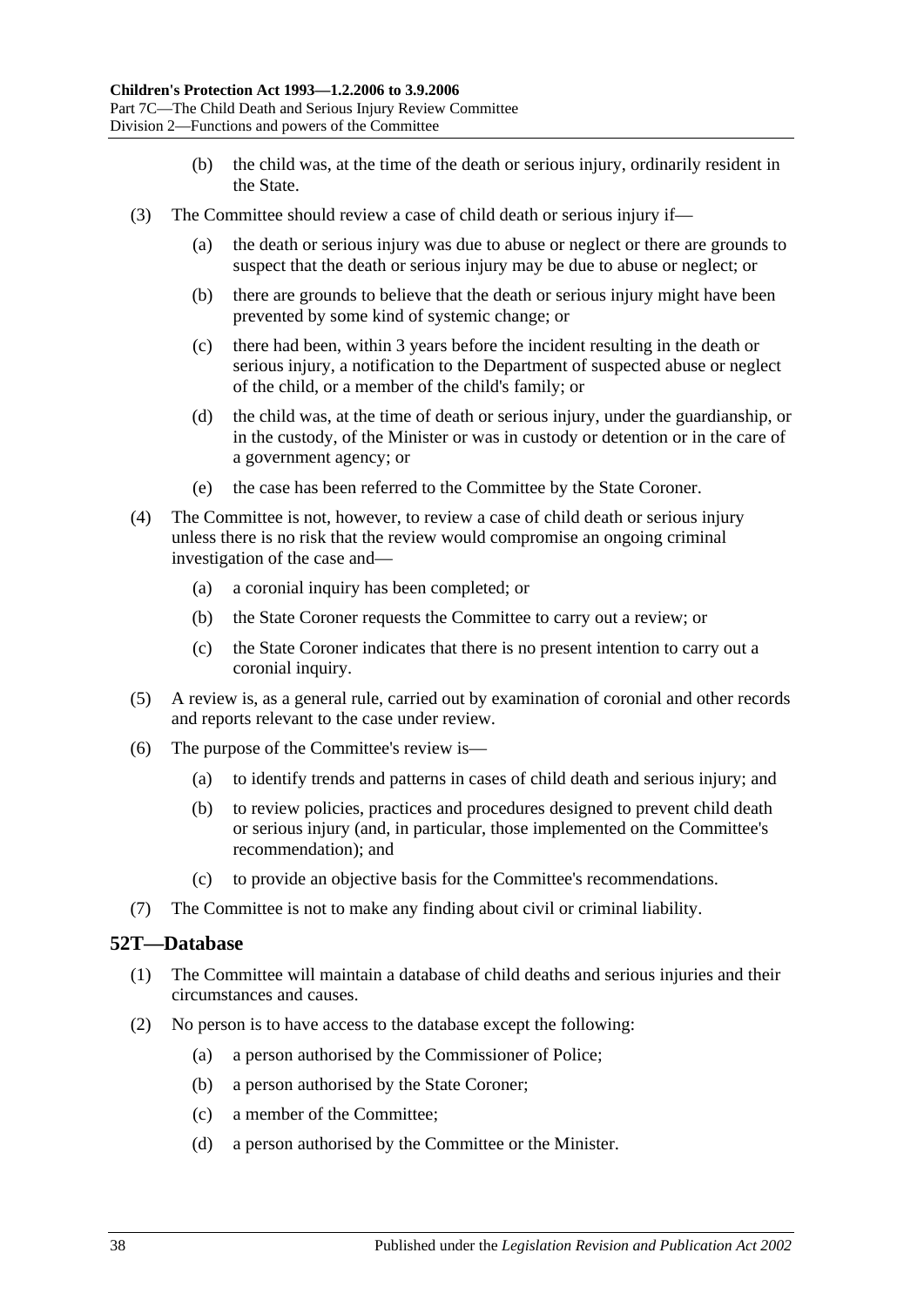(3) The Committee will maintain links with interstate, national and international bodies carrying out similar work.

## <span id="page-38-0"></span>**52U—Reporting cases to the Committee**

- (1) The Committee may enter into arrangements with an agency or instrumentality of the government under which information about child deaths and serious injuries will be passed on to the Committee.
- (2) An agency or instrumentality of the government may enter into, and carry out its obligations under, an arrangement under this section despite any statutory provision against the disclosure of confidential information or any rule of the common law or equity.

## <span id="page-38-3"></span><span id="page-38-1"></span>**52V—Powers of review**

- (1) The Committee, or a person authorised by the Committee to conduct a review of a case of child death or serious injury, may request any person who may be in a position to do so to produce documents, to allow access to documents or other information, or to provide information (in writing) that may be relevant to the review.
- (2) A person to whom a request is addressed under [subsection](#page-38-3) (1) must comply with it. Maximum penalty: \$10 000.
- (3) However—
	- (a) a parent, relative or foster parent (within the meaning of the *[Family and](http://www.legislation.sa.gov.au/index.aspx?action=legref&type=act&legtitle=Family%20and%20Community%20Services%20Act%201972)  [Community Services Act](http://www.legislation.sa.gov.au/index.aspx?action=legref&type=act&legtitle=Family%20and%20Community%20Services%20Act%201972) 1972*) of the child cannot be compelled to comply with a request under [subsection](#page-38-3) (1) and commits no offence by refusing to comply with it; and
	- (b) a person commits no offence by refusing to comply with a request under [subsection](#page-38-3) (1) if the information sought would tend to incriminate the person of an offence and the person refuses to comply with the request on that ground; and
	- (c) a person commits no offence by refusing to comply with a request under [subsection](#page-38-3) (1) if the document or other information to which the request relates is protected by legal professional privilege and the person refuses to comply with the request on that ground; and
	- (d) a request cannot be validly made of a person who has access to confidential information by virtue of an authorisation under section 64D of the *[South](http://www.legislation.sa.gov.au/index.aspx?action=legref&type=act&legtitle=South%20Australian%20Health%20Commission%20Act%201976)  [Australian Health Commission Act](http://www.legislation.sa.gov.au/index.aspx?action=legref&type=act&legtitle=South%20Australian%20Health%20Commission%20Act%201976) 1976* to disclose or allow access to that information.
- (4) A person does not, by complying with a request under [subsection](#page-38-3) (1), contravene—
	- (a) a statutory prohibition against the disclosure of confidential information; or
	- (b) any rule of the common law or equity; or
	- (c) any principle of professional ethics.

## <span id="page-38-2"></span>**52W—Committee's reporting obligations**

(1) The Committee must report periodically to the Minister (as required by the Minister) on the performance of its statutory functions.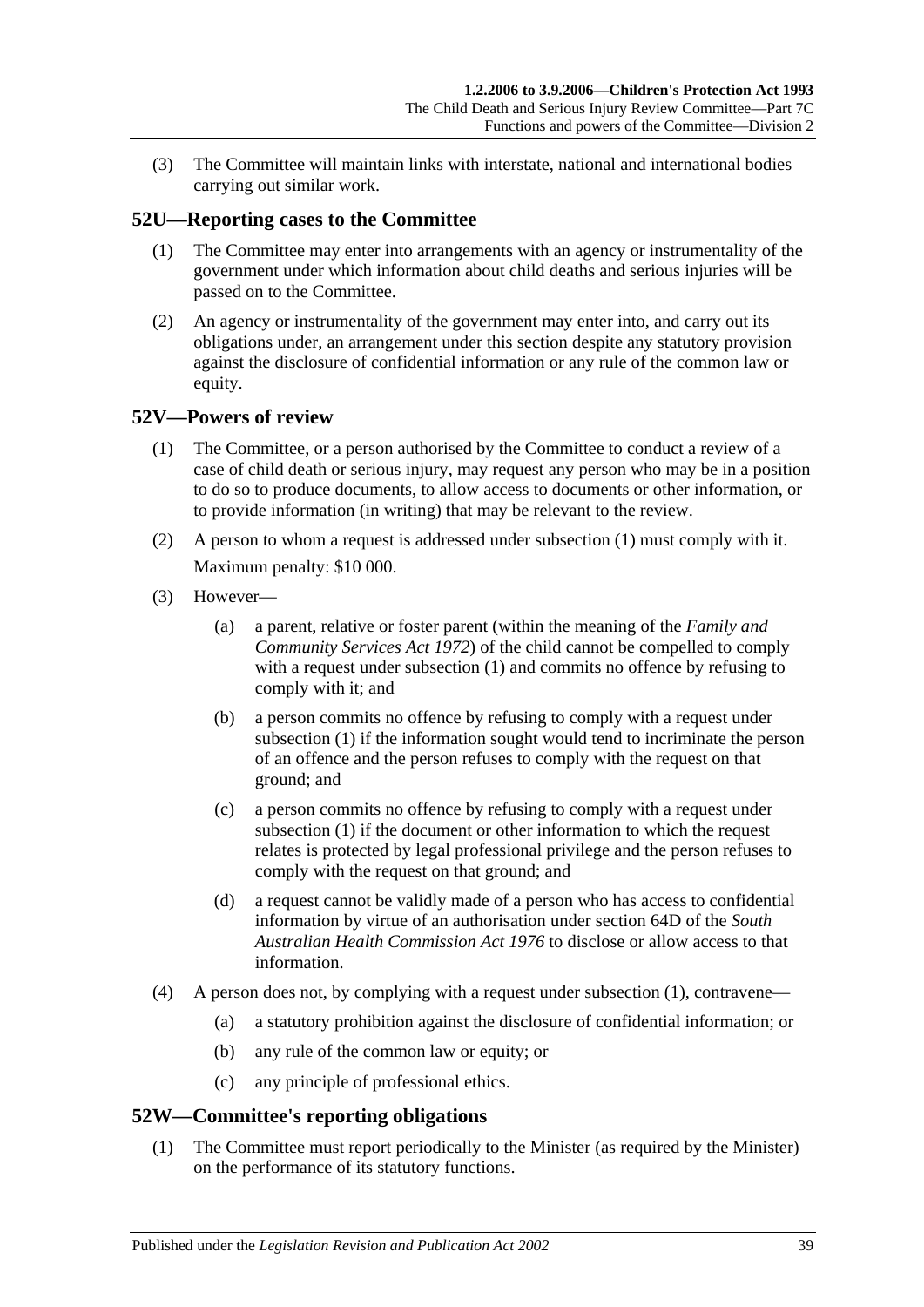- <span id="page-39-6"></span>(2) The Committee must, on or before 31 October in each year, report to the Minister on the performance of its statutory functions during the preceding financial year.
- (3) The Minister must, within 6 sitting days after receiving a report under [subsection](#page-39-6) (2), have copies of the report laid before both Houses of Parliament.

## <span id="page-39-0"></span>**Division 3—Confidentiality**

## <span id="page-39-1"></span>**52X—Confidentiality of information**

- (1) Information about individual cases disclosed to the Committee or a person employed (or formerly employed) to assist the Committee is to be kept confidential and is not liable to disclosure under the *[Freedom of Information Act](http://www.legislation.sa.gov.au/index.aspx?action=legref&type=act&legtitle=Freedom%20of%20Information%20Act%201991) 1991*.
- (2) A member of the Committee, or a person who has been employed in duties related to the functions of the Committee, must not disclose confidential information obtained as a result of his or her official position.

Maximum penalty: \$10 000.

- (3) However—
	- (a) information about possible criminal offences must be reported by the Committee to the Commissioner of Police; and
	- (b) if the Committee comes into possession of information suggesting that a child may be at risk of abuse or neglect, the Committee must pass the information on to the appropriate authorities; and
	- (c) information relevant to a coronial inquiry or possible coronial inquiry is to be passed on to the State Coroner.

## <span id="page-39-2"></span>**Part 8—Transfer of child protection orders and proceedings**

## <span id="page-39-3"></span>**Division 1—Introductory**

## <span id="page-39-4"></span>**53—Purpose of Part**

The purpose of this Part is to provide for the transfer of certain child protection orders and proceedings between South Australia and another State or a Territory of Australia or between South Australia and New Zealand—

- (a) so that children who are in need of protection may be protected despite moving from one jurisdiction to another; and
- (b) so as to facilitate the timely and expeditious determination of court proceedings relating to the protection of a child.

## <span id="page-39-5"></span>**54—Interpretation**

(1) For the purposes of this Part—

*appropriate court*, in relation to a participating State, means the court in that State that has jurisdiction to hear and determine child protection proceedings at first instance;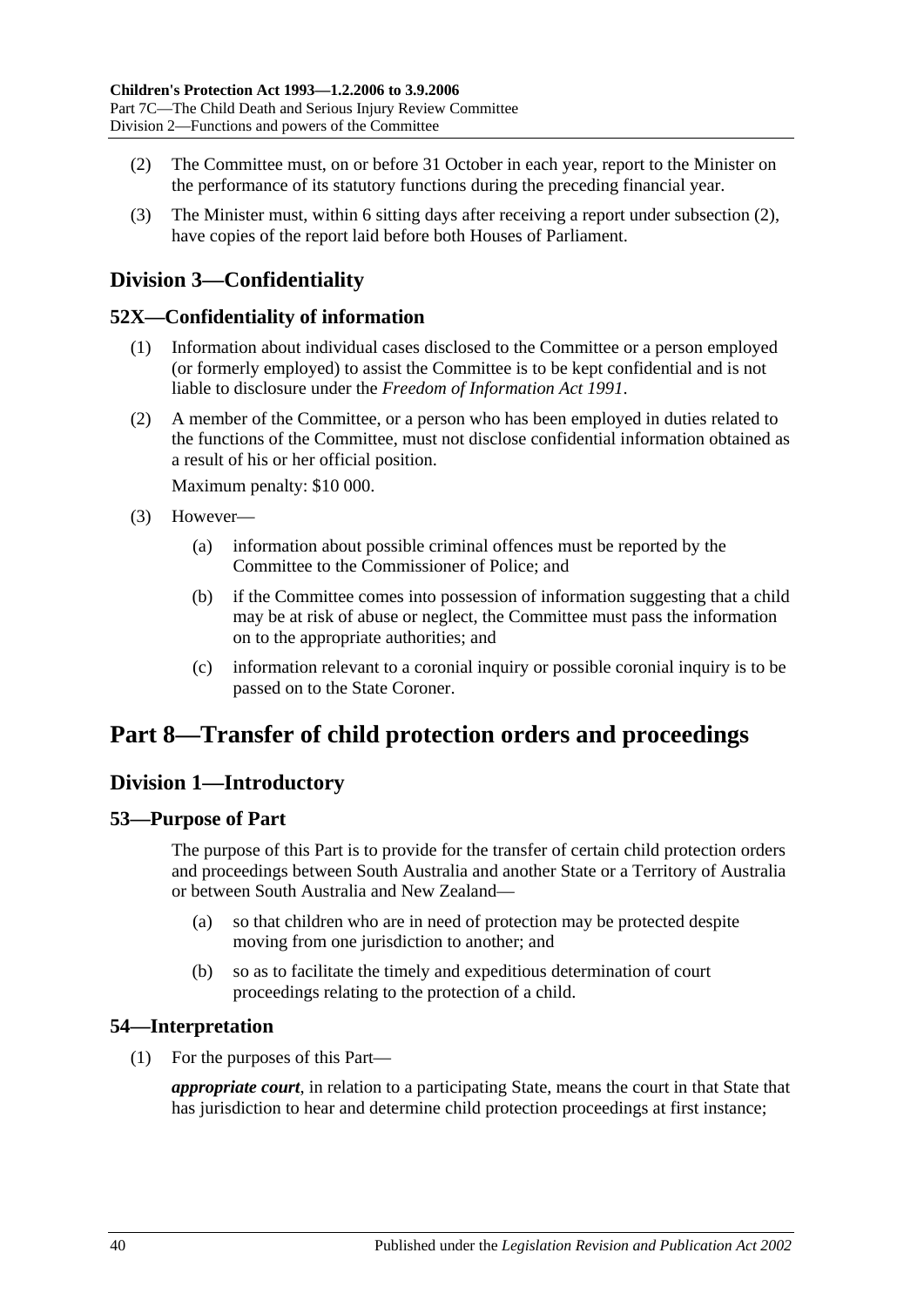*child protection order* means an order (not being an interim order (see definition) or any other order made on an interim basis) made under a child welfare law that gives—

- (a) a minister of the Crown; or
- (b) a person who is the chief executive of a government department or statutory authority or otherwise holds an office or position in, or is employed in, a government department or statutory authority; or
- (c) the chief executive of a licensed children's residential facility or any other organisation or its chief executive,

responsibility in relation to the guardianship, custody or supervision of the child, however that responsibility is described;

*child protection proceeding* means any proceeding brought in a court under a child welfare law for—

- (a) the making of a finding that a child is in need of protection or any other finding (however described) the making of which is a prerequisite under the child welfare law to the exercise by the court of a power to make a child protection order; or
- (b) the making of a child protection order or an interim order or for the variation or revocation or the extension of the period of such an order;

*child welfare law* means—

- (a) this Act; or
- (b) a law of another State that is declared by proclamation under [subsection](#page-41-2) (2) to be a child welfare law for the purposes of this Part;

#### *interim order* means—

- (a) an order made under [section](#page-46-0) 54L; or
- (b) an equivalent order made under an interstate law;

*interstate law* means a law of another State that is declared by proclamation under [subsection](#page-41-3) (3) to be an interstate law for the purposes of this Part;

*interstate officer*, in relation to a State other than South Australia, means—

- (a) the holder of an office or position that is declared by proclamation under [subsection](#page-41-4) (4) to be an office or position the holder of which is the interstate officer in relation to that State for the purposes of this Part; or
- (b) the person holding the office or position to which there is given by or under the child welfare law of that State principal responsibility for the protection of children in that State;

*participating State* means a State in which an interstate law is in force;

*Registrar* means the Registrar of the Youth Court;

*sending State* means the State from which a child protection order or proceeding is transferred under this Part or an interstate law;

*State* means—

(a) a State or a Territory of Australia; or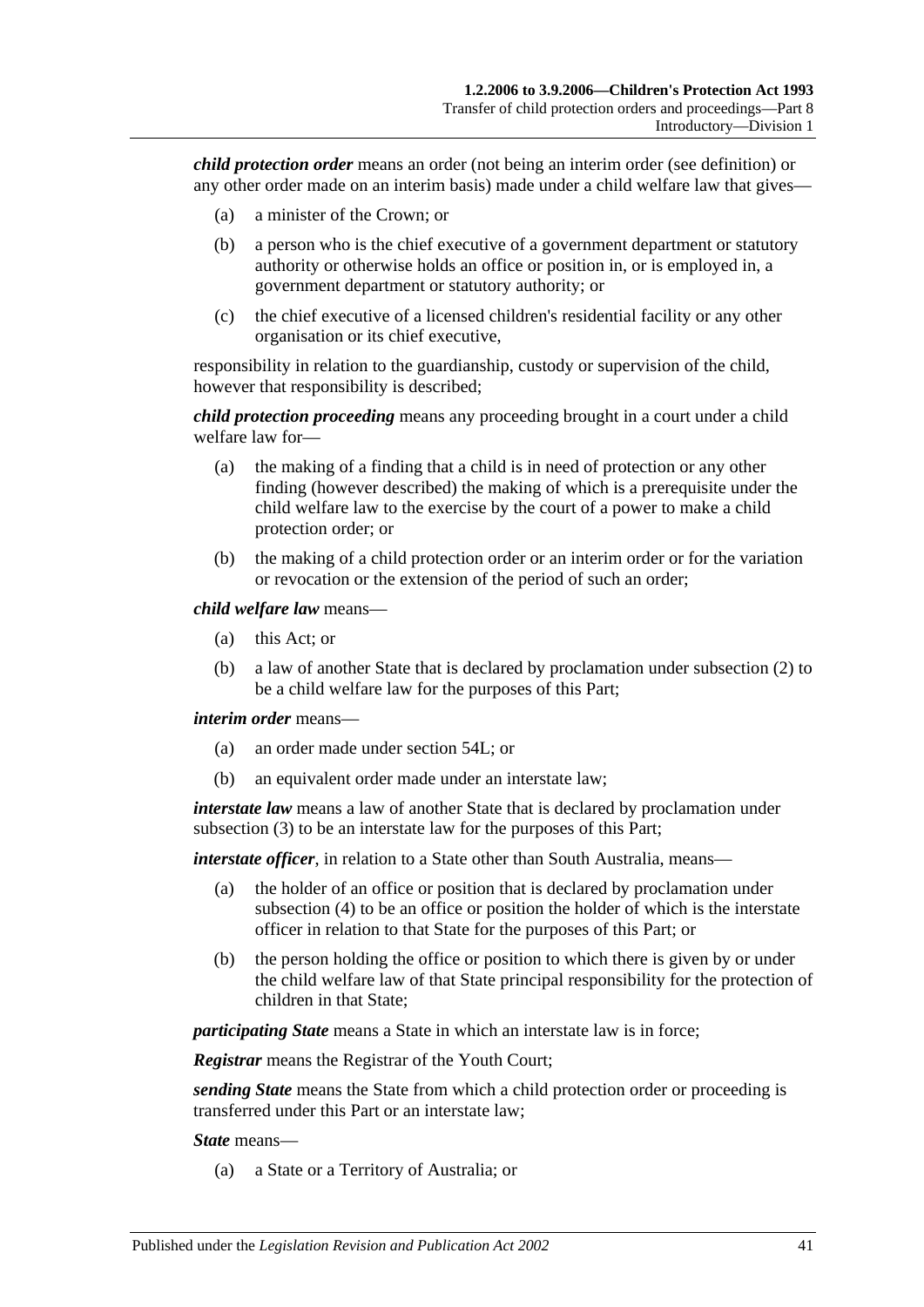- (b) New Zealand.
- <span id="page-41-2"></span>(2) The Governor may, by proclamation, declare a law of a State (other than South Australia) to be a child welfare law for the purposes of this Part if satisfied that the law substantially corresponds to this Act.
- <span id="page-41-3"></span>(3) The Governor may, by proclamation, declare a law of a State (other than South Australia) to be an interstate law for the purposes of this Part if satisfied that the law substantially corresponds to this Part.
- <span id="page-41-4"></span>(4) The Governor may, by proclamation, declare an office or position in a State (other than South Australia) to be an office or position the holder of which is the interstate officer in relation to that State for the purposes of this Act.
- (5) The Governor may, by proclamation, vary or revoke a proclamation made under this section.
- (6) For the purposes of this Part, a decision or order is not subject to review or appeal if—
	- (a) the time for instituting a review of or appeal against the decision or order has expired; or
	- (b) where a review or appeal was instituted, the decision or order was confirmed on the review or appeal or the review or appeal was discontinued.

## <span id="page-41-0"></span>**Division 2—Administrative transfer of child protection order**

## <span id="page-41-1"></span>**54A—When Chief Executive may transfer order**

- (1) The Chief Executive may transfer a child protection order (the *home order*) to a participating State if—
	- (a) in his or her opinion a child protection order to the same or a similar effect as the home order could be made under the child welfare law of that State; and
	- (b) the home order is not subject to an appeal; and
	- (c) the relevant interstate officer has consented in writing to the transfer and to any proposed variation of the terms of the order pursuant to [subsection](#page-41-5) (3); and
	- (d) the persons whose consent to the transfer is required under [section](#page-42-0) 54B have so consented.
- <span id="page-41-6"></span>(2) In determining whether a child protection order to the same or a similar effect as the home order could be made under the child welfare law of the participating State, the Chief Executive must not take into account the period for which it is possible under that law for such an order to be in force.
- <span id="page-41-5"></span>(3) For the purposes of transferring a child protection order to a participating State, the Chief Executive may vary the terms of the order so that it makes provision for any matter in terms that could be included in a child protection order of that type made in the participating State.
- (4) The Chief Executive must specify in the transferred order the period for which it is to remain in force.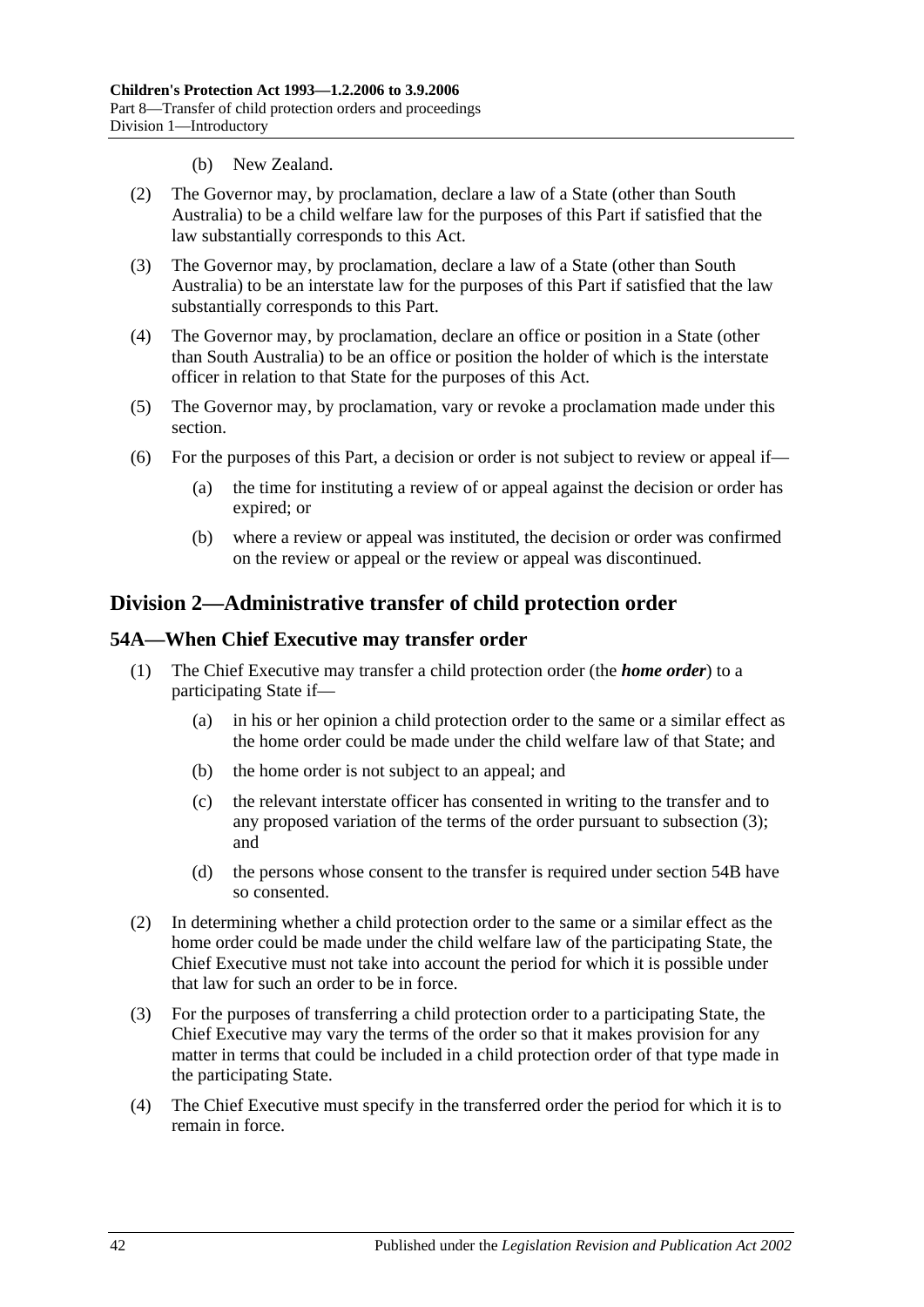- (5) That period must be—
	- (a) if the same period as that of the home order is possible for the transferred order under the child welfare law of the participating State commencing on and including the date of the registration of the order in that State—that period; or
	- (b) in any other case—as similar a period as is possible under that law but in no case longer than the period of the home order.

#### <span id="page-42-2"></span><span id="page-42-0"></span>**54B—Persons whose consent is required**

- (1) For the purposes of section  $54A(1)(d)$ 
	- (a) if the home order grants custody (but not guardianship) of the child to the Minister, consent to the transfer is required from the child's guardians;
	- (b) if the home order grants custody of the child to the chief executive of a licensed children's residential facility or to any other organisation or its chief executive, consent to the transfer is required from the child's guardians and the chief executive of the facility or organisation;
	- (c) if the home order requires the child to be under the supervision of the Chief Executive or some other specified person or authority, consent to the transfer is required from the child's guardians;
	- (d) if the home order or any ancillary order grants a person access to the child, consent to the transfer is required from that person.
- (2) However, if a person whose consent would normally be required is residing in, or is intending to reside in, the relevant participating State, the consent of that person to the transfer is not required.
- (3) Despite [subsection](#page-42-2) (1), if a person whose consent is required—
	- (a) cannot, after reasonable enquiries, be found; or
	- (b) fails to respond within a reasonable period of time to a request for consent,

the consent of that person to the transfer is not required.

#### <span id="page-42-1"></span>**54C—Chief Executive to have regard to certain matters**

In determining whether to transfer a child protection order to a participating State under this Division, the Chief Executive must have regard to—

- (a) any sentencing order (other than a fine) in force in respect of the child, or criminal proceeding pending against the child in a court, of which the Chief Executive is aware; and
- (b) whether the Chief Executive or an interstate officer is in the better position to exercise the powers and responsibilities under the order; and
- (c) the desirability of the order being an order under the child welfare law of the State where the child resides.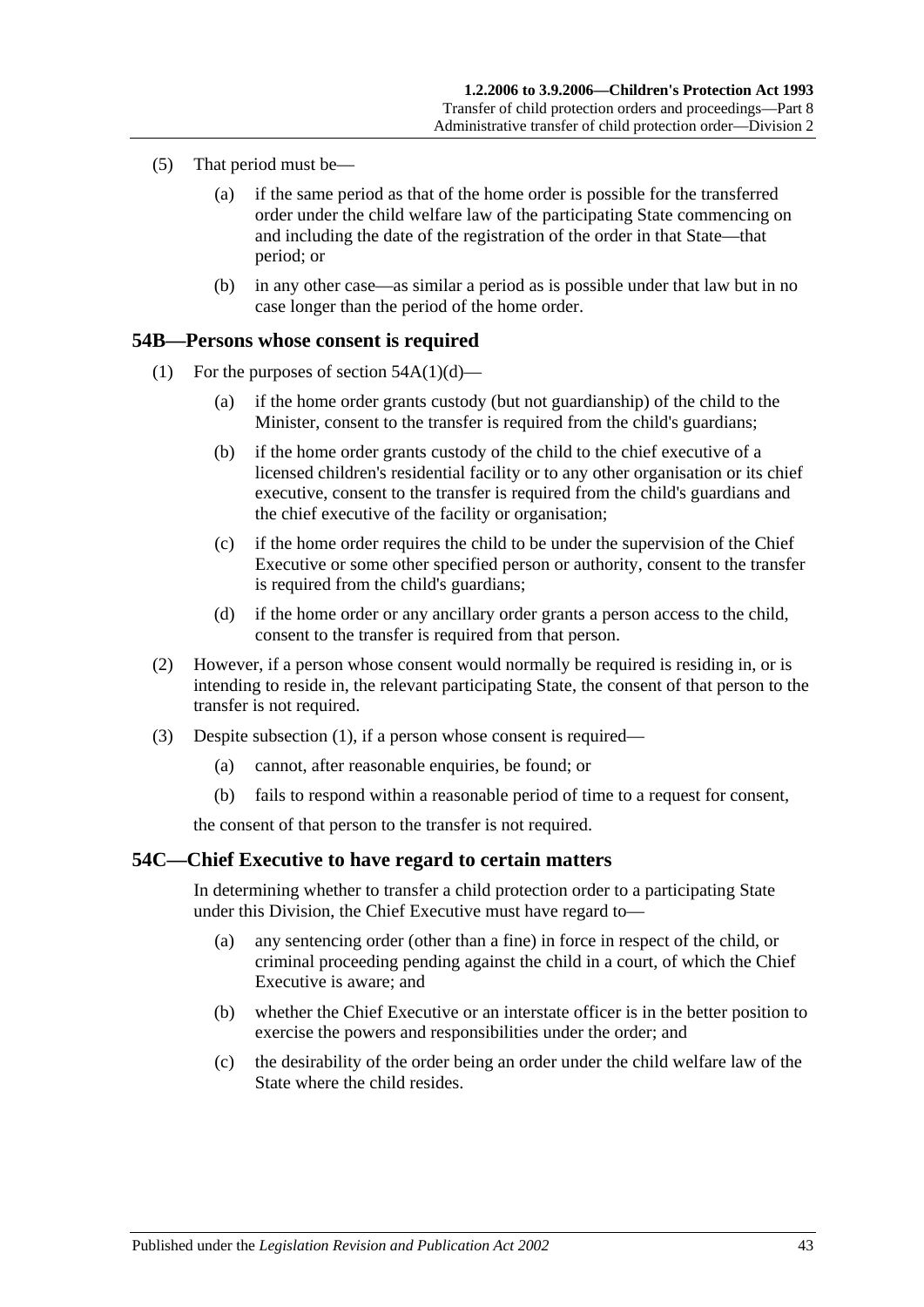## <span id="page-43-2"></span><span id="page-43-0"></span>**54D—Notification to child and his or her guardians**

- (1) If the Chief Executive has decided to transfer a child protection order to a participating State under this Division, the Chief Executive must cause—
	- (a) the guardians of the child who is the subject of the order and any other person who is granted access to the child under the order (or an ancillary order); and
	- (b) if the child is of or above the age of 10 years, the child,

to be served with a notice of the decision as soon as practicable but in any event no later than 3 working days after making it.

- (2) A notice under [subsection](#page-43-2) (1) must, in addition to providing notice of the decision, give particulars of the rights of review of the decision and of how and when an application for such a review may be made.
- (3) The notice of the decision must be served personally, but—
	- (a) if it is not practicable to serve the notice personally on a person (not being the child); or
	- (b) if the whereabouts of such a person cannot, after reasonable enquiries, be ascertained,

the notice of the decision may be served on that person by post addressed to the person at his or her last known place of residence or employment or in any other manner authorised by the Court.

#### <span id="page-43-1"></span>**54E—Limited period for review of decision**

- (1) Any person who is required to be notified of a decision of the Chief Executive to transfer a child protection order to a participating State under this Division may apply to the Court for a review of the decision.
- <span id="page-43-3"></span>(2) An application for review must be lodged with the Court and served on the Chief Executive within 13 working days after the day on which the decision is made.
- <span id="page-43-4"></span>(3) Subject to [subsection](#page-43-3) (2), an application for review must be brought in accordance with the rules of the Court.
- (4) The lodgment and service of an application in accordance with [subsections](#page-43-3) (2) and [\(3\)](#page-43-4) operate as a stay of the decision pending the determination of the review.
- (5) A review is to be conducted by way of a hearing and for that purpose the Court may receive evidence, including, if the Court so determines, evidence given by affidavit.
- (6) The Court must, on a review, give due weight to the decision being reviewed and the reasons for it and not depart from the decision except for cogent reasons.
- (7) On a review, the Court may—
	- (a) affirm the decision the subject of the review; or
	- (b) rescind the decision; or
	- (c) rescind the decision and substitute a decision that the Court considers appropriate; or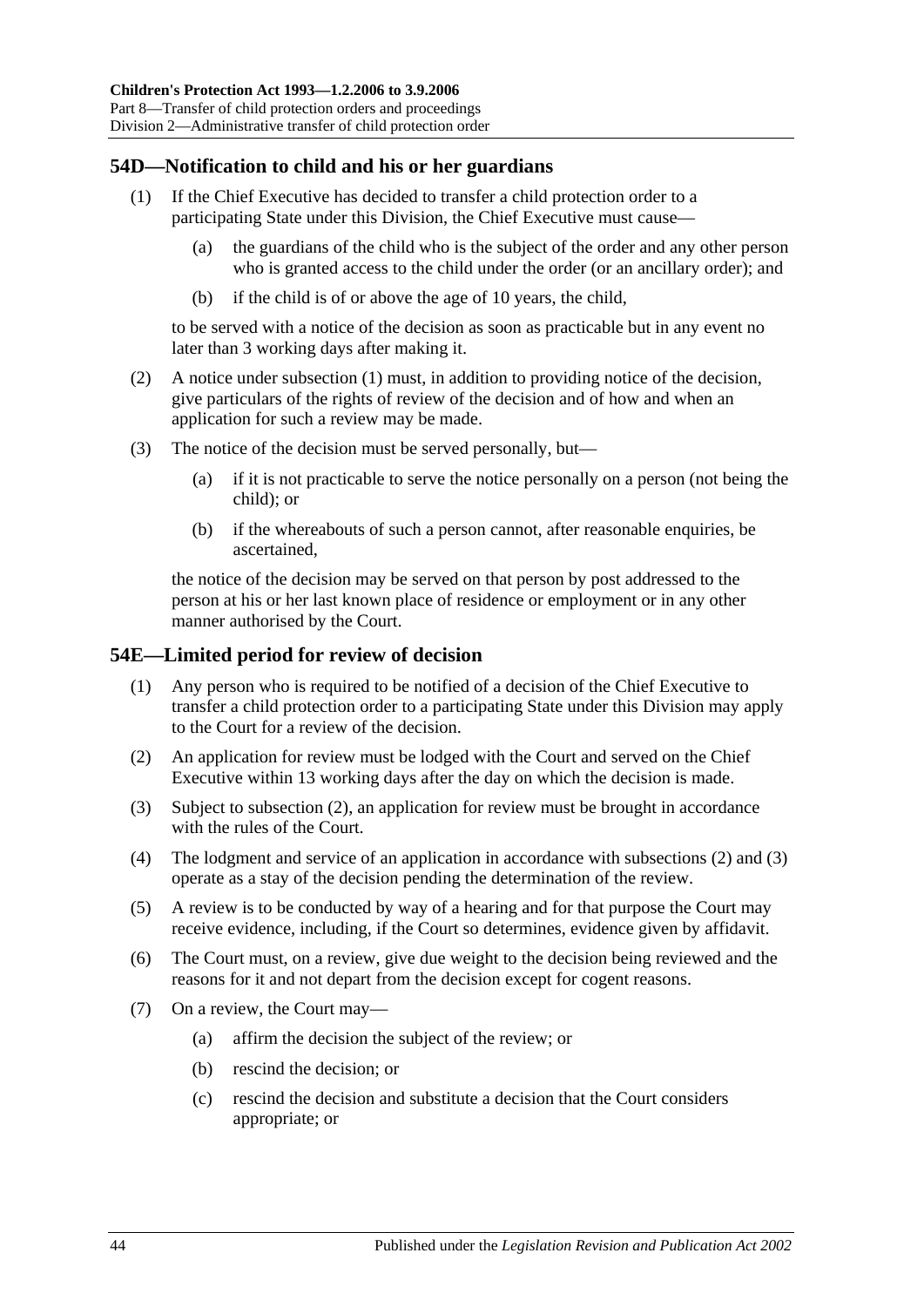(d) remit the subject matter of the review to the Chief Executive for reconsideration in accordance with any directions or recommendations of the Court,

and may make any ancillary or consequential order that the Court considers appropriate.

(8) Each party to the proceedings is to bear his or her own costs unless the Court considers that some other order should be made to do justice between the parties.

## <span id="page-44-0"></span>**Division 3—Judicial transfer of child protection order**

## <span id="page-44-1"></span>**54F—When Court may make order under this Division**

The Court may make an order under this Division transferring a child protection order to a participating State if—

- (a) an application for the making of the order is made by the Chief Executive; and
- (b) the child protection order is not subject to an appeal; and
- (c) the relevant interstate officer has consented in writing to the transfer and to the proposed terms of the order.

## <span id="page-44-2"></span>**54G—Type of order**

- (1) If the Court determines to transfer a child protection order (the *home order*) under this Division, the Court may, for the purpose of the transfer, vary the terms of the order so that it makes provision for any matter in terms that could be included in a child protection order made under the child welfare law of the participating State and that the Court believes to be—
	- (a) to the same or a similar effect as the terms of the home order; or
	- (b) otherwise in the best interests of the child.
- (2) In determining whether an order to the same or a similar effect as the home order could be made under the child welfare law of the participating State, the Court must not take into account the period for which it is possible under that law for such an order to be in force.
- (3) The Court must specify in the transferred order the period for which it is to remain in force.
- (4) The period must be any period that is possible for a child protection order of the type of the transferred order under the child welfare law of the participating State commencing from the date of its registration in that State and that the Court considers appropriate.

## <span id="page-44-3"></span>**54H—Court to have regard to certain matters**

In determining an application under this Division the Court must have regard to—

(a) whether the Chief Executive or an interstate officer is in the better position to exercise the powers and responsibilities under a child protection order relating to the child; and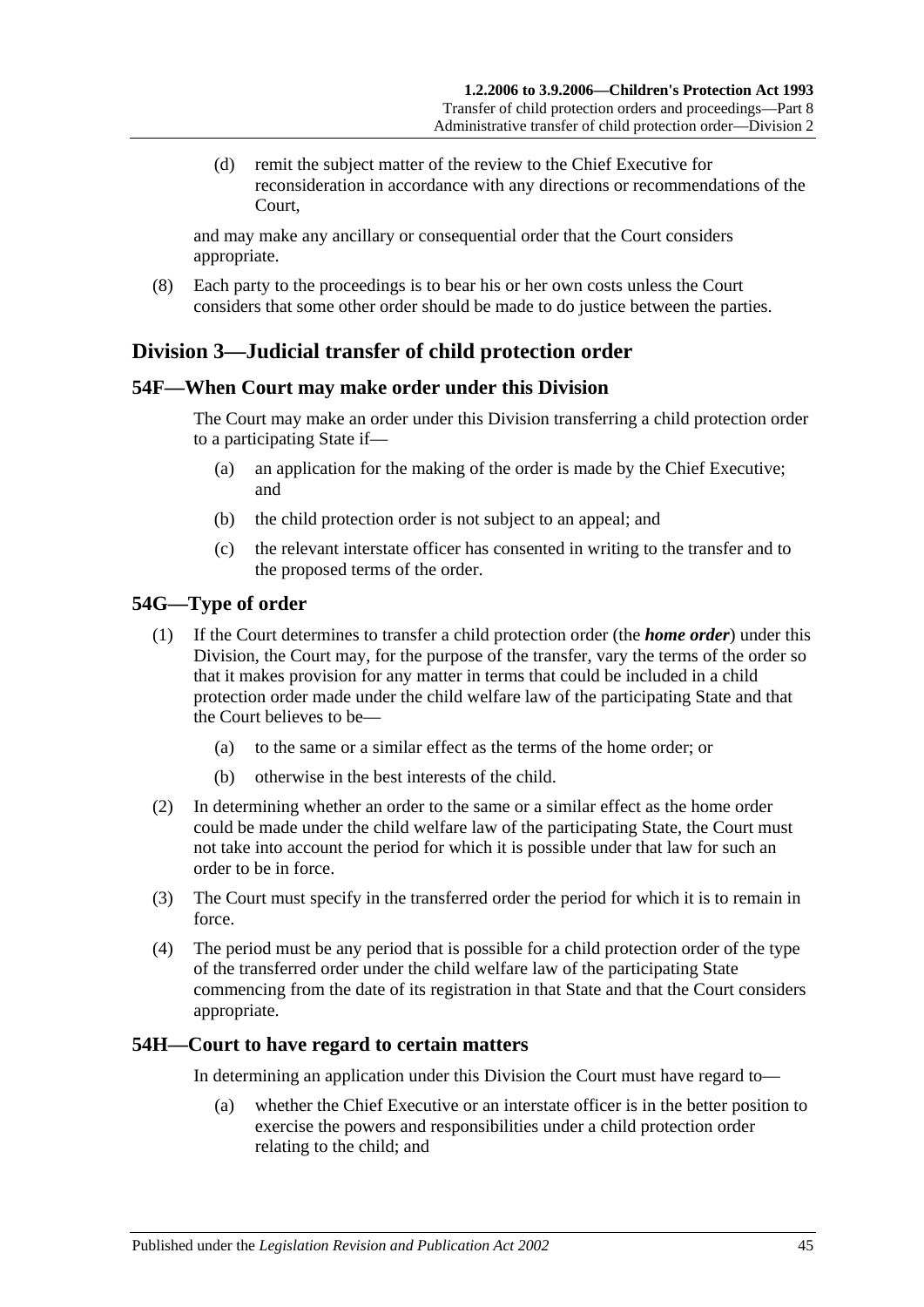- (b) the desirability of a child protection order being an order under the child welfare law of the State where the child resides; and
- (c) any information given to the Court by the Chief Executive under [section](#page-45-0) 54I.

## <span id="page-45-0"></span>**54I—Duty of Chief Executive to inform the Court of certain matters**

If the Chief Executive is aware that—

- (a) a sentencing order, other than a fine, is in force in respect of the child who is the subject of an application under this Division; or
- (b) a criminal proceeding is pending against that child in any court,

the Chief Executive must, as soon as possible, inform the Court of that fact and of the details of the sentencing order or pending criminal proceeding.

## <span id="page-45-1"></span>**Division 4—Transfer of child protection proceedings**

## <span id="page-45-2"></span>**54J—When Court may make order under this Division**

- (1) The Court may make an order under this Division transferring a child protection proceeding pending in the Court to the appropriate court in a participating State if—
	- (a) an application for the order is made by the Chief Executive; and
	- (b) the relevant interstate officer has consented in writing to the transfer.
- (2) The proceeding is discontinued in the Court on the registration of the order in the appropriate court in the participating State in accordance with the interstate law.

## <span id="page-45-3"></span>**54K—Court to have regard to certain matters**

- (1) In determining an application to transfer a proceeding under this Division the Court must have regard to—
	- (a) whether any other proceedings relating to the child are pending, or have previously been heard and determined, under the child welfare law in the participating State; and
	- (b) the place where any of the matters giving rise to the proceeding in the Court arose; and
	- (c) the place of residence, or likely place of residence, of the child, his or her guardians and any other people who are significant to the child; and
	- (d) whether the Chief Executive or an interstate officer is in the better position to exercise the powers and responsibilities under a child protection order relating to the child; and
	- (e) the desirability of a child protection order being an order under the child welfare law of the State where the child resides; and
	- (f) any information given to the Court by the Chief Executive under [subsection](#page-45-4) (2).
- <span id="page-45-4"></span>(2) If the Chief Executive is aware that—
	- (a) a sentencing order, other than a fine, is in force in respect of the child who is the subject of an application under this Division; or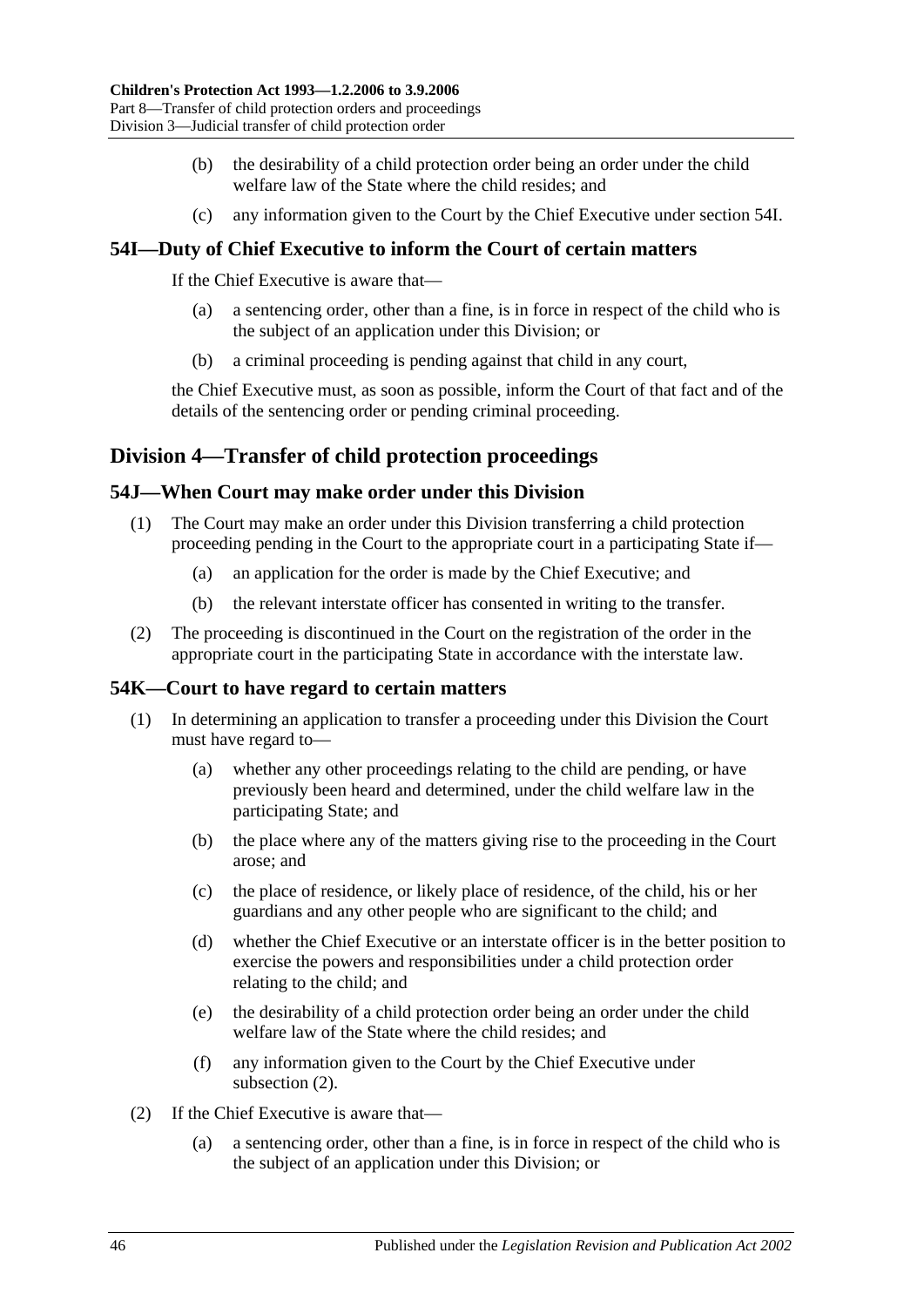(b) a criminal proceeding is pending against that child in any court,

the Chief Executive must, as soon as possible, inform the Court of that fact and of the details of the sentencing order or pending criminal proceeding.

## <span id="page-46-0"></span>**54L—Interim order**

- (1) If the Court makes an order transferring a proceeding under this Division, the Court may also make an interim order.
- (2) An interim order—
	- (a) may make provision for the guardianship, custody or care of the child in such terms as the Court considers to be appropriate; and
	- (b) may give responsibility for the supervision of the child to the interstate officer in the participating State or any other person in that State to whom responsibility for the supervision of a child could be given under the child welfare law of that State; and
	- (c) remains in force for the period (not exceeding 30 days) specified in the order.
- (3) The appropriate court in the participating State may vary or revoke, or extend the period of, an interim order in accordance with the relevant interstate law.

## <span id="page-46-1"></span>**Division 5—Registration of interstate orders and proceedings**

#### <span id="page-46-2"></span>**54M—Filing and registration of interstate documents**

- (1) Subject to [subsection](#page-46-4) (3), the Chief Executive must, as soon as possible, file in the Court for registration a copy of a child protection order transferred to South Australia under an interstate law.
- (2) Subject to [subsection](#page-46-4) (3), the Chief Executive must, as soon as possible, file in the Court for registration a copy of an order under an interstate law to transfer a child protection proceeding to South Australia, together with a copy of any interim order made at the same time.
- <span id="page-46-4"></span>(3) The Chief Executive must not file in the Court a copy of a child protection order or of an order to transfer a child protection proceeding if—
	- (a) the decision or order to transfer the child protection order or the order to transfer the child protection proceeding (as the case requires) is subject to review or appeal or a stay; or
	- (b) the time for instituting a review or appeal has not expired,

under the interstate law.

#### <span id="page-46-3"></span>**54N—Notification by Registrar**

The Registrar must immediately notify the appropriate officer of the appropriate court in the sending State and the interstate officer in that State of—

- (a) the registration of any document filed under [section](#page-46-2) 54M; or
- (b) the revocation under [section](#page-47-1) 54P of the registration of any document so filed.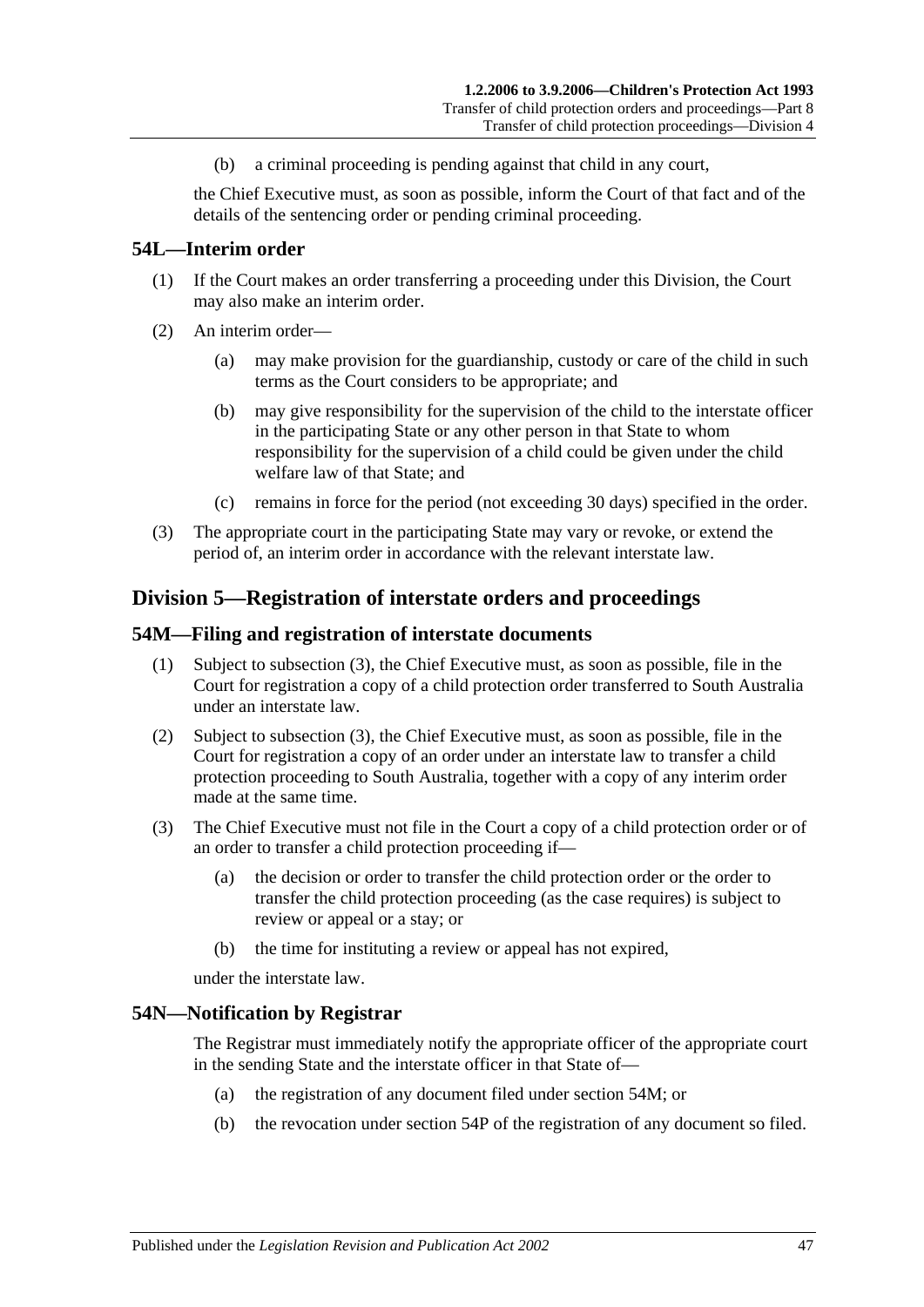## <span id="page-47-0"></span>**54O—Effect of registration**

- (1) A child protection order registered in the Court under this Division will be taken for all purposes (except for the purposes of appeal) to be a care and protection order of the relevant type made by the Court on the day on which it is registered and it may be varied or revoked, or the period of the order extended, or a breach of it dealt with, under this Act accordingly.
- (2) An interim order registered in the Court under this Division will be taken for all purposes (except for the purposes of appeal) to be an order made by the Court under this Act on the day on which it is registered and it may be varied, or the period of the order extended, or a breach of it dealt with, accordingly.
- (3) If an order under an interstate law to transfer a child protection proceeding to South Australia is registered under this Division, the proceeding will be taken to have been commenced in the Court on the day on which the order is so registered.

## <span id="page-47-2"></span><span id="page-47-1"></span>**54P—Revocation of registration**

- (1) An application for the revocation of the registration of any document filed under [section](#page-46-2) 54M may be made to the Court by—
	- (a) the Chief Executive; or
	- (b) the child concerned; or
	- (c) a guardian of the child concerned; or
	- (d) a party to the proceeding in the appropriate court in the sending State in which the decision to transfer the order or proceeding (as the case requires) was made.
- (2) The Registrar must cause a copy of an application under [subsection](#page-47-2) (1) to be given personally or by post as soon as possible to—
	- (a) the relevant interstate officer; and
	- (b) each person (other than the applicant) by whom such an application could have been made.
- (3) The Court may only revoke the registration of a document filed under [section](#page-46-2) 54M if satisfied that it was inappropriately registered because—
	- (a) the decision or order to transfer the child protection order or the order to transfer the child protection proceeding (as the case requires) was at the time of registration subject to review or appeal or a stay; or
	- (b) the time for instituting a review or appeal had not expired,

under the relevant interstate law.

- (4) The Registrar must cause any document filed in the Court under [section](#page-46-2) 54M to be sent to the appropriate court in the sending State if the registration of the document is revoked under this section.
- (5) The revocation of the registration of a document does not prevent the later re-registration of that document.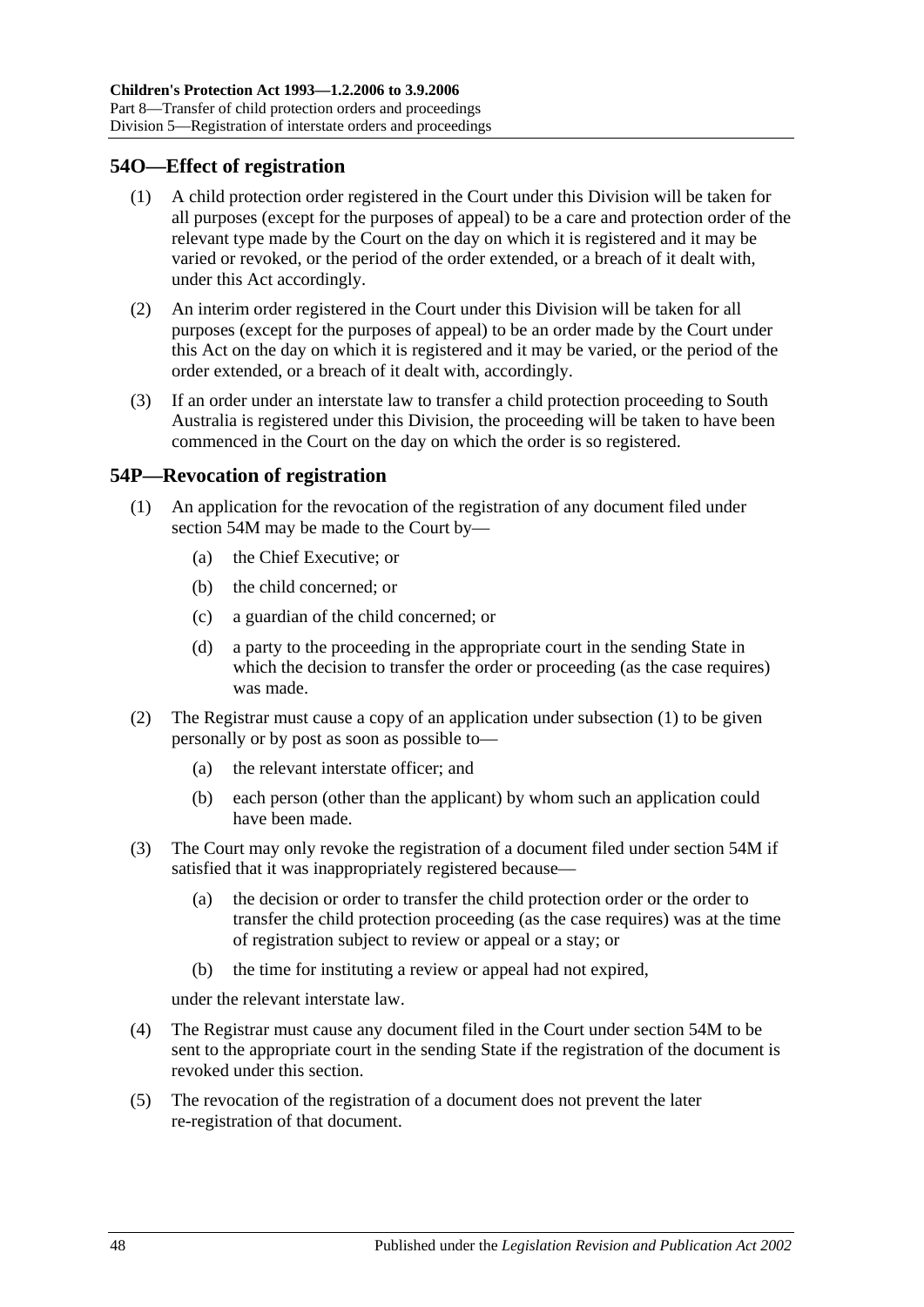## <span id="page-48-0"></span>**Division 6—Miscellaneous**

## <span id="page-48-1"></span>**54Q—Appeals**

- (1) An appeal against a final order of the Court—
	- (a) if made in a proceeding to transfer a child protection order to a participating State, must be lodged within 10 working days after the day on which the order was made; or
	- (b) if made in a proceeding to transfer a child protection proceeding to the appropriate court in a participating State, must be lodged within 3 working days after the day on which the order was made.
- (2) An appeal operates as a stay of the order.

## <span id="page-48-6"></span><span id="page-48-2"></span>**54R—Effect of registration of transferred order**

- (1) On a child protection order being registered in a participating State under an interstate law, the child protection order made by the Court under this Act ceases to have effect.
- (2) Despite [subsection](#page-48-6) (1), an order that has ceased to have effect by force of that subsection is revived if the registration of the transferred order is revoked in the participating State under the interstate law.
- (3) The period for which a child protection order is revived is the balance of the period for which it would have remained in force but for the registration of the transferred order.

## <span id="page-48-3"></span>**54S—Transfer of Court file**

The Registrar must cause all documents filed in the Court in connection with a child protection proceeding to be sent to the appropriate court in a participating State if—

- (a) the child protection order or proceeding is transferred to the participating State; and
- (b) the decision or order to transfer the child protection order or the order to transfer the child protection proceeding (as the case requires) is not subject to review or appeal or a stay.

## <span id="page-48-7"></span><span id="page-48-4"></span>**54T—Hearing and determination of transferred proceeding**

In hearing and determining a child protection proceeding transferred to the Court under an interstate law, the Court—

- (a) is not bound by any finding of fact made in the proceeding in the appropriate court in the sending State before its transfer; but
- (b) may have regard to the transcript of, or any evidence adduced in, the proceeding referred to in [paragraph](#page-48-7) (a).

## <span id="page-48-5"></span>**54U—Disclosure of information**

Despite anything to the contrary in this Act, the Chief Executive may disclose to an interstate officer any information that has come to his or her notice in the performance of duties or exercise of powers under this Act if the Chief Executive considers that it is necessary to do so to enable the interstate officer to perform duties or exercise powers under a child welfare law or an interstate law.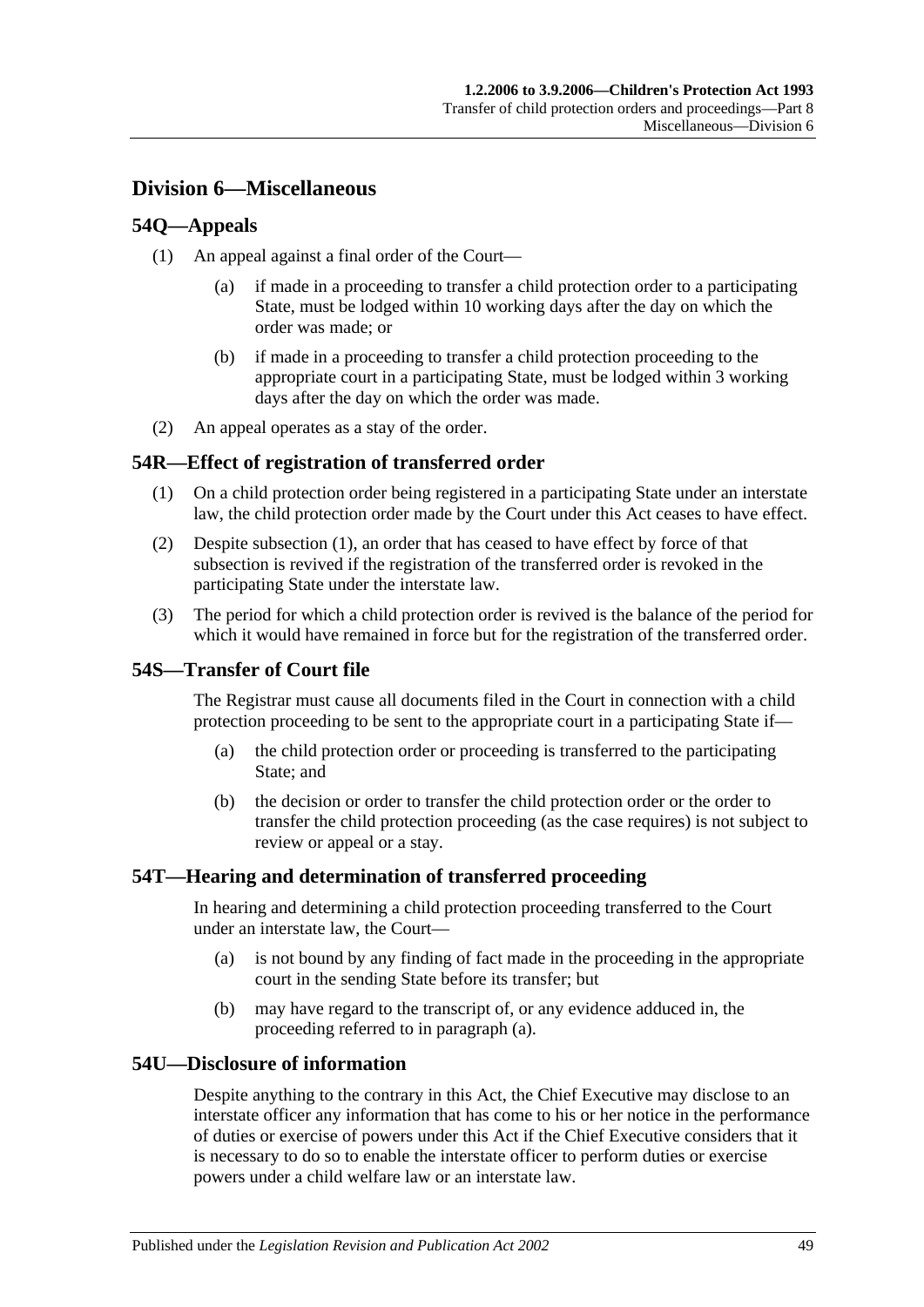## <span id="page-49-0"></span>**54V—Discretion of Chief Executive to consent to transfer**

- (1) If, under an interstate law, there is a proposal to transfer a child protection order to South Australia, the Chief Executive may consent or refuse to consent to the transfer and the proposed terms of the child protection order to be transferred.
- (2) If, under an interstate law, there is a proposal to transfer a child protection proceeding to the Court, the Chief Executive may consent or refuse to consent to the transfer.

## <span id="page-49-1"></span>**54W—Evidence of consent of relevant interstate officer**

A document or a copy of a document—

- (a) purporting to be the written consent of the relevant interstate officer to—
	- (i) the transfer of a child protection order to a participating State and to the proposed terms of the child protection order to be transferred; or
	- (ii) the transfer of a child protection proceeding pending in the Court to the appropriate court in a participating State; and
- (b) purporting to be signed by the relevant interstate officer or his or her delegate,

is admissible in evidence in any proceeding under this Part and, in the absence of evidence to the contrary, is proof that consent in the terms appearing in the document was duly given by the relevant interstate officer.

## <span id="page-49-2"></span>**Part 9—Miscellaneous**

#### <span id="page-49-3"></span>**56—Referrals to the Chief Executive**

If the Youth Court, a Youth Justice Co-ordinator or a police officer, in the course of exercising any powers in relation to a child otherwise than under this Act, forms the opinion that the child may be at risk, the Court, Co-ordinator or police officer may refer the matter to the Chief Executive.

## <span id="page-49-4"></span>**57—Delegation**

- (1) The Minister or the Chief Executive may delegate any of his or her powers under this Act or an interstate law within the meaning of [Part 8.](#page-39-2)
- (2) A delegation is revocable at will and does not derogate from the powers of the delegator.

## <span id="page-49-5"></span>**58—Duty to maintain confidentiality**

(1) A person engaged in the administration of this Act who, in the course of that administration, obtains personal information relating to a child, a child's guardians or other family members or any person alleged to have abused, neglected or threatened a child, must not divulge that information.

Maximum penalty: \$10 000.

(2) A person who attends a family conference (not being the child, a guardian of the child or any other member of the child's family) must not divulge personal information obtained at the conference relating to any of those persons.

Maximum penalty: \$10 000.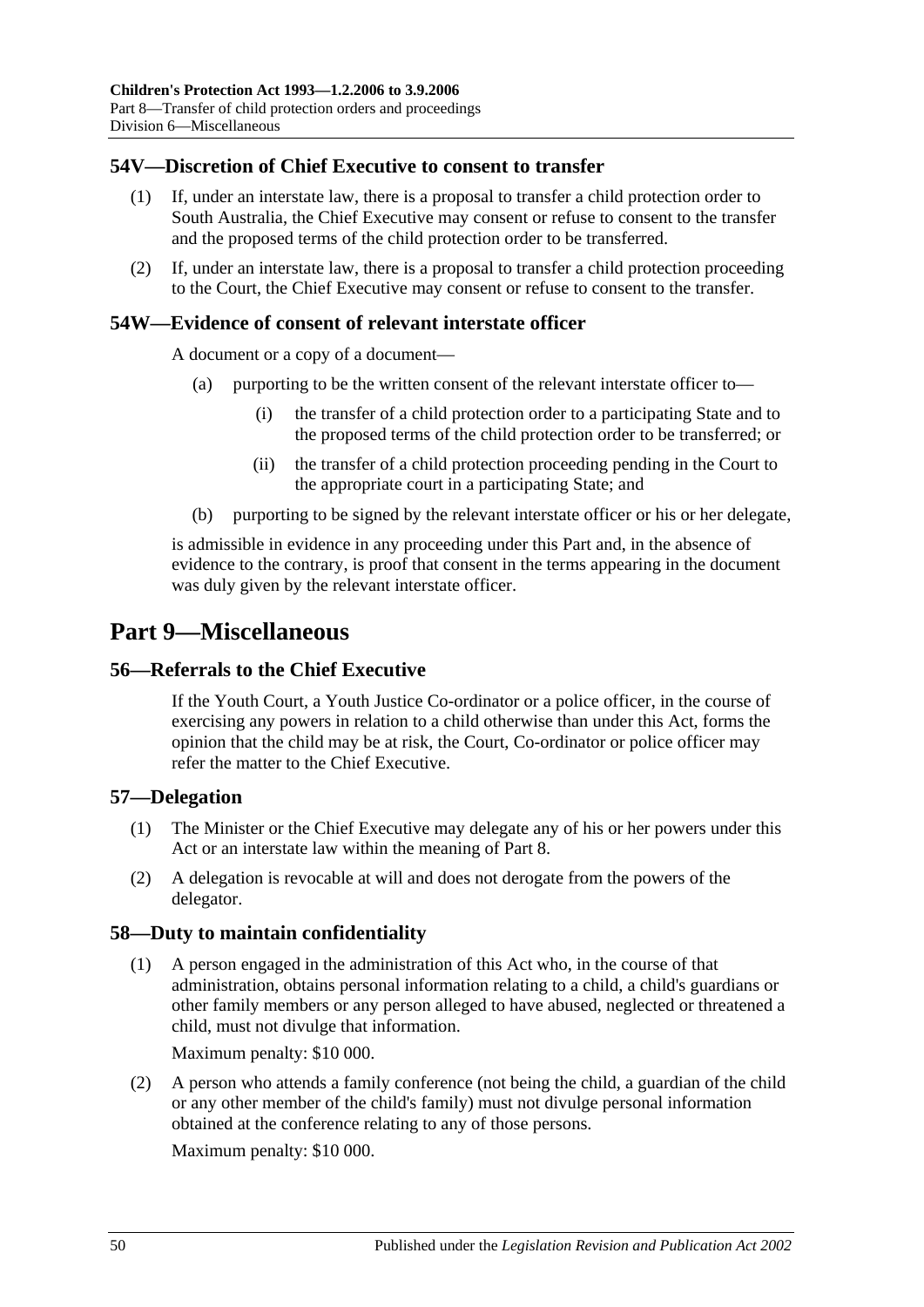- (3) This section does not prevent—
	- (a) a person from divulging information if authorised or required to do so by law; or
	- (b) a person from divulging statistical or other data that could not reasonably be expected to lead to the identification of any person to whom it relates; or
	- (c) a person engaged in the administration of this Act from divulging information if authorised or required to do so by his or her employer.

#### <span id="page-50-0"></span>**59—Reports of family care meetings not to be published**

A person must not publish, by radio, television, newspaper or in any other way, a report of any family care meeting held pursuant to this Act or of anything said or done at such a meeting.

Maximum penalty: \$10 000.

#### <span id="page-50-1"></span>**59A—Restrictions on reports of proceedings**

- <span id="page-50-4"></span>(1) A person must not publish by radio, television, newspaper or in any other way, a report of proceedings in which a child is alleged to be at risk or in need of care or protection, if—
	- (a) the court before which the proceedings are heard prohibits publication of any report of the proceedings; or
	- (b) the report—
		- (i) identifies the child or contains information tending to identify the child; or
		- (ii) reveals the name, address or school, or includes any particulars, picture or film that may lead to the identification, of any child who is concerned in the proceedings, either as a party or a witness.
- <span id="page-50-5"></span>(2) The court before which the proceedings are heard may, on such conditions as it thinks fit, permit the publication of particulars, pictures or films that would otherwise be suppressed from publication under [subsection](#page-50-4) (1)(b).
- (3) A person who contravenes this section, or a condition imposed under [subsection](#page-50-5) (2), is guilty of an offence.

Maximum penalty: \$10 000.

#### <span id="page-50-2"></span>**60—Officers must produce evidence of authority**

An employee of the Department authorised by the Minister to exercise powers under this Act must, before exercising those powers in relation to a person, produce evidence of that authority to the person.

Maximum penalty: \$250.

#### <span id="page-50-3"></span>**61—Hindering a person in execution of duty**

A person who hinders or obstructs the Chief Executive, an authorised police officer or any other person in the execution, performance or discharge of a power, function or duty under this Act is guilty of an offence.

Maximum penalty: \$2 500 or imprisonment for 6 months.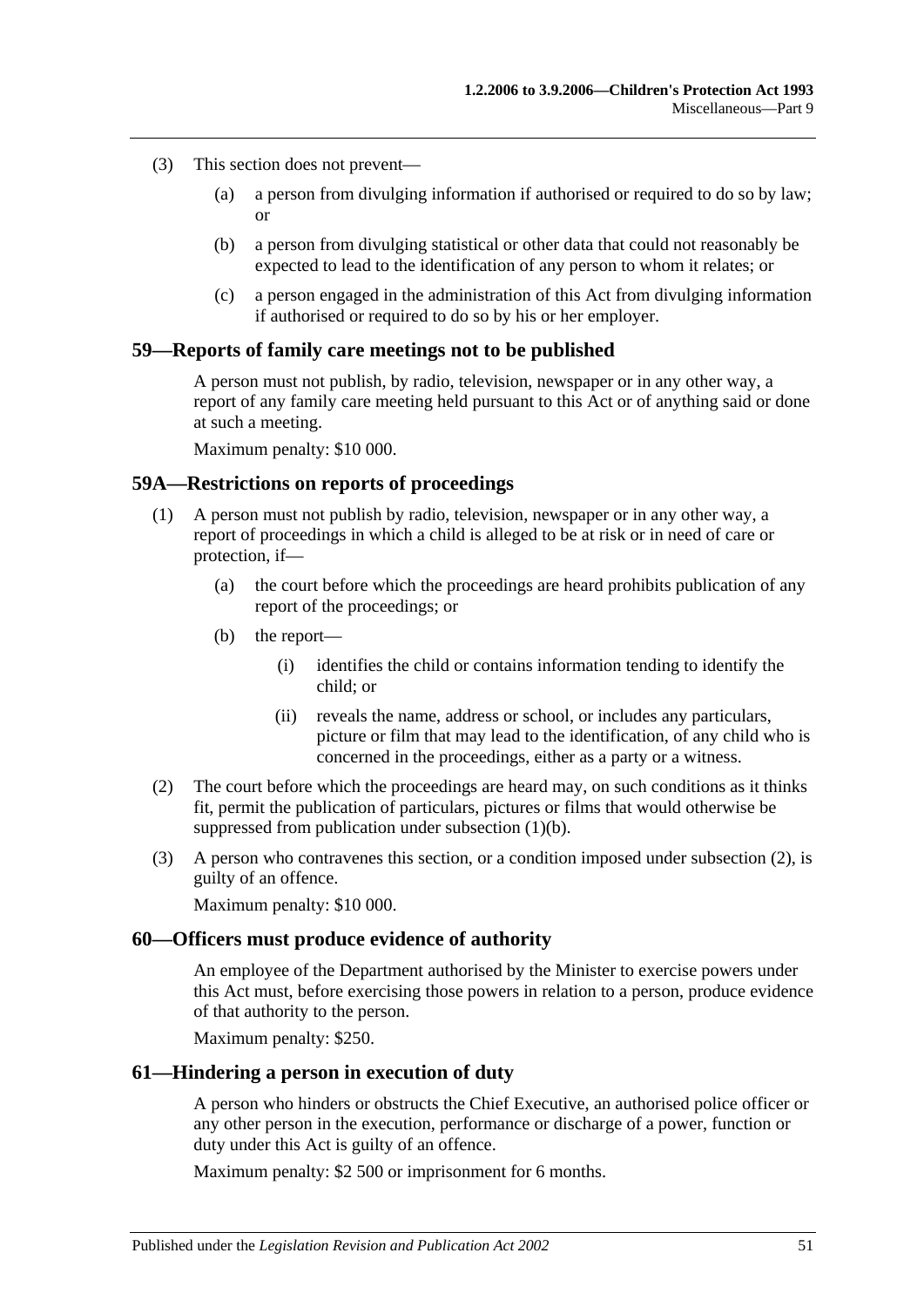## <span id="page-51-2"></span><span id="page-51-0"></span>**62—Protection from liability**

- (1) A person engaged in the administration of this Act incurs no liability for an honest act or omission in the exercise or discharge, or purported exercise or discharge by the person or by a body of which he or she is a member, of a power, function or duty under this Act.
- (2) A liability that would, but for [subsection](#page-51-2) (1), lie against a person lies instead against the Crown.

## <span id="page-51-1"></span>**63—Regulations**

- (1) The Governor may make such regulations as are contemplated by this Act or as are necessary or expedient for the purposes of this Act.
- (2) A regulation may prescribe a penalty not exceeding \$1 250 for contravention of a regulation.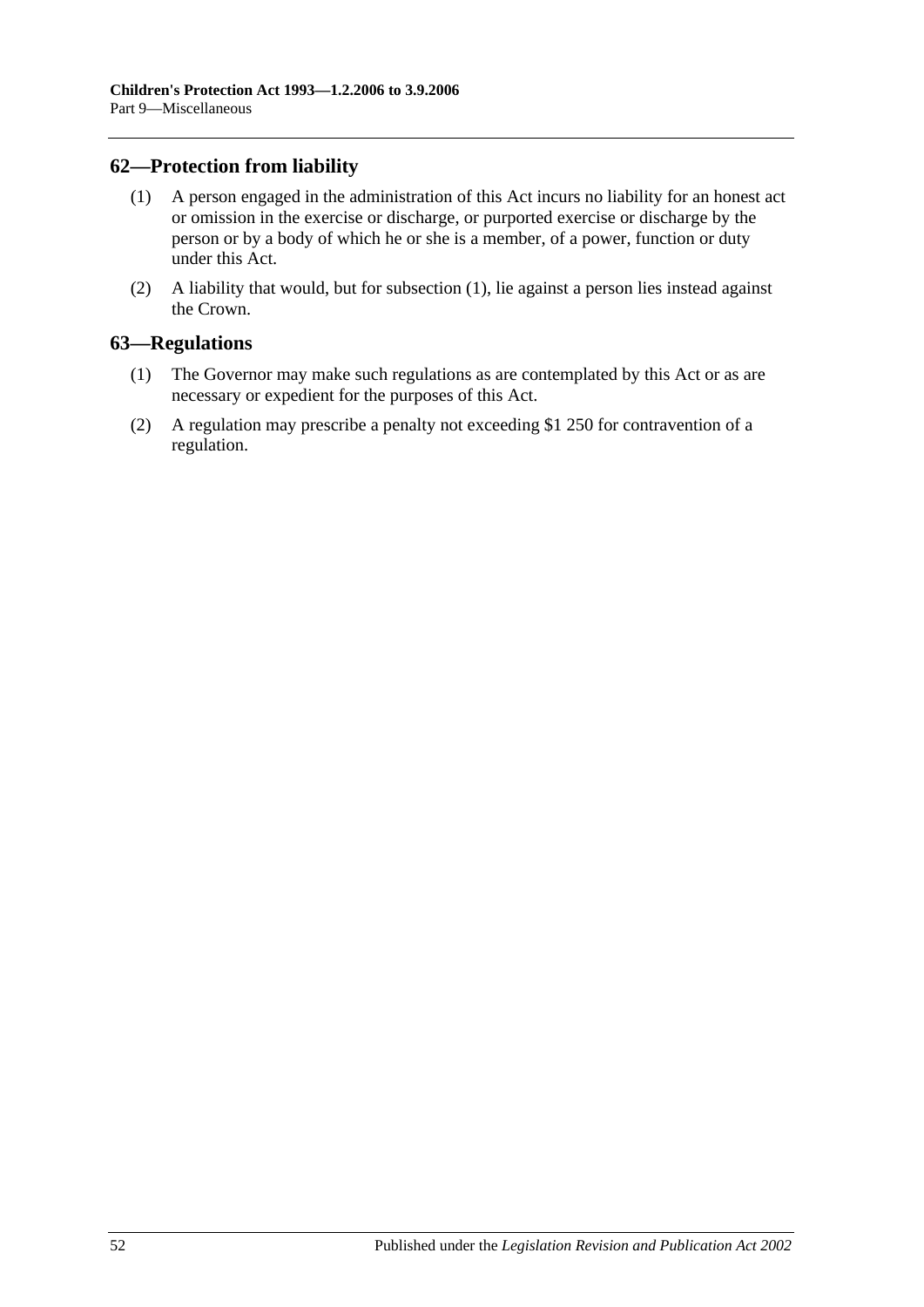## <span id="page-52-0"></span>**Legislative history**

## **Notes**

- Amendments of this version that are uncommenced are not incorporated into the text.
- Please note—References in the legislation to other legislation or instruments or to titles of bodies or offices are not automatically updated as part of the program for the revision and publication of legislation and therefore may be obsolete.
- Earlier versions of this Act (historical versions) are listed at the end of the legislative history.
- For further information relating to the Act and subordinate legislation made under the Act see the Index of South Australian Statutes or www.legislation.sa.gov.au.

## **Principal Act and amendments**

New entries appear in bold.

| Year        | N <sub>0</sub> | Title                                                                                                   | Assent    | Commencement                                                                                                                       |
|-------------|----------------|---------------------------------------------------------------------------------------------------------|-----------|------------------------------------------------------------------------------------------------------------------------------------|
| 1993        | 93             | <b>Children's Protection Act 1993</b>                                                                   | 4.11.1993 | 1.1.1994 (Gazette 4.11.1993 p2166)<br>except ss $27-36$ , 49 & 59-5.1.1995<br>(Gazette 5.1.1995 p6)                                |
| 1995        | 24             | Statutes Amendment (Female Genital 27.4.1995<br><b>Mutilation and Child Protection</b> )<br>Act 1995    |           | ss 6 & 7-1.5.1995 (Gazette 27.4.1995)<br>$p1563$ ; s 5—27.4.1997 (s 7(5) Acts<br><i>Interpretation Act 1915</i> )                  |
| 1996        | 68             | Statutes Amendment (Sentencing of<br>Young Offenders) Act 1996                                          | 15.8.1996 | 8.10.1996 (Gazette 29.8.1996 p810)                                                                                                 |
| 1999        | 42             | <b>Statutes Amendment and Repeal</b><br>(Justice Portfolio) Act 1999                                    | 5.8.1999  | Pt 4 (ss 11-24)-3.10.1999 (Gazette<br>23.9.1999 p1208)                                                                             |
| <b>2000</b> | 16             | <b>Children's Protection (Mandatory</b><br>Reporting and Reciprocal<br>Arrangements) Amendment Act 2000 | 1.6.2000  | 1.7.2000 (Gazette 29.6.2000 p3413)                                                                                                 |
| 2005        | 76             | <b>Children's Protection</b><br>(Miscellaneous) Amendment Act<br>2005                                   | 8.12.2005 | Pt 2 (ss 4, 5, 6(2)–(4), 8, 11, 17–19) &<br>Sch 2-1.2.2006 (Gazette 19.1.2006<br>$p237$ ; ss 6(1), 7, 9, 10 &<br>12–16–uncommenced |
| 2006        | -17            | <b>Statutes Amendment (New Rules of</b><br>Civil Procedure) Act 2006                                    | 6.7.2006  | Pt 15 (s 53)—4.9.2006 ( <i>Gazette</i><br>17.8.2006 p2831)                                                                         |

## **Provisions amended**

New entries appear in bold.

Entries that relate to provisions that have been deleted appear in italics.

| Provision      | How varied                                                            | Commencement |
|----------------|-----------------------------------------------------------------------|--------------|
| Pt1            |                                                                       |              |
| s <sub>2</sub> | omitted under Legislation Revision and<br><b>Publication Act 2002</b> | 1.2.2006     |
| s <sub>3</sub> | substituted by 76/2005 s 4                                            | 1.2.2006     |
| s <sub>4</sub> | substituted by $76/2005$ s 5                                          | 1.2.2006     |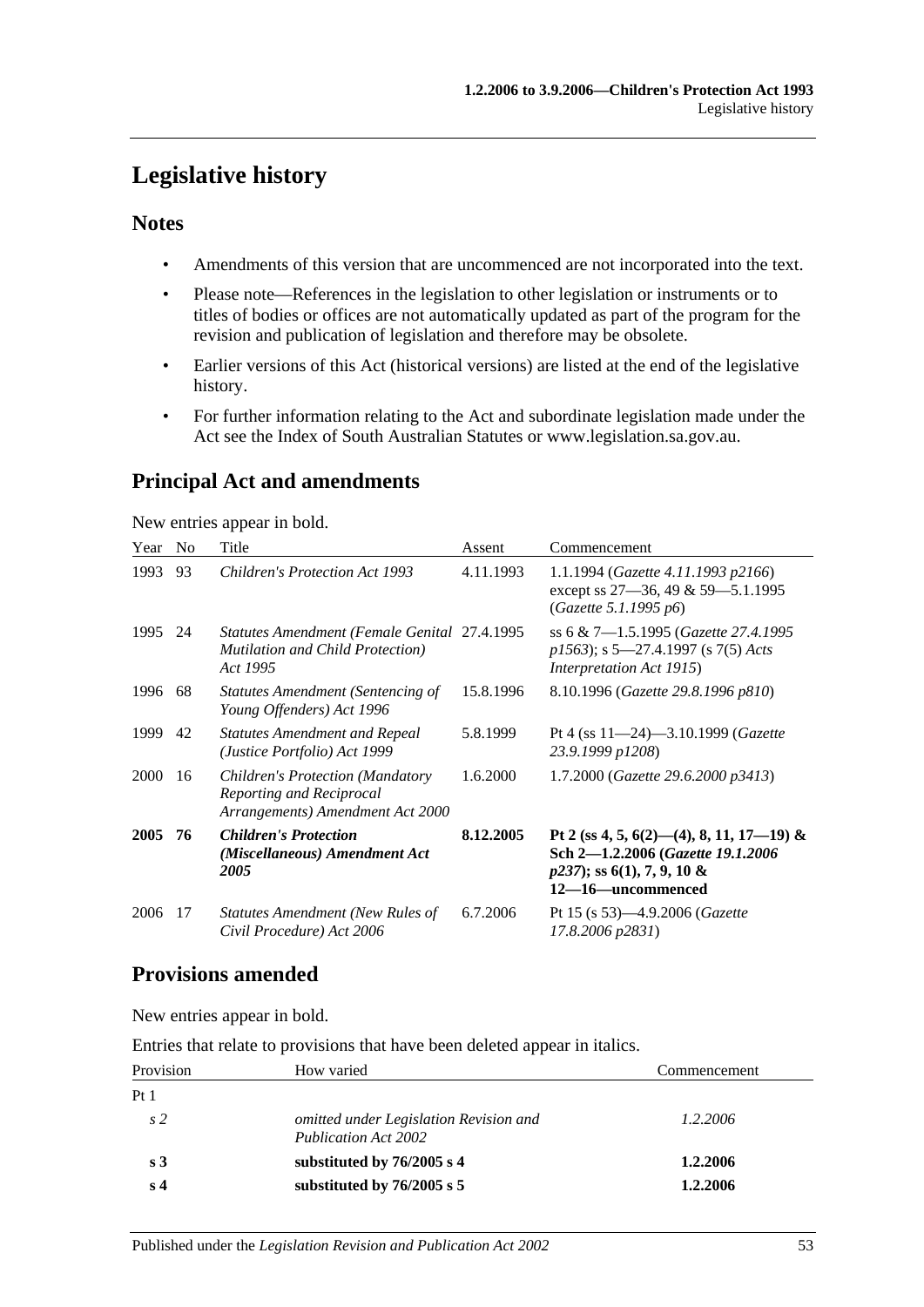| s <sub>5</sub>                              |                                                                   |                              |
|---------------------------------------------|-------------------------------------------------------------------|------------------------------|
| $s\,5(2)$                                   | amended by 76/2005 Sch 2                                          | 1.2.2006                     |
| s <sub>6</sub>                              |                                                                   |                              |
| s(6(1))                                     |                                                                   |                              |
| Aboriginal Child<br>Placement Principle     | inserted by $76/2005$ s $6(1)$                                    | uncommenced-not incorporated |
| alternative care                            | inserted by $76/2005$ s $6(2)$                                    | 1.2.2006                     |
| authorised police<br>officer                | amended by 76/2005 Sch 2                                          | 1.2.2006                     |
| <b>Chief Executive</b>                      | amended by 76/2005 Sch 2                                          | 1.2.2006                     |
| dentist                                     | amended by 76/2005 Sch 2                                          | 1.2.2006                     |
| <b>Department</b>                           | amended by 76/2005 Sch 2                                          | 1.2.2006                     |
| licensed children's<br>residential facility | inserted by $16/2000$ s $3(a)$                                    | 1.7.2000                     |
| medical<br>practitioner                     | amended by 76/2005 Sch 2                                          | 1.2.2006                     |
| pharmacist                                  | inserted by $16/2000$ s $3(b)$                                    | 1.7.2000                     |
|                                             | amended by 76/2005 Sch 2                                          | 1.2.2006                     |
| psychologist                                | amended by 76/2005 Sch 2                                          | 1.2.2006                     |
| Senior Judge                                | inserted by 68/1996 s 4                                           | 8.10.1996                    |
| s(6(2))                                     | amended by 76/2005 s 6(3), (4)                                    | 1.2.2006                     |
| s(6(3))                                     | inserted by $16/2000$ s 3(c)                                      | 1.7.2000                     |
| Pt 2                                        |                                                                   |                              |
| heading                                     | substituted by 76/2005 s 7                                        | uncommenced-not incorporated |
| Pt 2 Div 1                                  |                                                                   |                              |
| heading                                     | inserted by 76/2005 s 7                                           | uncommenced-not incorporated |
| s <sub>8</sub>                              |                                                                   |                              |
| s(1)                                        | s 8 amended and redesignated as $s(1)$ by<br>$76/2005$ s 8(1)–(3) | 1.2.2006                     |
| s(2)                                        | inserted by $76/2005$ s $8(3)$                                    | 1.2.2006                     |
| Pt $2$ Div $2$                              | inserted by 76/2005 s 9                                           | uncommenced-not incorporated |
| Pt 2 Div 3                                  | inserted by 76/2005 s 9                                           | uncommenced-not incorporated |
| Pt3                                         |                                                                   |                              |
| s <sub>9</sub>                              |                                                                   |                              |
| $s \, 9(2)$                                 | amended by 76/2005 Sch 2                                          | 1.2.2006                     |
| Pt 4                                        |                                                                   |                              |
| Pt 4 Div 1                                  |                                                                   |                              |
| s 11                                        |                                                                   |                              |
| s 11(1)                                     | amended by $42/1999$ s $11(a)$                                    | 3.10.1999                    |
|                                             | amended by 76/2005 Sch 2                                          | 1.2.2006                     |
|                                             | amended by 76/2005 s 10(1)                                        | uncommenced-not incorporated |
| s 11(2)                                     | amended by 42/1999 s 11(b)                                        | 3.10.1999                    |
|                                             | amended by $16/2000$ s $4(a)$                                     | 1.7.2000                     |
|                                             | amended by 76/2005 Sch 2                                          | 1.2.2006                     |

54 Published under the *Legislation Revision and Publication Act 2002*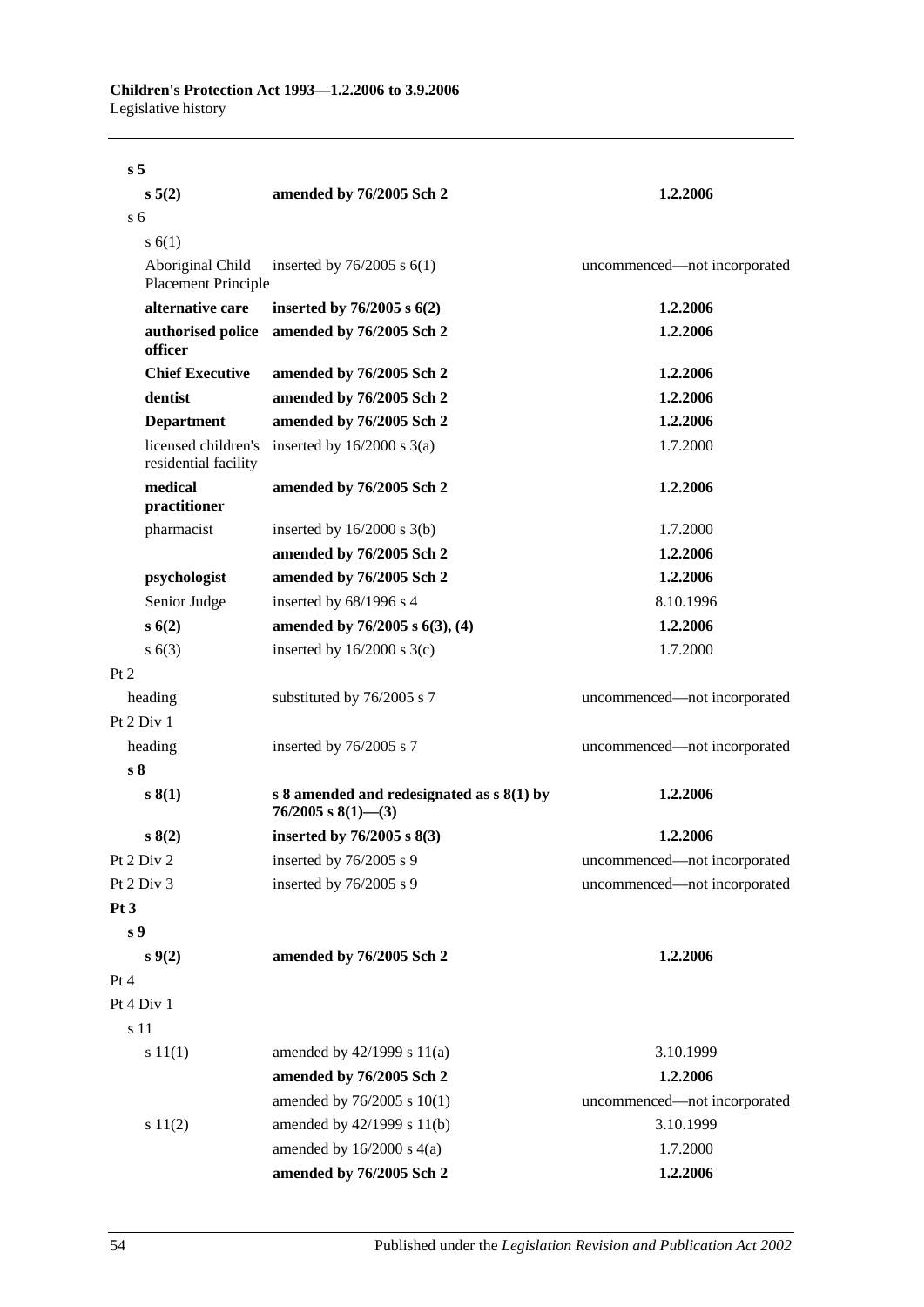|                                           | amended by $76/2005$ s $10(2)$ —(4)              | uncommenced-not incorporated |
|-------------------------------------------|--------------------------------------------------|------------------------------|
| s 11(3)                                   | amended by 76/2005 Sch 2                         | 1.2.2006                     |
| $s$ $11(4)$                               | deleted by $16/2000 s 4(b)$                      | 1.7.2000                     |
|                                           | inserted by $76/2005 s 10(5)$                    | uncommenced-not incorporated |
| s 11(5)                                   | inserted by $76/2005$ s $10(5)$                  | uncommenced-not incorporated |
| s 13                                      |                                                  |                              |
| s 13(2)                                   | amended by 42/1999 s 12                          | 3.10.1999                    |
| s 14                                      | amended by 76/2005 Sch 2                         | 1.2.2006                     |
| Pt 4 Div 2                                |                                                  |                              |
| s <sub>15</sub>                           | amended by 76/2005 Sch 2                         | 1.2.2006                     |
| s 16 before<br>substitution by<br>76/2005 |                                                  |                              |
| $s\,16(2)$                                | amended by 42/1999 s 13                          | 3.10.1999                    |
| s <sub>16</sub>                           | substituted by 76/2005 s 11                      | 1.2.2006                     |
| ss 17 and 18                              | deleted by 76/2005 s 11                          | 1.2.2006                     |
| Pt 4 Div 3                                |                                                  |                              |
| s 19                                      |                                                  |                              |
| s 19(1)                                   | substituted by 76/2005 s 12                      | uncommenced-not incorporated |
|                                           | amended by 76/2005 Sch 2                         | 1.2.2006                     |
|                                           | s 19(2), (4) and (5) amended by 76/2005 Sch 2    | 1.2.2006                     |
| s 19(6)                                   | amended by 42/1999 s 14                          | 3.10.1999                    |
| Pt 4 Div 4                                |                                                  |                              |
| s 20                                      |                                                  |                              |
| $s \, 20(1)$                              | s 20 redesignated as s $20(1)$ by $76/2005$ s 13 | uncommenced-not incorporated |
|                                           | s 20 amended by 76/2005 Sch 2                    | 1.2.2006                     |
| $s \ 20(2)$                               | inserted by 76/2005 s 13                         | uncommenced-not incorporated |
| s 21                                      |                                                  |                              |
| $s \, 21(1)$                              | amended by 76/2005 s 14(1)                       | uncommenced-not incorporated |
|                                           | amended by 76/2005 Sch 2                         | 1.2.2006                     |
| $s\,21(2)$                                | amended by 76/2005 s 14(2)                       | uncommenced-not incorporated |
|                                           | amended by 76/2005 Sch 2                         | 1.2.2006                     |
| $s \, 21(4)$                              | amended by 42/1999 s 15                          | 3.10.1999                    |
| s <sub>22</sub>                           |                                                  |                              |
| $s\,22(1)$                                | amended by 76/2005 Sch 2                         | 1.2.2006                     |
| s 23                                      |                                                  |                              |
| $s\,23(3)$                                | amended by 76/2005 Sch 2                         | 1.2.2006                     |
| $s\,23(5)$                                | amended by 42/1999 s 16                          | 3.10.1999                    |
| s 24                                      |                                                  |                              |
| $s\,24(1)$                                | amended by 42/1999 s 17                          | 3.10.1999                    |
| Pt 4 Div 5                                |                                                  |                              |
| s 26                                      |                                                  |                              |
|                                           | s 26(1), (3) and (4) amended by 76/2005 Sch 2    | 1.2.2006                     |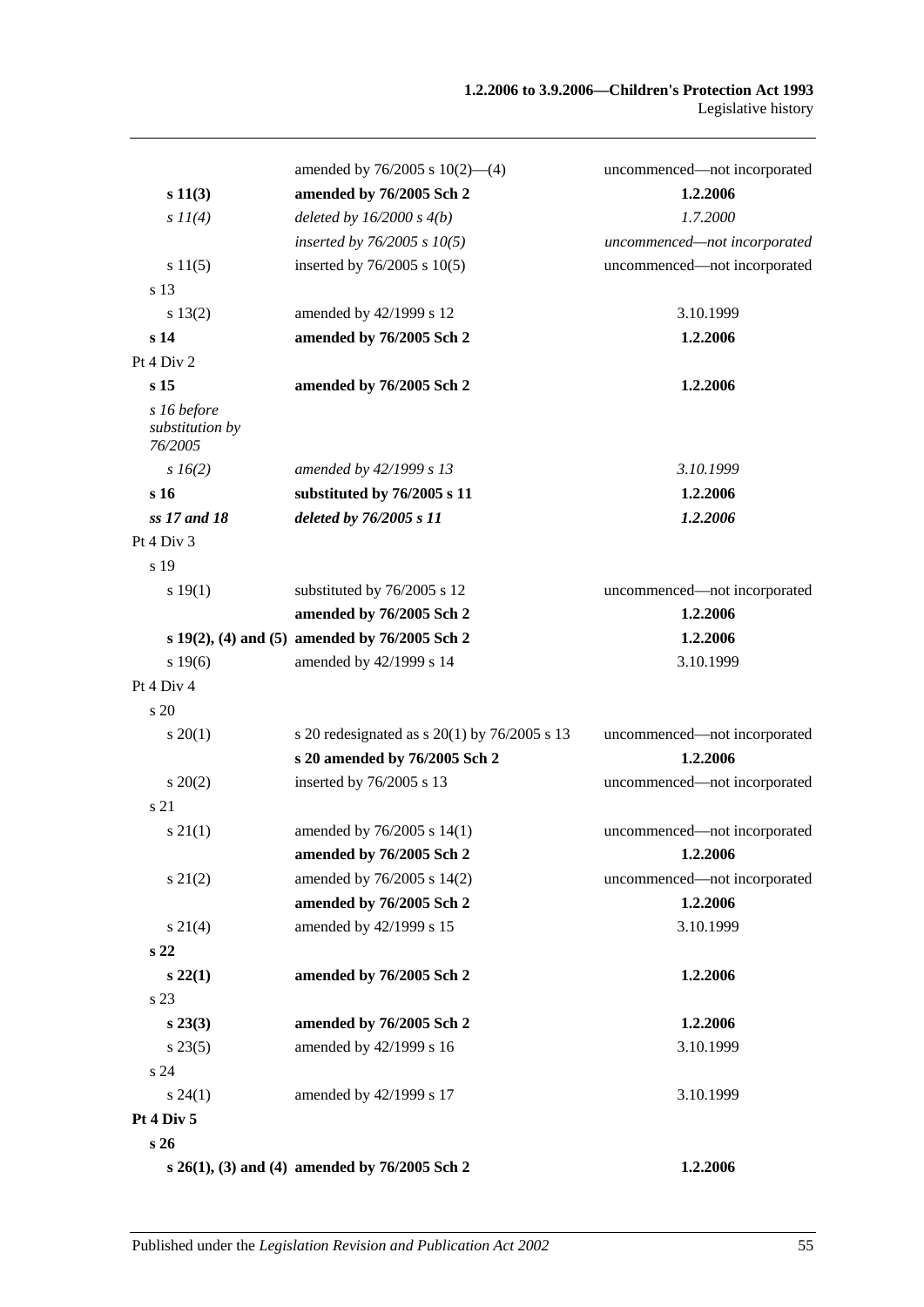| Pt 4 Div 6        | inserted by 24/1995 s 5             | 27.4.1997                    |
|-------------------|-------------------------------------|------------------------------|
| s26B              |                                     |                              |
| $s \, 26B(2)$     | amended by 76/2005 Sch 2            | 1.2.2006                     |
| Pt 5              |                                     |                              |
| s 27              | substituted by 24/1995 s 6          | 1.5.1995                     |
| s 31              | amended by 76/2005 Sch 2            | 1.2.2006                     |
| s <sub>33</sub>   |                                     |                              |
| $s\,33(2)$        | amended by 76/2005 Sch 2            | 1.2.2006                     |
| s 37              |                                     |                              |
| s $37(1a)$        | inserted by 76/2005 s 15            | uncommenced-not incorporated |
| s 38              |                                     |                              |
| $s \, 38(1)$      | amended by 16/2000 s 5              | 1.7.2000                     |
|                   | amended by 76/2005 Sch 2            | 1.2.2006                     |
|                   | amended by $76/2005$ s $16(1)$ —(3) | uncommenced-not incorporated |
| $s \ 38(2)$       | substituted by $76/2005$ s 16(4)    | uncommenced-not incorporated |
| $s \frac{38}{2a}$ | inserted by $76/2005$ s 16(4)       | uncommenced-not incorporated |
| $s\,38(4)$        | amended by 76/2005 Sch 2            | 1.2.2006                     |
| s41               | deleted by $16/2000 s 6$            | 1.7.2000                     |
| s 44              | amended by 42/1999 s 18             | 3.10.1999                    |
| Pt 6              |                                     |                              |
| s <sub>45</sub>   |                                     |                              |
| $s\,45(1)$        | substituted by 16/2000 s 7          | 1.7.2000                     |
| s <sub>46</sub>   |                                     |                              |
| $s\,46(1)$        | amended by $16/2000$ s $8(a)$       | 1.7.2000                     |
|                   | amended by 76/2005 Sch 2            | 1.2.2006                     |
| $s\,46(2)$        | amended by 16/2000 s 8(b)           | 1.7.2000                     |
|                   | amended by 76/2005 Sch 2            | 1.2.2006                     |
| s 47              | amended by 16/2000 s 9              | 1.7.2000                     |
|                   | amended by 76/2005 Sch 2            | 1.2.2006                     |
| s 47A             | inserted by $16/2000$ s 10          | 1.7.2000                     |
| s 48              |                                     |                              |
| $s\,48(1)$        | amended by 76/2005 s 17(1)          | 1.2.2006                     |
| $s\,48(3)$        | inserted by 76/2005 s 17(2)         | 1.2.2006                     |
| s50               | amended by 76/2005 Sch 2            | 1.2.2006                     |
| Pt <sub>7</sub>   |                                     |                              |
| s <sub>51</sub>   |                                     |                              |
| s 51(2)           | amended by 76/2005 Sch 2            | 1.2.2006                     |
| s 52              |                                     |                              |
| s 52(1)           | amended by 76/2005 Sch 2            | 1.2.2006                     |
| Pt 7A             | inserted by 76/2005 s 18            | 1.2.2006                     |
| Pt 7B             | inserted by 76/2005 s 18            | 1.2.2006                     |
| Pt 7C             | inserted by 76/2005 s 18            | 1.2.2006                     |
| Pt 8              | substituted by 16/2000 s 11         | 1.7.2000                     |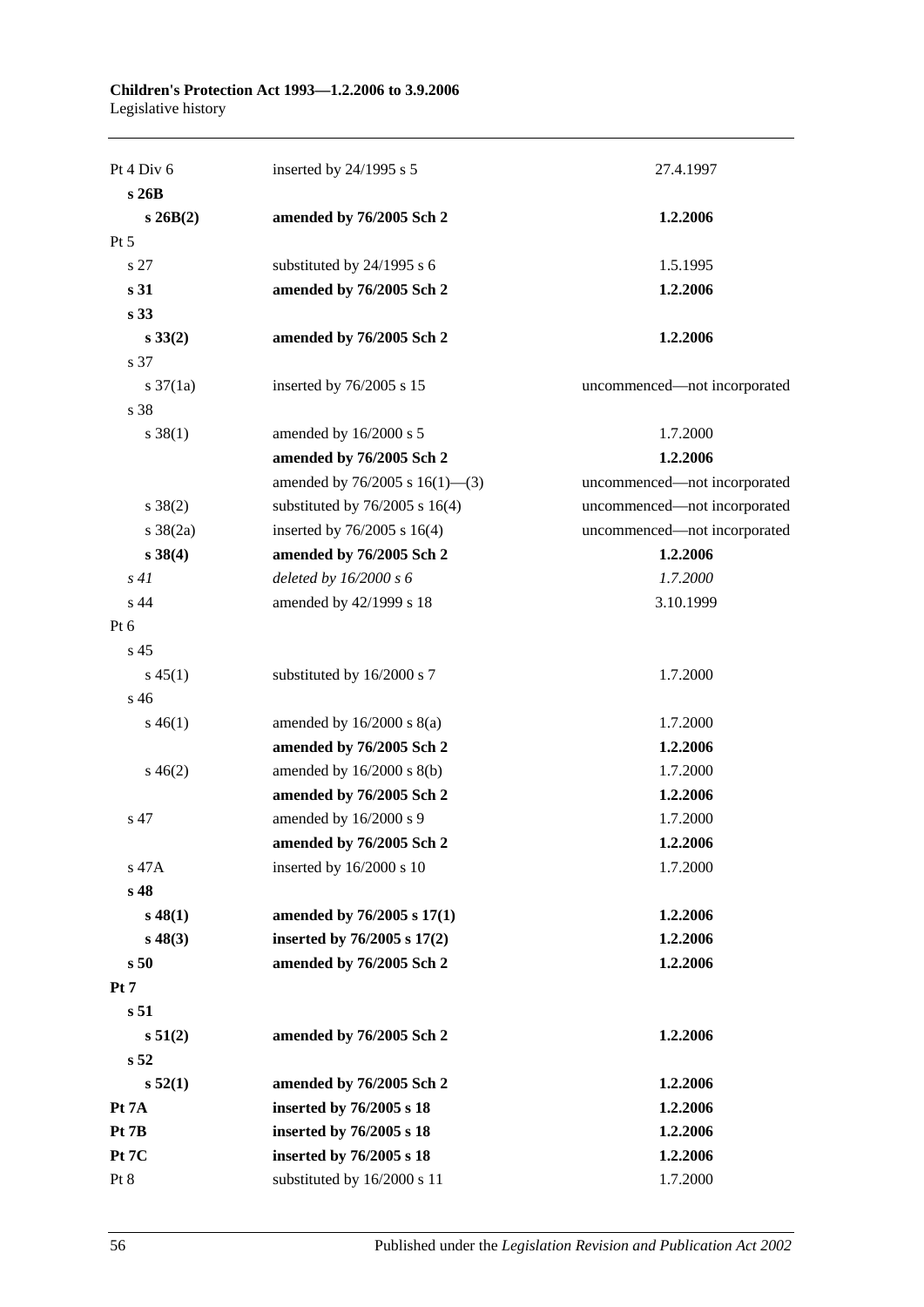| s <sub>54</sub>                    |                             |           |
|------------------------------------|-----------------------------|-----------|
| s 54(1)                            |                             |           |
| child protection<br>order          | amended by 76/2005 Sch 2    | 1.2.2006  |
| $s$ 54 $A$                         |                             |           |
| $s$ 54A(1)–(4)                     | amended by 76/2005 Sch 2    | 1.2.2006  |
| $s$ 54 $B$                         |                             |           |
| s 54B(1)                           | amended by 76/2005 Sch 2    | 1.2.2006  |
| s,54C                              | amended by 76/2005 Sch 2    | 1.2.2006  |
| $s$ 54D                            |                             |           |
| s 54D(1)                           | amended by 76/2005 Sch 2    | 1.2.2006  |
| $s$ 54E                            |                             |           |
| $s\,54E(1), (2)$ and<br>(7)        | amended by 76/2005 Sch 2    | 1.2.2006  |
| s <sub>54F</sub>                   | amended by 76/2005 Sch 2    | 1.2.2006  |
| $ss$ 54H and 54I                   | amended by 76/2005 Sch 2    | 1.2.2006  |
| $s$ 54.1                           |                             |           |
| s 54J(1)                           | amended by 76/2005 Sch 2    | 1.2.2006  |
| $s$ 54 $K$                         |                             |           |
| $s 54K(1)$ and $(2)$               | amended by 76/2005 Sch 2    | 1.2.2006  |
| $s$ 54 $M$                         |                             |           |
| s $54M(1)$ -(3)                    | amended by 76/2005 Sch 2    | 1.2.2006  |
| s <sub>54P</sub>                   |                             |           |
| s 54P(1)                           | amended by 76/2005 Sch 2    | 1.2.2006  |
| $s$ 54U                            | amended by 76/2005 Sch 2    | 1.2.2006  |
| s <sub>54V</sub>                   |                             |           |
| $s 54V(1)$ and (2)                 | amended by 76/2005 Sch 2    | 1.2.2006  |
| Pt <sub>9</sub>                    |                             |           |
| s 55 before deletion by<br>76/2005 |                             |           |
| s 55(2)                            | amended by $24/1995 s 7(a)$ | 1.5.1995  |
| s 55(4)                            | amended by 24/1995 s 7(b)   | 1.5.1995  |
| s <sub>55</sub>                    | deleted by 76/2005 s 19     | 1.2.2006  |
| s 56                               | amended by 76/2005 Sch 2    | 1.2.2006  |
| s 57                               |                             |           |
| s 57(1)                            | amended by 16/2000 s 12     | 1.7.2000  |
|                                    | amended by 76/2005 Sch 2    | 1.2.2006  |
| s 58                               |                             |           |
| s 58(1)                            | amended by 42/1999 s 19     | 3.10.1999 |
| s 58(2)                            | amended by 42/1999 s 19     | 3.10.1999 |
|                                    | amended by 76/2005 Sch 2    | 1.2.2006  |
| s 59                               | amended by 42/1999 s 20     | 3.10.1999 |
| s 59A                              | inserted by 42/1999 s 21    | 3.10.1999 |
| s 60                               | amended by 42/1999 s 22     | 3.10.1999 |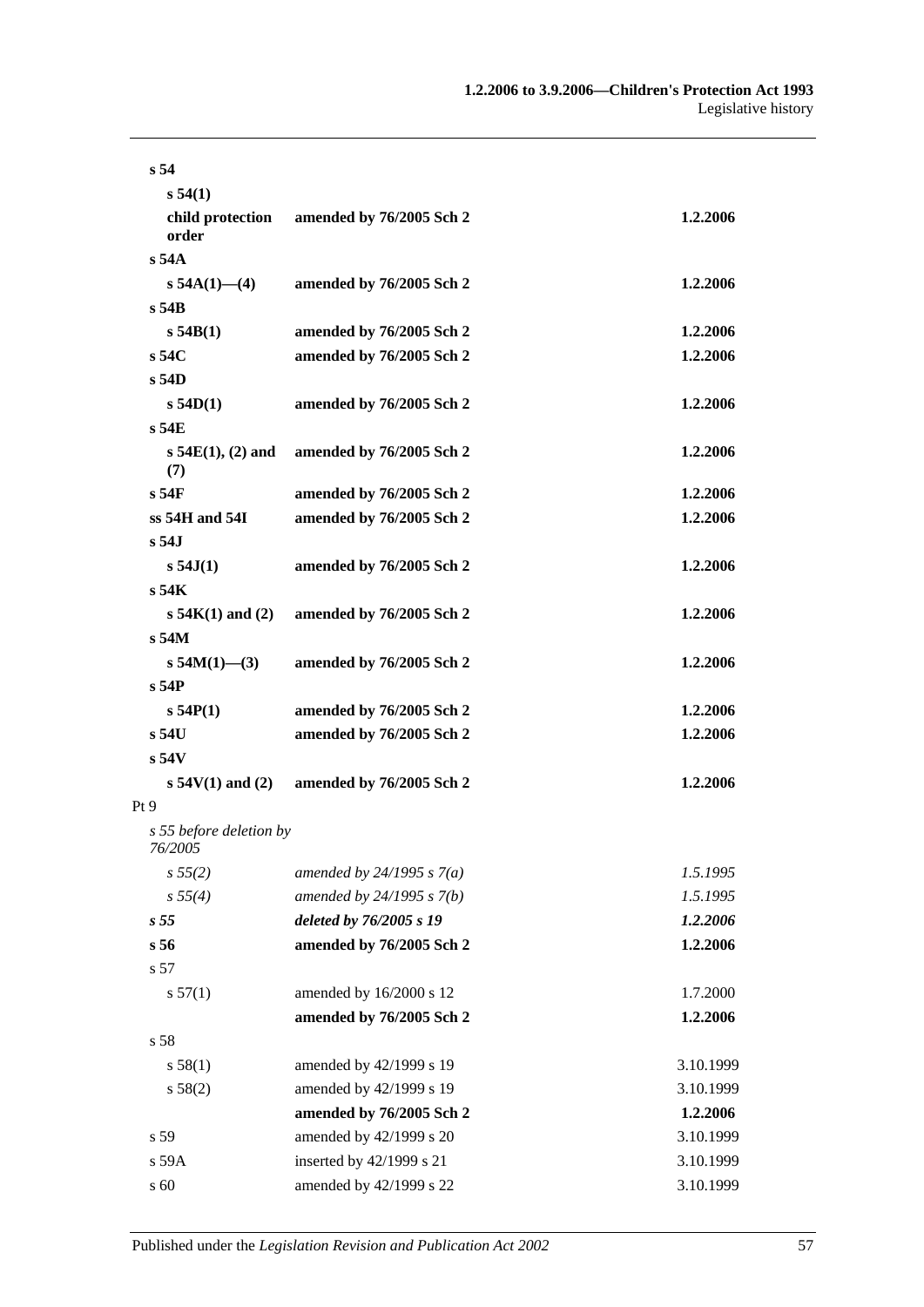**Children's Protection Act 1993—1.2.2006 to 3.9.2006** Legislative history

| s 61                      | amended by $42/1999$ s 23<br>amended by 76/2005 Sch 2 | 3.10.1999<br>1.2.2006 |
|---------------------------|-------------------------------------------------------|-----------------------|
| $\sqrt{63}$<br>$s\,63(2)$ | amended by $42/1999$ s 24                             | 3.10.1999             |

## **Transitional etc provisions associated with Act or amendments**

## *Statutes Repeal and Amendment (Children's Protection and Young Offenders) Act 1993*

## **3—Interpretation**

In this Act—

*commencement day* means the day on which this Act comes into operation;

*new legislation* means—

- (a) the *[Young Offenders Act](http://www.legislation.sa.gov.au/index.aspx?action=legref&type=act&legtitle=Young%20Offenders%20Act%201993) 1993*; and
- (b) the *[Youth Court Act](http://www.legislation.sa.gov.au/index.aspx?action=legref&type=act&legtitle=Youth%20Court%20Act%201993) 1993*;

*former legislation* means the *[Children's Protection and Young Offenders Act](http://www.legislation.sa.gov.au/index.aspx?action=legref&type=act&legtitle=Childrens%20Protection%20and%20Young%20Offenders%20Act%201979) 1979*.

## **20—Transitional provisions—in need of care proceedings**

- (1) Where a conference was held in respect of a child under section 12(1a) of the former legislation but no application had been made under that section in respect of the child before the commencement day, the Minister is not required to (but may if he or she thinks fit) hold a family care meeting in relation to the child before any proceedings are commenced under the *[Children's Protection Act](http://www.legislation.sa.gov.au/index.aspx?action=legref&type=act&legtitle=Childrens%20Protection%20Act%201993) 1993* in respect of the child, provided that those proceedings are commenced within one month of the commencement day.
- (2) Where the Children's Court is continuing to hear and determine proceedings under Part 3 of the former legislation, the orders that the Court is empowered to make in relation to the child the subject of the proceedings are those that the Youth Court is empowered to make in similar proceedings under the *[Children's Protection Act](http://www.legislation.sa.gov.au/index.aspx?action=legref&type=act&legtitle=Childrens%20Protection%20Act%201993) 1993*.
- (3) An order in force under Part 3 of the former legislation immediately before the commencement day—
	- (a) remains in force, according to its terms; and
	- (b) will be taken to have been made by the Youth Court; and
	- (c) in the case of an order placing a child under the control of the Director-General empowering the Director-General to make decisions as to where the child will reside, will be taken to be an order granting custody of the child to the Minister.
- (4) A child who was, immediately before the commencement day, being held in the custody of the Director-General under section 19 of the former legislation, may continue to be so held in accordance with that section, as if it were still in force.